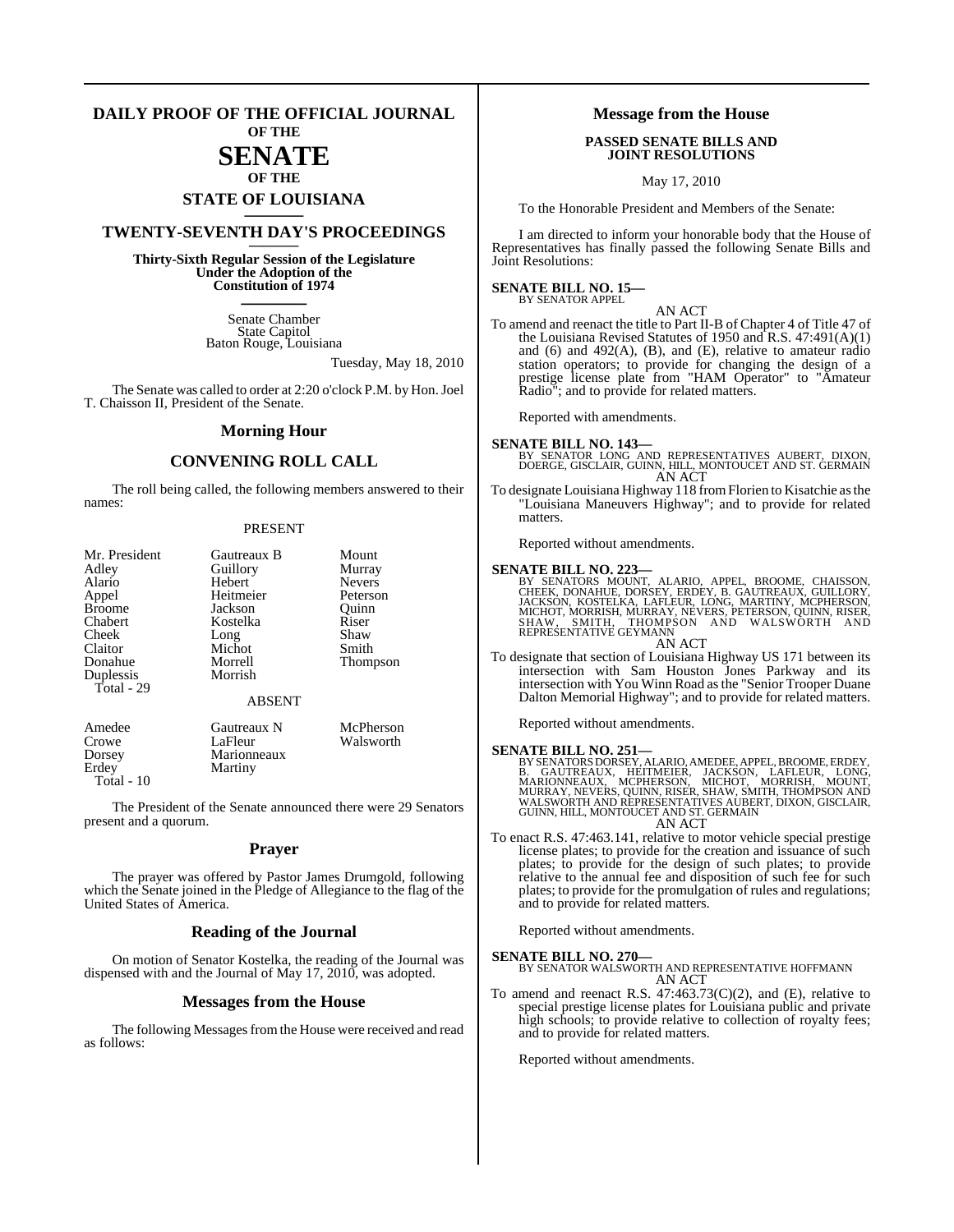# **Page 2 SENATE 27th DAY'S PROCEEDINGS**

**SENATE BILL NO. 273—**

BY SENATOR WALSWORTH AND REPRESENTATIVES HOFFMANN AND KATZ AN ACT

To designate a portion of Interstate 20 as the "Powell, Barnes, and Deal Memorial Highway"; and to provide for related matters.

Reported without amendments.

Respectfully submitted, ALFRED W. SPEER Clerk of the House of Representatives

#### **Introduction of Senate Resolutions**

Senator Claitor asked for and obtained a suspension of the rules to read Senate Resolutions a first and second time.

**SENATE RESOLUTION NO. 80—** BY SENATOR MARIONNEAUX

A RESOLUTION

To commend New Orleans Saints' defensive back, Tracy Porter of Port Allen, Louisiana, for his contributions towards the Saints' 2009 NFL championship season.

The resolution was read by title and placed on the Calendar for a second reading.

#### **SENATE RESOLUTION NO. 81—** BY SENATOR THOMPSON

A RESOLUTION

To urge and request the Board of Regents to study the feasibility of establishing a programat certain public colleges and universities that will allow students in colleges of education to earn college credit for providing tutoring and study skills assistance to students in elementary and secondary schools situated in poverty stricken areas of the state where such services are not readily available.

On motion of Senator Thompson the resolution was read by title and adopted.

### **Messages from the House**

The following Messages from the House were received and read as follows:

### **Message from the House**

#### **ASKING CONCURRENCE IN HOUSE BILLS AND JOINT RESOLUTIONS**

#### May 17, 2010

To the Honorable President and Members of the Senate:

I am directed to inform your honorable body that the House of Representatives has finally passed and asks your concurrence in the following House Bills and Joint Resolutions:

| HB No. 300  | HB No. 301  | HB No. 334  |
|-------------|-------------|-------------|
| HB No. 845  | HB No. 1019 | HB No. 1173 |
| HB No. 1189 | HB No. 1410 | HB No. 23   |
| HB No. 1476 |             |             |

Respectfully submitted, ALFRED W. SPEER Clerk of the House of Representatives

### **House Bills and Joint Resolutions on First Reading**

#### **HOUSE BILL NO. 23—**

BY REPRESENTATIVE BALDONE AN ACT

To amend and reenact R.S. 14:402(D)(9) and (E)(7), relative to contraband on the grounds of correctional institutions; to add component hardware of telecommunications equipment in the definition of "contraband"; and to provide for related matters.

The bill was read by title and placed on the Calendar for a second reading.

#### **HOUSE BILL NO. 300—**

BY REPRESENTATIVE RITCHIE

AN ACT To amend and reenact R.S. 47:1838(introductory paragraph), relative to fees levied by the Louisiana Tax Commission; to authorize the continued levy and collection of fees associated with the various services performed by the commission; to provide an effective date; and to provide for related matters.

The bill was read by title and placed on the Calendar for a second reading.

# **HOUSE BILL NO. 301—** BY REPRESENTATIVE RITCHIE

AN ACT To amend and reenact R.S. 36:801(introductory paragraph) and 801.1(A), to enact R.S. 36:4(B)(18), and to repeal R.S. 36:459(D), relative to the Louisiana Tax Commission; to transfer the commission to the office of the governor, division of administration; to provide for the budget and procurement authority of the commission; to provide for effectiveness; and to provide for related matters.

The bill was read by title and placed on the Calendar for a second reading.

**HOUSE BILL NO. 334—** BY REPRESENTATIVE LEGER

AN ACT To amend and reenact R.S. 27:247 and 270(A)(3)(a), relative to the casino support services contract; to provide for the funding of such contract; to establish the Casino Support Services Fund as a special treasury fund; to provide for an effective date; and to provide for related matters.

The bill was read by title and placed on the Calendar for a second reading.

#### **HOUSE BILL NO. 845—**

- BY REPRESENTATIVE NOWLIN AN ACT
- To amend and reenact R.S. 47:337.26(C) and (D)(1)(introductory paragraph) and (c) and to enact R.S.  $47:337.26(D)(3)$ , (F), and (G), relative to collection of local sales and use tax; to provide for requirements governing certain activities of private contractors; to prohibit the sharing of certain taxpayer information; to provide with respect to contracts; to provide for oversight by the legislative auditor; and to provide for related matters.

The bill was read by title and placed on the Calendar for a second reading.

#### **HOUSE BILL NO. 1019—**

BY REPRESENTATIVES GREENE, FANNIN, HENRY, HOFFMANN, AND JANE SMITH AN ACT

To enact R.S. 47:1676, relative to collections by the Department of Revenue; to establish the Louisiana Debt Recovery Program in the Department of Revenue to collect certain delinquent debts owed to or collected by the state; to provide for definitions; to provide for the administration of the program; to authorize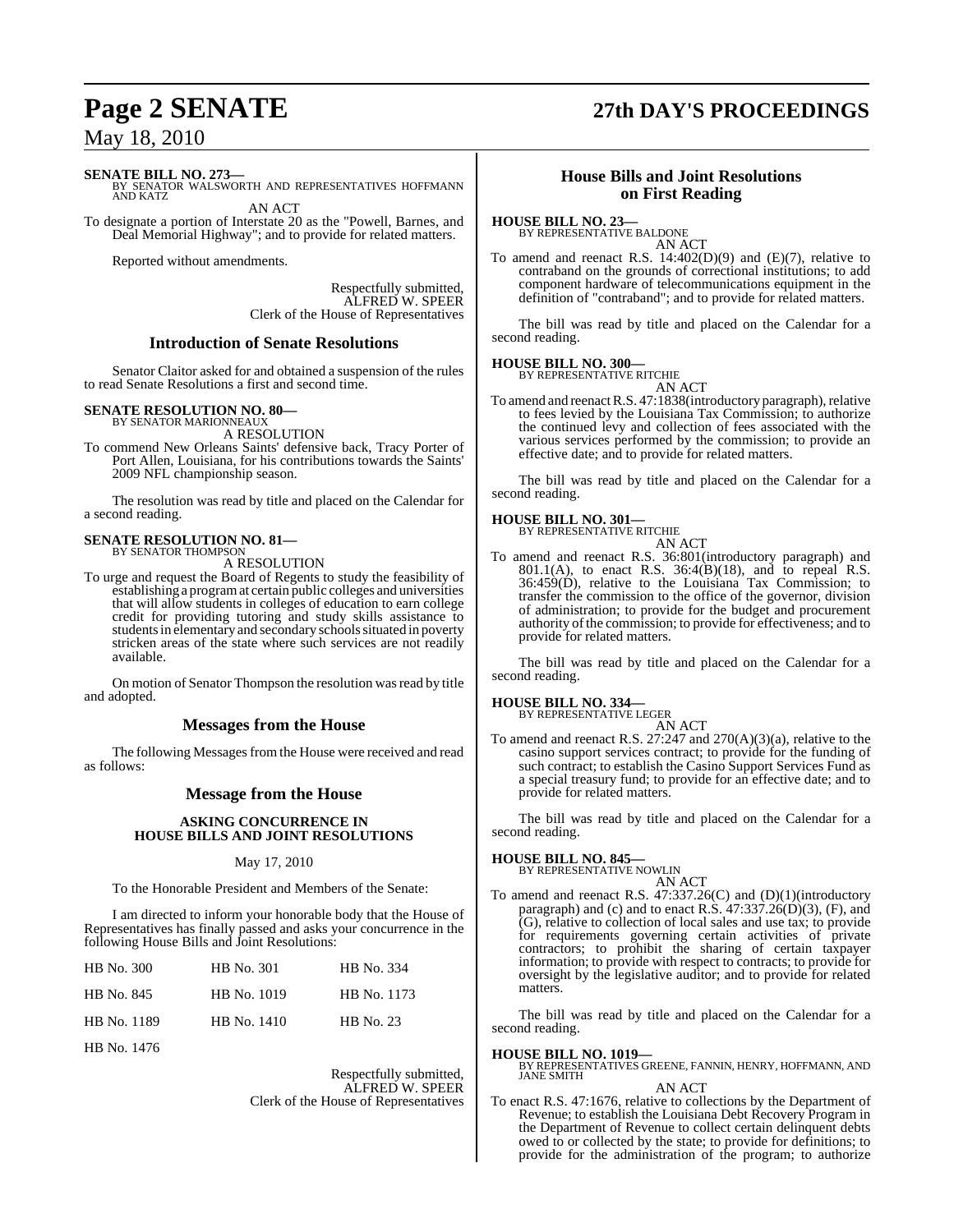# **27th DAY'S PROCEEDINGS Page 3 SENATE**

# May 18, 2010

political subdivisions to participate in the program under certain circumstances; to provide relative to the procedure for collection of certain debts; to provide for certain requirements and limitations; to authorize the collection of a fee; to authorize the secretary of the department to establish an electronic debt registry; to authorize the promulgation of rules and regulations; to provide for an effective date; and to provide for related matters.

The bill was read by title and placed on the Calendar for a second reading.

#### **HOUSE BILL NO. 1173—** BY REPRESENTATIVE TUCKER

AN ACT

To enact R.S. 39:136, relative to the deposit and expenditure of federal funds; to provide for legislative approval of any Action Plan or Proposed Action Plan Amendment relative to recovery from Hurricanes Katrina, Rita, Gustav, or Ike; to require legislative approval of certain contracts and cooperative endeavor agreements, and modificationsto certain contracts and cooperative endeavor agreements executed pursuant to such Action Plan or Action Plan Amendments; and to provide for related matters.

The bill was read by title and placed on the Calendar for a second reading.

# **HOUSE BILL NO. 1189—** BY REPRESENTATIVE WADDELL

- AN ACT
- To amend and reenact R.S. 32:781(13)(a)(i), 783(F)(3) and (6) and (G),  $784(A)(4)$ ,  $791(A)(1)$ ,  $(B)(1)$  and  $(4)(a)$ ,  $(G)(1)$ , and  $(J)$ , 792(A)(introductory paragraph) and (B)(introductory paragraph), and  $802(D)$ ,  $(F)$ , and  $(G)$  and to enact R.S.  $32:781(17)$  and (18),  $784(A)(5)$  and (D), and 794, relative to the Louisiana Used Motor Vehicle Commission; to define "used motor vehicle dealer"; to define "public or retail motor vehicle auction"; to define "wholesale motor vehicle auction"; to provide for the sale of a used motor vehicle "as is"; to provide for the commission's power to hold hearings; to establish a license for rental motor vehicle dealers; to authorize offpremises permits; to provide for the Louisiana Used Motor Vehicle Commission Fund; to provide for application procedures; to provide for expiration of licenses; to provide for a bond requirement; to provide for education requirements; to repeal expired provisions; to provide for denial of a license; to authorize revocation or suspension of a license, issuance of a civil fine or penalty, or injunction for certain acts; to provide for wholesale motor vehicle auction violations; to provide for suspension, revocation, or refusal of a license or permit for committing an unlawful action during a wholesale motor vehicle auction; to authorize an injunction or civil fines and penalties for committing an unlawful action during a wholesalemotor vehicle auction; and to provide for related matters.

The bill was read by title and placed on the Calendar for a second reading.

**HOUSE BILL NO. 1410—**<br>BY REPRESENTATIVES MICHAEL JACKSON, ARNOLD, BARROW,<br>BROSSETT, HENRY BURNS, BURRELL, CARMODY, CARTER, DIXON,<br>DOWNS, EDWARDS, FOIL, HARDY, HARRISON, HINES, ROSALIND<br>JONES, LEGER, MONTOUCET, NORTON, PUG WILLIAMS

#### AN ACT

To enact Chapter 35 of Title 48 of the Louisiana Revised Statutes of 1950, to be comprised of R.S. 48:2171 through 2189, relative to the development of transportation infrastructure; to authorize the creation of the Louisiana Intrastate Rail Compact; to provide for the powers and duties of such compact; to authorize the compact to issue bonds and raise revenues subject to voter approval; to provide the mechanism for entities to become a part of the Louisiana Intrastate Rail Compact under certain circumstances; and to provide for related matters.

The bill was read by title and placed on the Calendar for a second reading.

**HOUSE BILL NO. 1476— (Substitute for House Bill No. 1258 by Representative Harrison)**<br>BY REPRESENTATIVE HARRISON

AN ACT To enact R.S. 30:2154(B)(9) and to repeal R.S. 30:2157 and 2157.1, relative to providing for permits, licenses, registrations, variances, or compliant schedules issued by the Department of Environmental Quality; to provide for emergency response standards; to provide for certification of certain abilities of local fire departments; to provide for the emergency response standards of certain solid waste facilities; and to provide for related matters.

The bill was read by title and placed on the Calendar for a second reading.

#### **Messages from the House**

The following Messages from the House were received and read as follows:

#### **Message from the House**

#### **ASKING CONCURRENCE IN HOUSE CONCURRENT RESOLUTIONS**

May 17, 2010

To the Honorable President and Members of the Senate:

I am directed to inform your honorable body that the House of Representatives has finally passed and asks your concurrence in the following House Concurrent Resolutions:

**HOUSE CONCURRENT RESOLUTION NO. 168—** BY REPRESENTATIVES CARMODY AND WADDELL AND SENATOR SHAW

A CONCURRENT RESOLUTION To commend Shreveport's Captain Shreve High School upon receipt of the 2010 National Gold Council of Excellence Award.

#### **HOUSE CONCURRENT RESOLUTION NO. 169—** BY REPRESENTATIVE BALDONE

A CONCURRENT RESOLUTION

To urge and request the Judicial Council of the Supreme Court of Louisiana to develop a uniform form to be used by all courts in Louisiana to notify defendants charged with operating a vehicle while intoxicated of their rights and the penalty range for subsequent charges of operating a vehicle while intoxicated.

> Respectfully submitted, ALFRED W. SPEER Clerk of the House of Representatives

#### **Senator Claitor in the Chair**

#### **House Concurrent Resolutions**

Senator Shaw asked for and obtained a suspension of the rules to read House Concurrent Resolutions a first and second time.

**HOUSE CONCURRENT RESOLUTION NO. 168—** BY REPRESENTATIVES CARMODY AND WADDELL AND SENATOR SHAW

## A CONCURRENT RESOLUTION

To commend Shreveport's Captain Shreve High School upon receipt of the 2010 National Gold Council of Excellence Award.

The resolution was read by title. Senator Shaw moved to concur in the House Concurrent Resolution.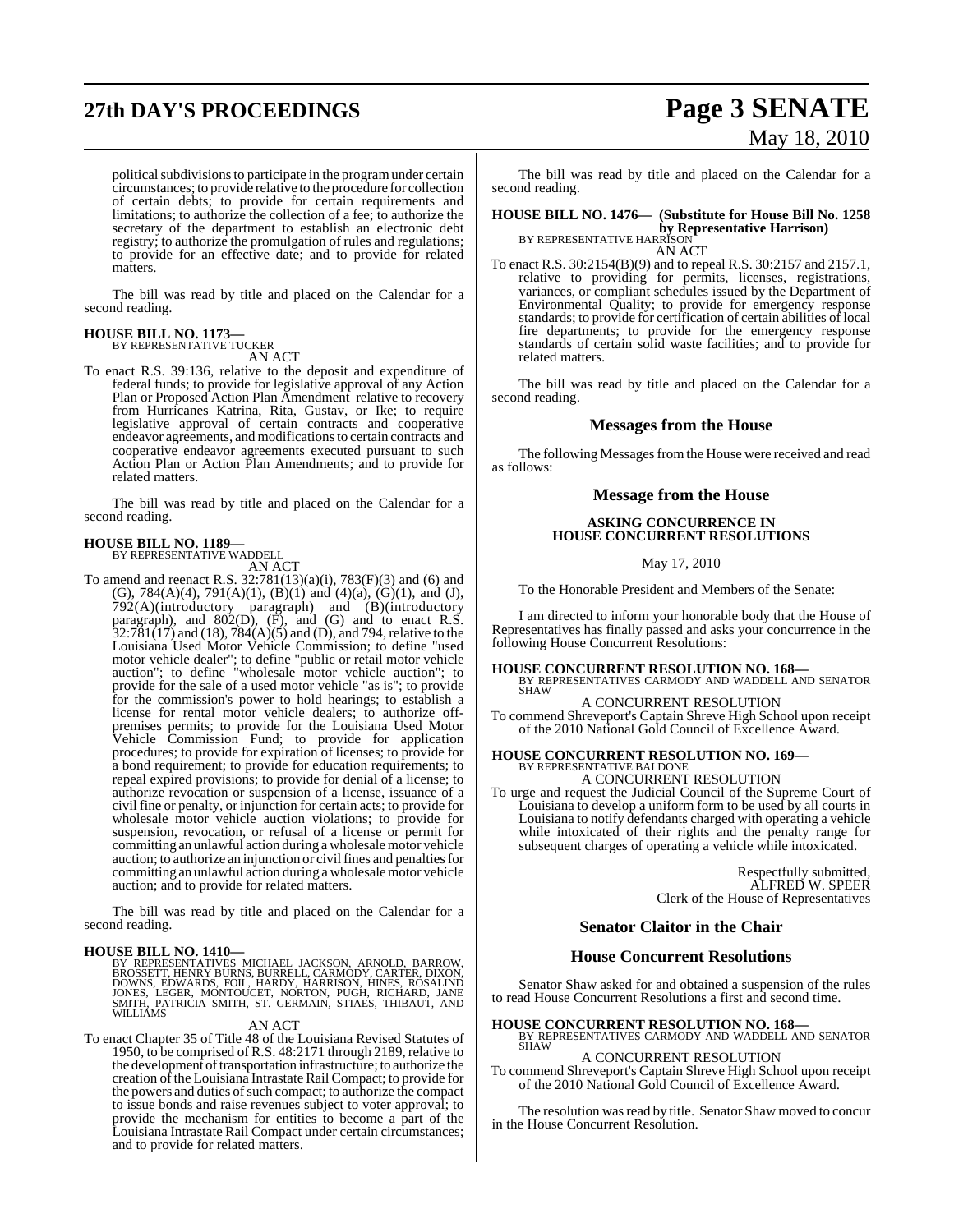## **ROLL CALL**

The roll was called with the following result:

#### YEAS

| Mr. President | Erdey       | Morrish       |
|---------------|-------------|---------------|
| Adley         | Gautreaux B | Mount         |
| Alario        | Gautreaux N | Murray        |
| Appel         | Guillory    | <b>Nevers</b> |
| <b>Broome</b> | Hebert      | Peterson      |
| Chabert       | Heitmeier   | Ouinn         |
| Cheek         | Jackson     | Riser         |
| Claitor       | Kostelka    | Shaw          |
| Donahue       | Long        | Smith         |
| Duplessis     | Michot      | Thompson      |
| Total - 30    |             |               |
|               | <b>NAYS</b> |               |
| Total - 0     |             |               |

#### Amedee LaFleur McPherson<br>Crowe Marionneaux Morrell Crowe Marionneaux<br>Dorsey Martiny Walsworth Total - 9

The Chair declared the Senate concurred in the House Concurrent Resolution and ordered it returned to the House.

ABSENT

# **HOUSE CONCURRENT RESOLUTION NO. 169—** BY REPRESENTATIVE BALDONE

A CONCURRENT RESOLUTION

To urge and request the Judicial Council of the Supreme Court of Louisiana to develop a uniform form to be used by all courts in Louisiana to notify defendants charged with operating a vehicle while intoxicated of their rights and the penalty range for subsequent charges of operating a vehicle while intoxicated.

The resolution was read by title. Senator B. Gautreaux moved to concur in the House Concurrent Resolution.

### **ROLL CALL**

The roll was called with the following result:

#### YEAS

| Mr. President<br>Adley<br>Alario<br>Appel<br>Chabert<br>Cheek<br>Donahue | Gautreaux N<br>Guillory<br>Hebert<br>Heitmeier<br>Jackson<br>Kostelka | Murray<br><b>Nevers</b><br>Peterson<br>Ouinn<br>Riser<br>Shaw |
|--------------------------------------------------------------------------|-----------------------------------------------------------------------|---------------------------------------------------------------|
|                                                                          | Long<br>Michot                                                        | Smith                                                         |
| Duplessis<br>Erdey                                                       | Morrish                                                               | Thompson                                                      |
| Gautreaux B<br>Total - 28                                                | Mount                                                                 |                                                               |
|                                                                          | <b>NAYS</b>                                                           |                                                               |
| Total - 0                                                                | <b>ABSENT</b>                                                         |                                                               |
| Amedee<br>Broome<br>Claitor<br>Crowe<br>Total - 11                       | Dorsey<br>LaFleur<br>Marionneaux<br><b>Martiny</b>                    | McPherson<br>Morrell<br>Walsworth                             |

The Chair declared the Senate concurred in the House Concurrent Resolution and ordered it returned to the House.

# **Page 4 SENATE 27th DAY'S PROCEEDINGS**

#### **House Bills and Joint Resolutions on Second Reading**

### **HOUSE BILL NO. 207—**

BY REPRESENTATIVE BILLIOT AN ACT

To amend and reenact Code of Criminal Procedure Article 894.2(E), (F), (G), (H), (I), (J), and (K) and to enact Code of Criminal Procedure Article 894.2(L), relative to home incarceration; to require that written notice be given to local law enforcement when an offender is sentenced to home incarceration; and to provide for related matters.

The bill was read by title and referred by the President to the Committee on Judiciary B.

#### **HOUSE BILL NO. 524—**

BY REPRESENTATIVE LITTLE

- AN ACT
- To amend and reenact R.S. 14:35.3(G)(1), relative to domestic abuse battery; to delete the provision of law authorizing the court to determine prior convictions of domestic abuse battery; and to provide for related matters.

The bill was read by title and referred by the President to the Committee on Judiciary C.

# **HOUSE BILL NO. 554—** BY REPRESENTATIVE DANAHAY

AN ACT

To amend and reenact Code of Criminal Procedure Article 334.2, relative to bail; to provide that a person arrested for domestic abuse battery shall not be released on his own recognizance; and to provide for related matters.

The bill was read by title and referred by the President to the Committee on Judiciary C.

#### **HOUSE BILL NO. 609—** BY REPRESENTATIVE WHITE

AN ACT To amend and reenact R.S. 14:62.8(B)(2) and to enact R.S. 14:2(B)(42), relative to the crime of home invasion; to require that the sentence imposed for the crime of home invasion shall be served at hard labor; to add the crime of home invasion to the list of enumerated crimes of violence; and to provide for related matters.

The bill was read by title and referred by the President to the Committee on Judiciary C.

**HOUSE BILL NO. 740—** BY REPRESENTATIVE LOPINTO AN ACT

To enact Code of Criminal Procedure Article 523, relative to pretrial motions; to provide relative to notice of pretrial motion hearings; to provide relative to the defendant's appearance at pretrial motion hearings; and to provide for related matters.

The bill was read by title and referred by the President to the Committee on Judiciary C.

**HOUSE BILL NO. 772—** BY REPRESENTATIVE LOPINTO

AN ACT

To amend and reenact R.S. 15:257, relative to compulsory process; to amend provisions relative to securing the presence of a material witness; and to provide for related matters.

The bill was read by title and referred by the President to the Committee on Judiciary B.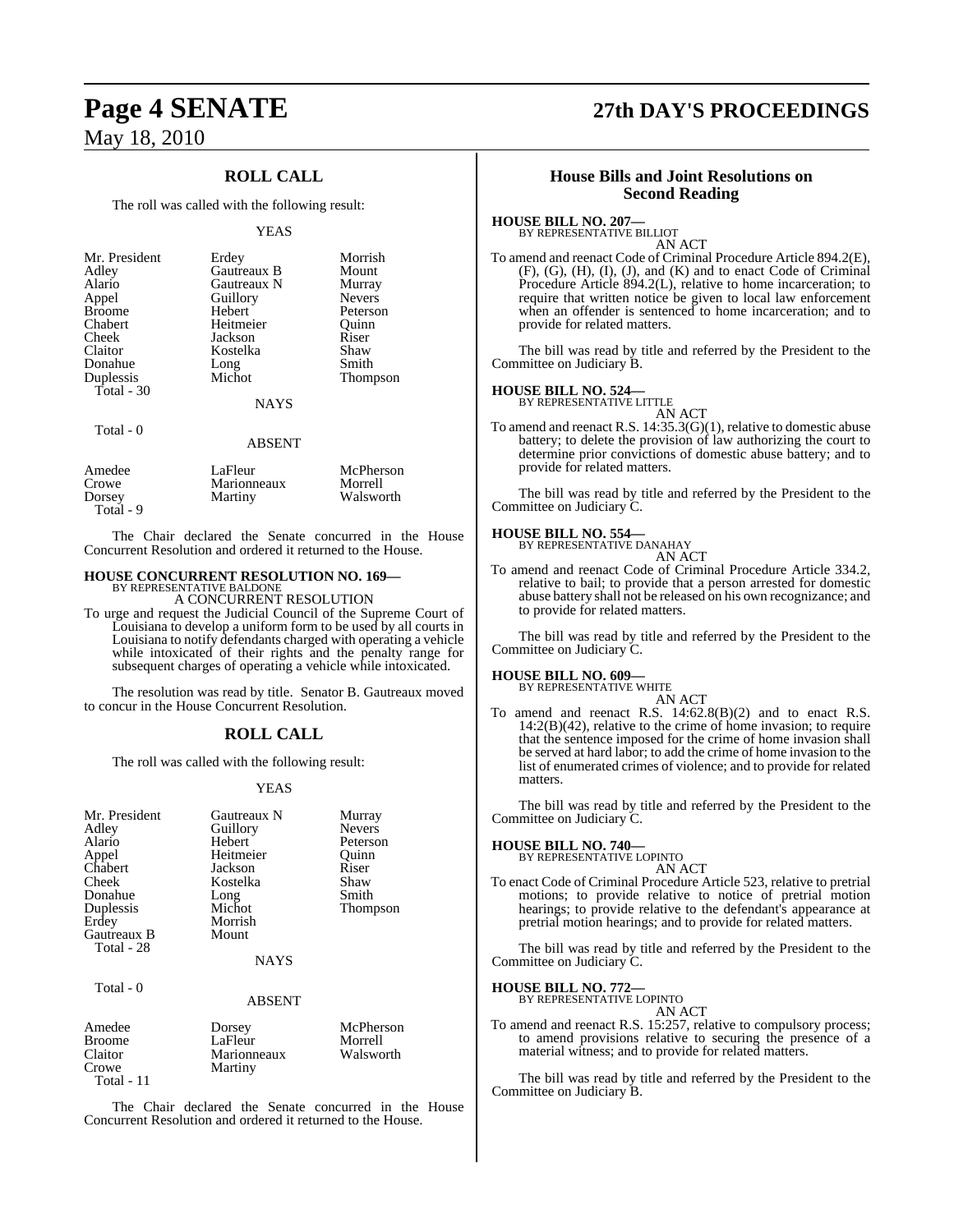# **27th DAY'S PROCEEDINGS Page 5 SENATE**

# May 18, 2010

#### **HOUSE BILL NO. 775—** BY REPRESENTATIVE SIMON

AN ACT

To enact R.S. 15:827(A)(6), relative to the Department of Public Safety and Corrections; to provide with respect to the General Education Development test for certain incarcerated offenders; to provide for a comprehensive program; and to provide for related matters.

The bill was read by title and referred by the President to the Committee on Judiciary B.

#### **HOUSE BILL NO. 925—**

BY REPRESENTATIVES AUSTIN BADON, BOBBY BADON, HENRY<br>BURNS, TIM BURNS, CARMODY, CARTER, CHAMPAGNE, GISCLAIR,<br>GUILLORY, HARDY, HOFFMANN, LIGI, AND ROBIDEAUX AND<br>SENATORS APPEL, DONAHUE, DUPLESSIS, MARTINY, AND QUINN AN ACT

To enact R.S. 17:10.1(D), relative to the Louisiana school and district accountability system; to provide for the assignment of letter grades to schools and school districts that are reflective of their performance; and to provide for related matters.

The bill was read by title and referred by the President to the Committee on Education.

#### **HOUSE BILL NO. 985—**

BY REPRESENTATIVES WHITE AND BARROW AN ACT

To amend and reenact R.S. 40:2173(A), (B)(7), (E), and (F), 2844(B)(introductory paragraph) and  $(1)$ ,  $(C)(1)$  and  $(2)$ ,  $2845(A)(1)$  and (D), and R.S.  $44:4.1(B)(24)$  and to enact R.S. 40:2173(B)(8) and (9), 2844(B)(21), (22), and (23), 2845(A)(6) and  $(7)$ ,  $(E)$ , and  $(F)$ , and  $2845.1$ , relative to the Louisiana Emergency Response Network; to provide for requirements for trauma centers; to provide for membership of the LERN board; to provide for powers and functions of the LERN board; to provide for a statewide trauma registry; to provide for confidentiality requirements for the statewide trauma registry; to provide authority to develop stroke and STEMI systems; to create a LERN fund; to provide authority for publishing materials; to provide for public records exceptions; and to provide for related matters.

The bill was read by title and referred by the President to the Committee on Health and Welfare.

# **HOUSE BILL NO. 1168—** BY REPRESENTATIVE SCHRODER

AN ACT

To enact R.S. 18:55(F) and 59(M); relative to the compensation of registrars of voters and certain employees of the registrar; to prohibit certain increases during certain time periods; to provide for effectiveness; and to provide for related matters.

The bill was read by title and referred by the President to the Committee on Senate and Governmental Affairs.

# **HOUSE BILL NO. 1175—** BY REPRESENTATIVES TUCKER AND BROSSETT

AN ACT

To enact R.S. 39:136, relative to federal funds; to provide for the distribution and allocation of unspent federal funds available for recovery from Hurricanes Katrina and Rita; to provide for effectiveness; and to provide for related matters.

The bill was read by title and referred by the President to the Committee on Finance.

# **HOUSE BILL NO. 1267—** BY REPRESENTATIVE BROSSETT

AN ACT

To amend and reenact R.S. 39:6(C), relative to the duties of the commissioner of administration; to require that certain information concerning state contracts be included on the state spending website; to provide for effectiveness; and to provide for related matters.

The bill was read by title and referred by the President to the Committee on Finance.

# **HOUSE BILL NO. 1269—** BY REPRESENTATIVE GIROD JACKSON

AN ACT To amend and reenact R.S. 15:1403.1(B), relative to criminal street gangs; to provide with respect to the crime of solicitation of membership in a criminal street gang; to provide for penalties; and to provide for related matters.

The bill was read by title and referred by the President to the Committee on Judiciary C.

#### **HOUSE BILL NO. 1304—** BY REPRESENTATIVE HILL

AN ACT

To amend and reenact R.S. 56:1948.5(57) and to enact R.S. 56:1948.5(63), relative to highways; to designate a section of certain highways as the Myths and Legends Byways and the Cane River National Heritage Trail Scenic Byway; and to provide for related matters.

The bill was read by title and referred by the President to the Committee on Transportation, Highways and Public Works.

#### **HOUSE BILL NO. 1335—**

BY REPRESENTATIVE HINES

AN ACT To amend and reenact Children's Code Article 899(B)(2)(b) and to enact Children's Code Article 779(B)(5), relative to juvenile dispositions; to authorize the court to require certain persons to

perform community service; and to provide for related matters.

The bill was read by title and referred by the President to the Committee on Judiciary A.

#### **HOUSE BILL NO. 1357—**

BY REPRESENTATIVE BALDONE AN ACT

To enact R.S. 14:81.1.1, relative to sexual offenses affecting minors; to create the crime of sexting; to provide for elements of the crime; to provide for criminal penalties; to provide for definitions; and to provide for related matters.

The bill was read by title and referred by the President to the Committee on Judiciary C.

# **HOUSE BILL NO. 1361—** BY REPRESENTATIVE WOOTON

- AN ACT
- To amend and reenact R.S. 15:321(D) and 323(A) and (B) and to enact R.S. 15:323(G), relative to the Louisiana Sentencing Commission; to provide for evaluation of sentencing structure; to provide for membership of the commission; to provide for the appointment of a proxy; and to provide for related matters.

The bill was read by title and referred by the President to the Committee on Judiciary B.

**HOUSE BILL NO. 1368—**<br>BY REPRESENTATIVES JANE SMITH, BOBBY BADON, HENRY BURNS, TIM BURNS, CARMODY, CARTER, CHAMPAGNE, CONNICK, DOVE,<br>GISCLAIR, HARDY, HOFFMANN, KATZ, LABRUZZO, LIGI, NOWLIN,<br>ROBIDEAUX. SIMON, SMILEY, WILLI

AN ACT

To enact Chapter 44 of Title 17 of the Louisiana Revised Statutes of 1950, to be comprised of R.S. 17:4031 through 4040, relative to public elementary and secondary education; to authorize the State Board of Elementary and Secondary Education to exempt school districts from various laws and regulations pertaining to education; to provide procedures regarding request for and approval of such waivers; to provide for terms and conditions on such waivers; to provide with respect to schools within the jurisdiction of the Recovery School District and schools which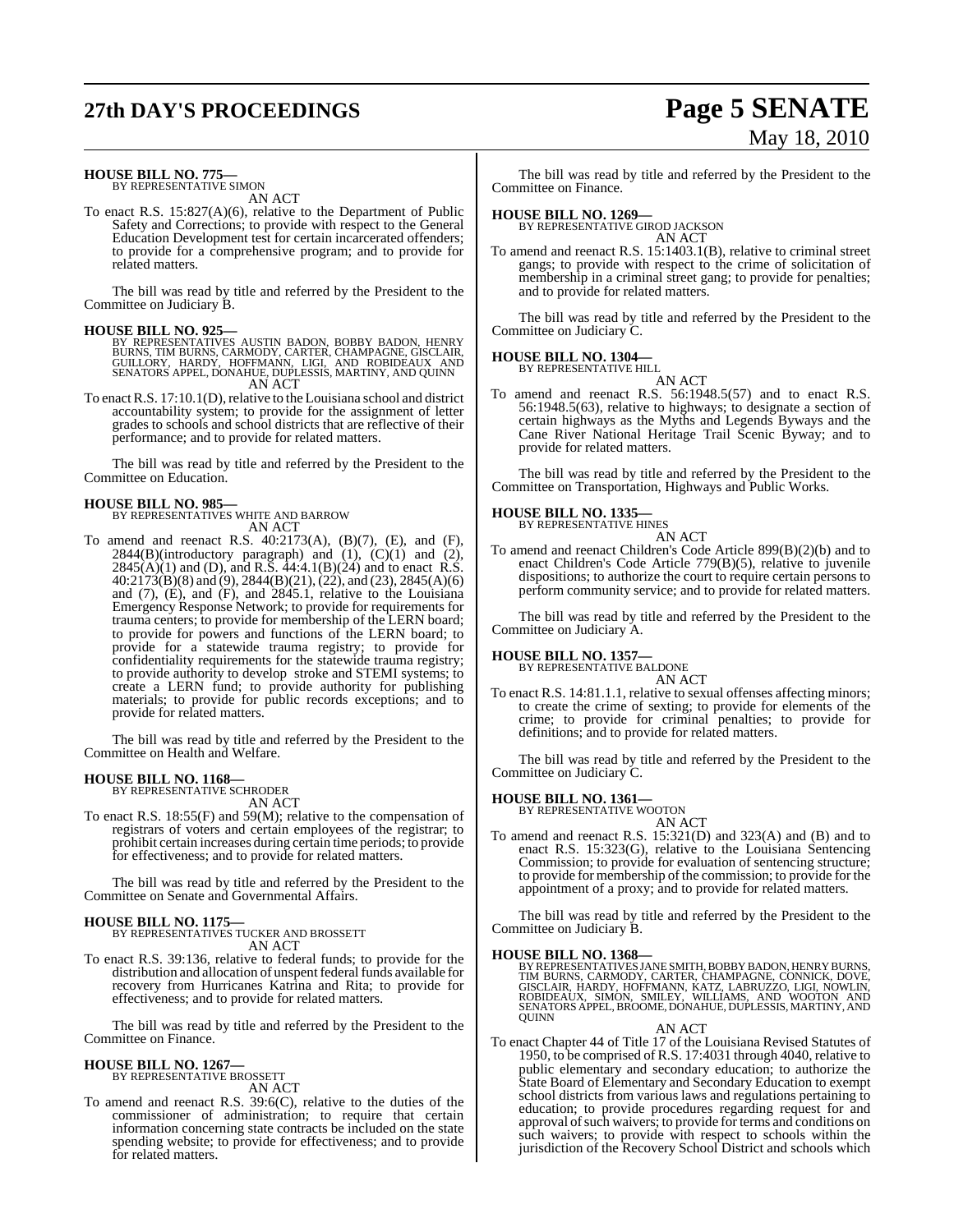# **Page 6 SENATE 27th DAY'S PROCEEDINGS**

may be transferred to that jurisdiction; to provide for reports; and to provide for related matters.

The bill was read by title and referred by the President to the Committee on Education.

#### **HOUSE BILL NO. 1403—** BY REPRESENTATIVE BARRAS

AN ACT

To amend and reenact R.S. 24:58(D)(1), R.S. 42:1157(A)(3), and R.S. 49:78(D)(1), relative to late filing fees for certain lobbyist disclosure reports; to provide for the amount of the late filing fees for certain lobbyist expenditure reports; and to provide for related matters.

The bill was read by title and referred by the President to the Committee on Senate and Governmental Affairs.

#### **HOUSE BILL NO. 1412—**

BY REPRESENTATIVE RICHMOND

AN ACT To enact R.S. 15:571.36, relative to electronic monitoring equipment; to require the Department of Public Safety and Corrections to develop policies and procedures for the availability, storage, and use of the equipment; and to provide for related matters.

The bill was read by title and referred by the President to the Committee on Judiciary B.

#### **HOUSE BILL NO. 1418—** BY REPRESENTATIVE FOIL

AN ACT

To enact R.S. 32:1735.1, relative to storage of motor vehicles; to allow law enforcement agencies to place holds on motor vehicles stored at a licensed storage facility; to provide for notification; to provide for payment of the storage of the motor vehicle; and to provide for related matters.

The bill was read by title and referred by the President to the Committee on Transportation, Highways and Public Works.

#### **HOUSE BILL NO. 1450—**

BY REPRESENTATIVES ELLINGTON AND RITCHIE

AN ACT

To enact Subpart R of Part II-A of Chapter 1 of Subtitle I of Title 39 of the Louisiana Revised Statutes of 1950, to be comprised of R.S. 39:100.130 and 100.131, relative to state grants and capital outlay; to establish the Rural Hospital Capital Improvement Act; to provide for a grant program for certain rural hospitals; to authorize rulemaking; and to provide for related matters.

The bill was read by title and referred by the President to the Committee on Health and Welfare.

## **HOUSE BILL NO. 1473— (Substitute for House Bill No. 984 by Representative Abramson)** BY REPRESENTATIVE ABRAMSON

AN ACT

To enact R.S. 40:2133(C), 2133.1, and 2136(C), relative to ambulatory surgical centers; to provide for a definition of a use agreement; to provide authorization for ambulatory surgical centersto enterinto use agreements; to provide for promulgation ofrules, regulations, and minimumstandards; and to provide for related matters.

The bill was read by title and referred by the President to the Committee on Health and Welfare.

# **HOUSE BILL NO. 1474— (Substitute for House Bill No. 1191**

by Representative Talbot)<br>CARMODY, CARTER, CONNICK, HENRY BURNS, TIM BURNS,<br>CARMODY, CARTER, CONNICK, FOIL, GREENE, GUINN, HAZEL,<br>LIGI, LOPINTO, LORUSSO, MONICA, PEARSON, POPE, PUGH,<br>RICHARDSON,SCHRODER,SIMON,SMILEY,JANE S AND WOOTON

#### AN ACT

To enact R.S. 22:1016, relative to the sale and purchase of health insurance coverage; to provide for public policy; to prohibit any resident of this state from being required to purchase health insurance coverage; to authorize the attorney general to initiate litigation relative to such prohibition; to provide for recovery of delinquent medical expenses incurred by uninsured individuals; and to provide for related matters.

The bill was read by title and referred by the President to the Committee on Health and Welfare.

#### **HOUSE BILL NO. 1477— (Substitute for House Bill No. 1015 by Representative Baldone)** BY REPRESENTATIVE BALDÖNE

AN ACT

To amend and reenact R.S. 15:1110, relative to juvenile detention; to provide relative to juvenile detention facilities and procedures; to provide forthe development oflicensing standards; to provide for the creation of the Task Force on Juvenile Detention Standards and Licensing; to require the licensing of juvenile detention facilities; and to provide for related matters.

The bill was read by title and referred by the President to the Committee on Judiciary B.

#### **Reports of Committees**

The following reports of committees were received and read:

#### **REPORT OF COMMITTEE ON**

## **JUDICIARY C**

Senator Yvonne Dorsey, Chairman on behalf of the Committee on Judiciary C, submitted the following report:

May 18, 2010

To the President and Members of the Senate:

I am directed by your Committee on Judiciary C to submit the following report:

### **SENATE BILL NO. 406—**

BY SENATOR MCPHERSON AN ACT

To amend and reenact R.S. 15:587.1(B) and R.S. 44.9(F), (G) and (I), and to enact R.S. 15:587(A)(1)(f), relative to criminal records; to provide for criminal background checks; to provide for certain entities' access to expunged records; and to provide for related matters.

Reported favorably.

# **SENATE BILL NO. 502—** BY SENATOR MOUNT

AN ACT

To amend and reenact R.S. 15:1352(A)(11) through (15) and to enact R.S. 15:1352(A)(20) through (45), relative to "racketeering activity"; to provide for inclusion of additional enumerated crimesto the definition of "racketeering activity," and to provide for related matters.

Reported with amendments.

#### **SENATE BILL NO. 780—**

BY SENATOR CHEEK AND REPRESENTATIVE BURFORD AN ACT

To amend and reenact R.S. 15:543.1, 544(B)(1) and (E) and to enact R.S. 15:553, relative to sex offenders; to provide for lifetime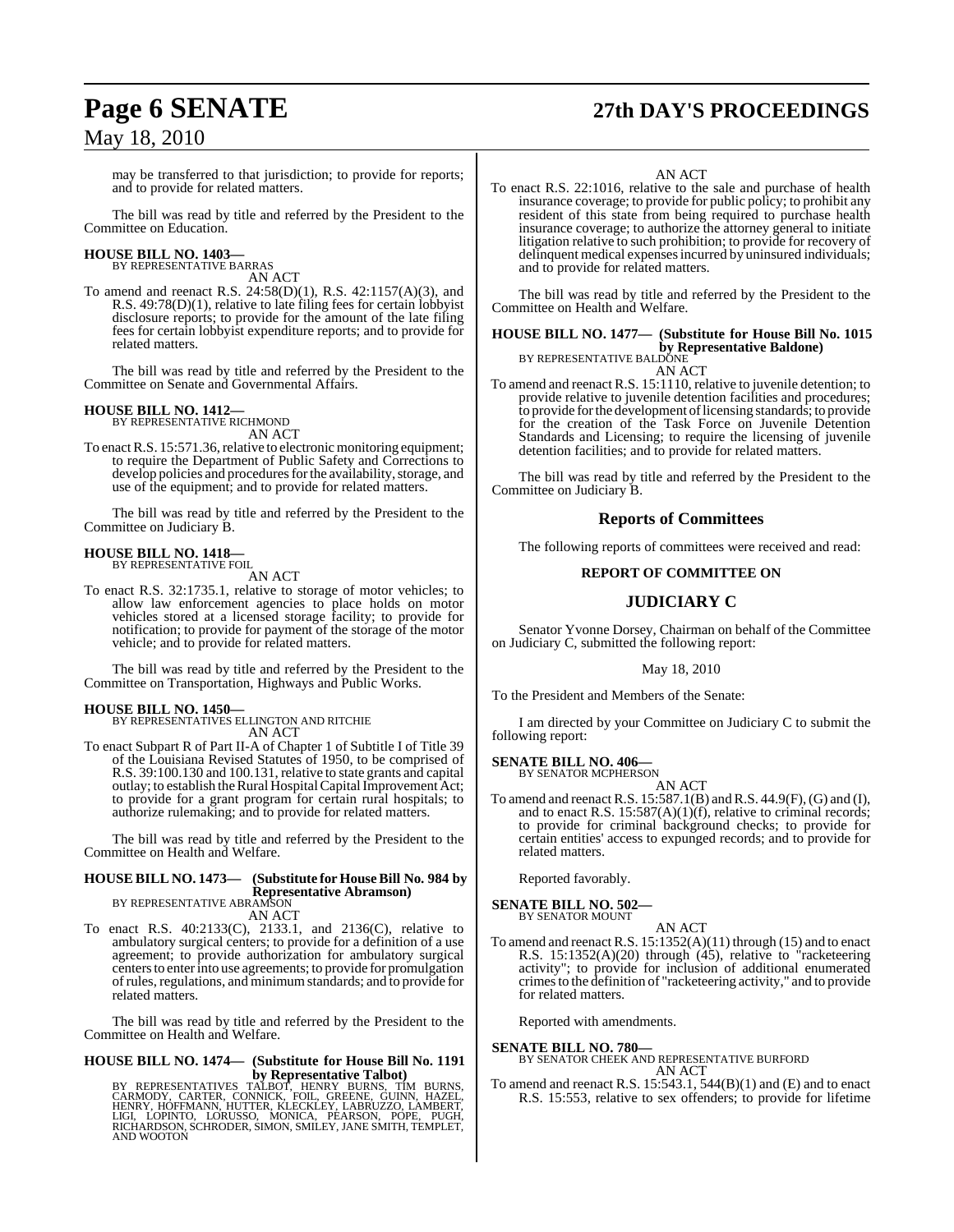# **27th DAY'S PROCEEDINGS Page 7 SENATE**

# May 18, 2010

registration; to prohibit certain types of employment of sex offenders; to provide for penalties; and to provide for related matters.

Reported with amendments.

# **HOUSE BILL NO. 8—** BY REPRESENTATIVE WILLIAMS

AN ACT

To enact Code of Criminal Procedure Article 228.4, relative to the disposal of noncontraband unclaimed property seized in certain criminal investigations; to provide for the disposal of noncontraband unclaimed property seized in criminal investigations; to provide for the procedure for petitioning the court for the disposal of the noncontraband unclaimed property; to provide for the distribution of proceeds derived from the disposal of the noncontraband unclaimed property; and to provide for related matters.

Reported with amendments.

**HOUSE BILL NO. 286—** BY REPRESENTATIVES BURRELL, BARROW, AND HARDY AN ACT

To amend and reenact Code of Criminal Procedure Articles 312, 313, 315, 318, 319, 322(A), (B), and (C), 326(B), 330.2(E), 332(A), 334.1, 334.3(A)(2), 338, 342, 344, 345(A), (B), (C), (D)(introductory paragraph) and (1) and (2), (G), (I)(introductory paragraph) and (2), (J)(introductory paragraph) and (2) and 955(F), R.S.  $13:846(A)(1)(c)$ , R.S.  $15:85$ ,  $86$ , and 88, and R.S. 22:1441(A)(2), (4), and (5), (C)(1) and (2)(b), (d), and (e), and (D), and 1585(A), to enact Code of Criminal Procedure Articles 349 through 349.9, and to repeal Code of Criminal Procedure Articles 322(D) and (E), 339, and 340(E) and R.S. 15:87, relative to bail; to provide for a comprehensive revision of the law regarding bail; to provide for the types of bail; to provide relative to sureties, personal sureties, and secured personal sureties; to provide for bail procedures; to provide relative to the establishment of a legal mortgage over immovable property to secure a bail obligation; to provide for procedures for the establishment of a legal mortgage; to provide for the cancellation of the mortgage; to provide for sanctions for furnishing false or incorrect information; to provide for bail at various stages of proceedings; to provide with respect to forfeitures and forfeiture procedures; to provide for the failure to appear and issuance of arrest warrant; to provide for procedures relative to recordation of judgments of bond forfeitures; to provide for appeals; to provide for enforcement and satisfaction of judgments of bond forfeiture; to provide for failure to satisfy judgment of bond forfeiture; and to provide for related matters.

Reported with amendments.

#### **HOUSE BILL NO. 640—** BY REPRESENTATIVE HAZEL

AN ACT

To enact R.S. 15:544(D)(3)(e), relative to sex offender registration and notification; to provide with respect to the duration of sex offender registration and notification periods; to amend the definition of "clean record"; and to provide for related matters.

Reported favorably.

#### **HOUSE BILL NO. 1259—** BY REPRESENTATIVE BURRELL

AN ACT

To enact R.S. 14:40.7, relative to assault and battery and related offenses; to create the crime of cyberbullying; to provide for definitions; to provide for penalties; and to provide for related matters.

Reported with amendments.

#### **HOUSE BILL NO. 1260—**

BY REPRESENTATIVE HAZEL

AN ACT To amend and reenact R.S. 14:95.1(C), relative to the possession of a firearm or carrying a concealed weapon by a person convicted of certain felonies; to remove the authorization for law enforcement to issue permits allowing certain felons to possess firearms or carry concealed weapons; and to provide for related matters.

Reported favorably.

Respectfully submitted, YVONNE DORSEY Chairman

#### **Senate Bills and Joint Resolutions on Second Reading Reported by Committees**

**SENATE BILL NO. 1—** BY SENATOR CHAISSON A JOINT RESOLUTION

Proposing to amend Article VII, Section 10.3(C) of the Constitution of Louisiana, relative to the Budget Stabilization Fund; to provide for incorporation of monies in the Budget Stabilization Fund into the official forecast for the current fiscal year and the next fiscal year; to direct the treasurer to transfer monies from the Budget Stabilization Fund to the state general fund in certain circumstances; to suspend deposits into the Budget Stabilization Fund in certain circumstances; and to specify an election for submission of the proposition to electors; and provide a ballot proposition.

Reported with amendments by the Committee on Finance.

#### **SENATE COMMITTEE AMENDMENTS**

Amendments proposed by Senate Committee on Finance to Original Senate Bill No. 1 by Senator Chaisson

#### AMENDMENT NO. 1

On page 1, line 2, change "10.3(C)" to "10.3(A)(2) and (C)"

#### AMENDMENT NO. 2

On page 1, line 3, after "Fund;" insert "to provide for the dedication and deposit of certain revenues into the Budget Stabilization Fund; to delete the provisions relative to the amount of mineral revenues received by the state before mineral revenues may be deposited into the Budget Stabilization Fund;"

#### AMENDMENT NO. 3

On page 1, at the beginning of line 7, insert "or reduce"

#### AMENDMENT NO. 4

On page 1, line 13, change "10.3(C)" to "10.3(A)(2) and (C)"

#### AMENDMENT NO. 5

On page 1, delete lines 16 and 17 and insert the following:

Section  $10.3(A)$  There is hereby established in the state treasury a Budget Stabilization Fund hereinafter referred to as the fund. Money shall be deposited in the fund as follows: \* \* \*

(2)(a) **Beginning in Fiscal Year 2012-2013 and Fiscal Year 2013-2014, five percent, and in Fiscal Year 2014-2015 and thereafter, ten percent of all** All revenues received in each fiscal year by the state in excess of seven hundred fifty million dollars, hereinafter referred to as the base, as a result of the production of or exploration for minerals, hereinafter referred to as mineral revenues, including severance taxes, royalty payments, bonus payments, or rentals, and excluding such revenues designated as nonrecurring pursuant to Article VII, Section 10(B) of the constitution, any such revenues received by the state as a result of grants or donations when the terms or conditions thereof require otherwise, and revenues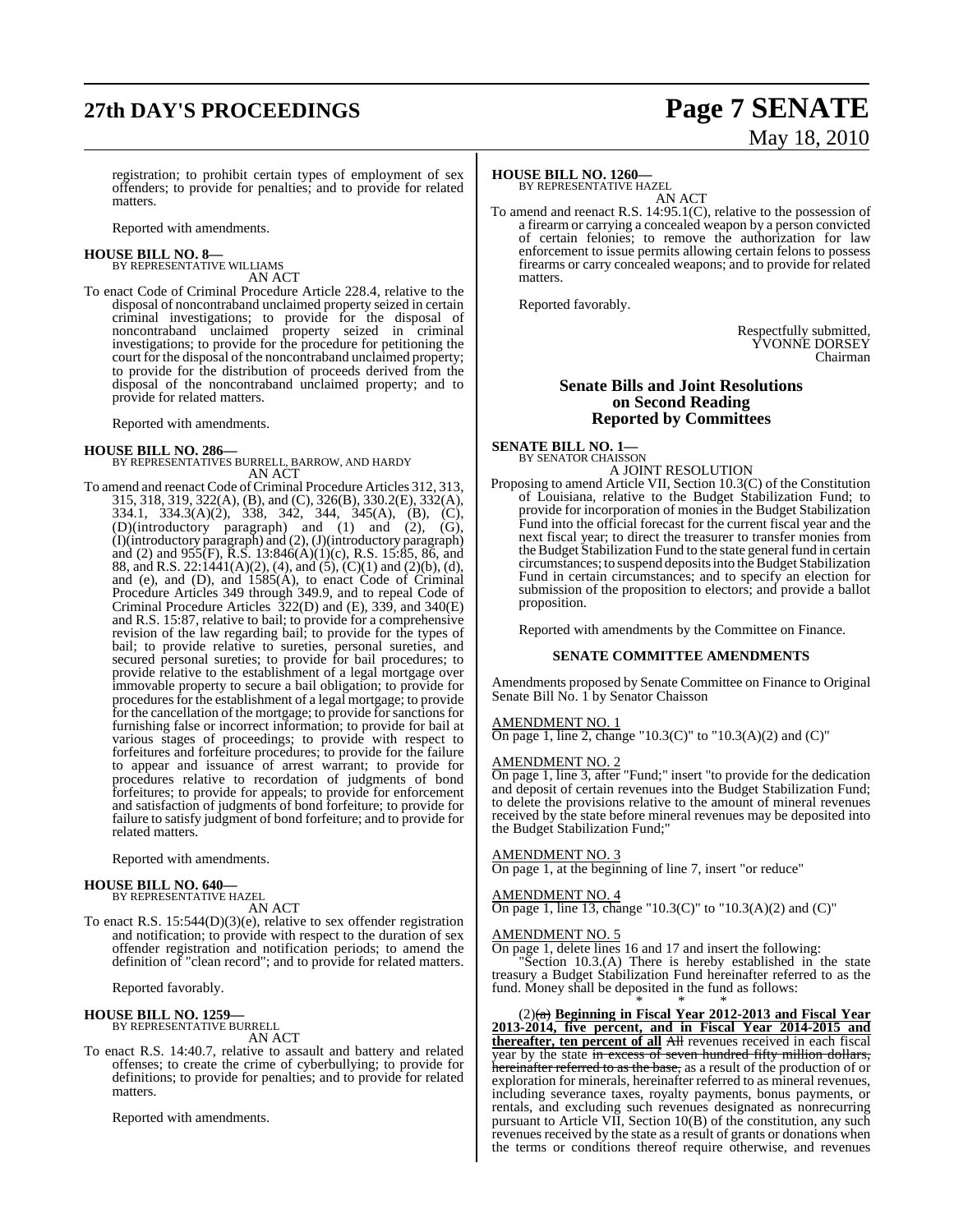# **Page 8 SENATE 27th DAY'S PROCEEDINGS**

## May 18, 2010

derived from any tax on the transportation of minerals, shall be deposited in the fund after the following allocations of said mineral revenues have been made:

(i)**(a)** To the Bond Security and Redemption Fund as provided by Article VII, Section 9 (B) of this constitution.

 $(ii)(b)$  To the political subdivisions of the state as provided in Article  $\overline{VII}$ , Sections 4 (D) and (E) of this constitution.

(iii)**(c)** As provided by the requirements of Article VII, Section 10-A and 10.1 of this constitution.

(b) The base may be increased every ten years beginning in the  $2000$  by a law enacted by two-thirds of the elected members of each house of the legislature. Any such increase shall not exceed fifty percent in the aggregate of the increase in the consumer price index for the immediately preceding ten years.

\* \* \*"

#### AMENDMENT NO. 6

On page 3, delete lines 12 through 14, and insert

"(4) No **(6) For Fiscal Years 2009-2010, 2010-2011, and 2011-2012, no deposit shall be made to the fund except pursuant to a specific appropriation by the legislature. For any fiscal year thereafter except pursuant to a specific appropriation by the legislature, no** appropriation or deposit to the fund shall be made if such appropriation or deposit would cause the balance in the fund to exceed four percent of total state revenue receipts for the previous fiscal year **one billion dollars**."

#### AMENDMENT NO. 7

On page 3, line 17, after "**made**" and before "**in the**" insert "**in Fiscal Year 2010-2011, Fiscal Year 2011-2012, nor**"

# AMENDMENT NO. 8<br>On page 3, at the

 $\overline{3}$ , at the end of line 19, insert the following: "**Notwithstanding any other provision of this Section to the contrary, in the fiscal year immediately following the fiscal year in which a specified amount of the fund is incorporated into the official forecast or an appropriation or transfer is made from the fund, no more than five percent of mineral revenues shall be deposited in the fund, except pursuant to a specific appropriation by the legislature to the fund.**"

#### AMENDMENT NO. 9

On page 3, line 27, after "provide" and before "that monies" insert the following: "for the dedication and deposit of certain mineral revenues into the Budget Stabilization Fund; to delete provisions requiring a base amount of mineral revenues received by the state before deposits can be made to the Budget Stabilization Fund; to provide"

#### AMENDMENT NO. 10

On page 4, line 2, change "directs" to "to direct"

#### AMENDMENT NO. 11

On page 4, line 4, change "suspends" to "to suspend or reduce"

#### AMENDMENT NO. 12

On page 4, line 5, after "Fund in" and before "the same" insert "certain fiscal years including"

On motion of Senator Michot, the committee amendment was adopted. The amended bill was read by title, ordered engrossed and passed to a third reading.

#### **SENATE BILL NO. 2—** BY SENATOR CHAISSON

AN ACT

To amend and reenact R.S. 39:94(C), relative to the Budget Stabilization Fund; to provide for the incorporation of monies in the Budget Stabilization Fund into the official forecast for the current fiscal year and the next fiscal year; to direct the treasurer to transfer monies from the Budget Stabilization Fund to the state general fund in certain circumstances; to suspend deposits into the Budget Stabilization Fund in certain circumstances; to provide for an effective date; and to provide for related matters.

Reported with amendments by the Committee on Finance.

#### **SENATE COMMITTEE AMENDMENTS**

Amendments proposed by Senate Committee on Finance to Original Senate Bill No. 2 by Senator Chaisson

#### AMENDMENT NO. 1

On page 1, line 2, change "39:94(C)," to "39:94(A)(2) and (C),"

#### AMENDMENT NO. 2

On page 1, at the end of line 2, insert "for the dedication and deposit of certain revenues into the Budget Stabilization Fund; to delete the provisions relative to the amount of mineral revenues received by the state before mineral revenues may be deposited into the Budget Stabilization Fund; to provide"

#### AMENDMENT NO. 3

On page 1, line 6, after "to suspend" and before "deposits", insert "or reduce

#### AMENDMENT NO. 4

On page 1, line 10, change "39:94(C) is" to "39:94(A)(2) and (C) are"

#### AMENDMENT NO. 5

On page 1, between lines 11 and 12, insert the following:

"A. There is hereby created in the state treasury a special fund to be designated as the Budget Stabilization Fund, hereafter referred to in this Section as the "fund", which shall consist of all money deposited into the fund in accordance with Article VII, Section 10.3 of the Constitution of Louisiana. Money shall be deposited in the fund as follows:

\* \* \* (2)(a) **Beginning in Fiscal Year 2012-2013 through Fiscal Year 2013-2014, five percent, and in Fiscal Year 2014-2015 and thereafter, ten percent of all** All revenues received in each fiscal year by the state in excess of eight hundred fifty million dollars, hereinafter referred to as the "base," as a result of the production of or exploration for minerals, hereinafter referred to as "mineral revenues," including severance taxes, royalty payments, bonus payments, or rentals, and excluding such revenues designated as nonrecurring pursuant to Article VII, Section 10(B) of the Constitution of Louisiana, any such revenues received by the state as a result of grants or donations when the terms or conditions thereof require otherwise and revenues derived from any tax on the transportation of minerals, shall be deposited in the fund after the following allocations of said mineral revenues have been made:

(i)**(a)** To the Bond Security and Redemption Fund as provided by Article VII, Section 9(B) of the Constitution of Louisiana.

(ii)(b) To the political subdivisions of the state as provided in Article  $\overline{\text{VII}}$ , Sections 4(D) and (E) of the Constitution of Louisiana.

(iii)(c) As provided by the requirements of Article VII, Sections 10-A and 10.1 of the Constitution of Louisiana.

(b) The base may be increased every ten years beginning in the year 2014 by a law enacted by two-thirds of the elected members of each house of the legislature. Any such increase shall not exceed fifty percent in the aggregate of the increase in the consumer price index for the immediately preceding ten years."

#### AMENDMENT NO. 6

On page 3, delete lines 19 through 21 and insert the following:

(4)(a) No <u>(6) For Fiscal Years 2009-2010, 2010-2011</u>, and **2011-2012, no deposit shall be made to the fund except pursuant to a specific appropriation by the legislature. For any fiscal year thereafter except pursuant to a specific appropriation by the legislature, no** appropriation or deposit to the fund shall be made if such appropriation or deposit would cause the balance in the fund to exceed four percent of total state revenue receipts for the previous fiscal year **one billion dollars**. For the purposes of this"

#### AMENDMENT NO. 7

On page 3, line 27, after "made" and before "in the same", insert "**in Fiscal Year 2010-2011, Fiscal Year 2011-2012, nor**"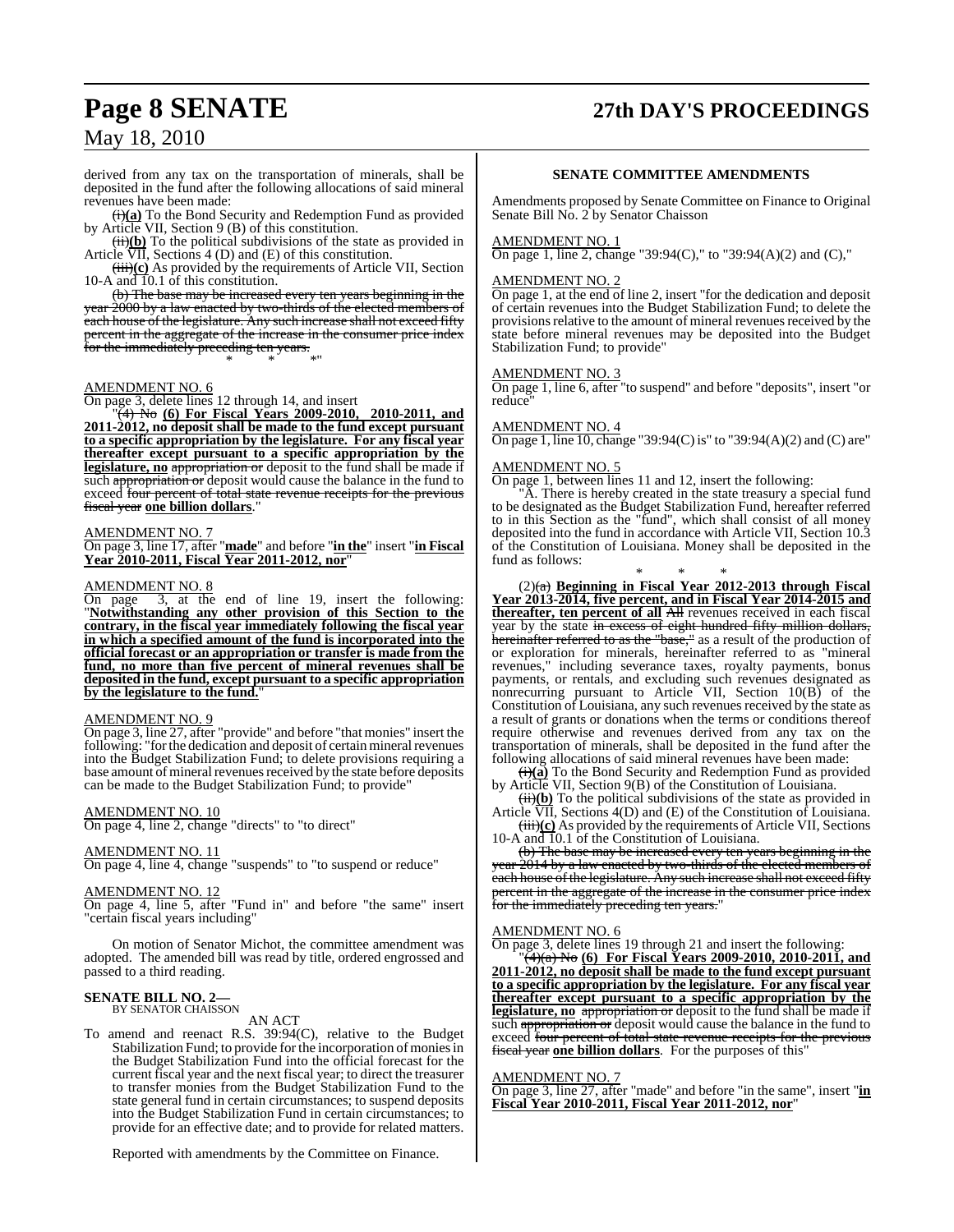# **27th DAY'S PROCEEDINGS Page 9 SENATE**

#### AMENDMENT NO. 8

On page 4, at the end of line 2, insert the following: "**Notwithstanding any other provision of this Section to the contrary, in the fiscal year immediately following the fiscal year in which a specified amount of the fund is incorporated into the official forecast or an appropriation or transfer is made from the fund, no more than five percent of mineral revenues shall be deposited in the fund, except pursuant to a specific appropriation by the legislature to the fund.**"

On motion of Senator Michot, the committee amendment was adopted. The amended bill was read by title, ordered engrossed and passed to a third reading.

#### **SENATE BILL NO. 13—**

BY SENATOR B. GAUTREAUX

AN ACT To amend and reenact R.S. 11:292, 570, 930, 951.3, 952.3, 1378, 1905, 3014, 3051, 3111, 3140, 3198, 3229, 3321(A), 3345, 3389, 3408, 3440, 3470, 3513, 3608(A), 3691, 3770, 3800, and 3823, and R.S. 13:3881(D)(1), relative to garnishment or seizure of pension or retirement benefits; to provide for garnishment or seizure of benefits from public retirement or pension systems, plans, or funds; to provide relative to the applicability of certain court orders to such benefits; to provide for garnishment or seizure of such benefits to pay any fine or restitution ordered for certain felony convictions associated with service as an elected official; to provide for an effective date; and to provide for related matters.

Reported favorably by the Committee on Retirement. The bill was read by title, ordered engrossed and passed to a third reading.

# **SENATE BILL NO. 29—** BY SENATOR MORRELL

AN ACT

To amend and reenact R.S. 47:1901(B), relative to the Orleans Parish assessor; to provide that the tax assessor for Orleans Parish shall take office on July first of the year in which he is elected; and to provide for related matters.

Reported by substitute by the Committee on Local and Municipal Affairs. The bill wasread by title; the committee substitute bill was read.

#### **SENATE BILL NO. — (Substitute of Senate Bill No. 29 by Senator Morrell)** BY SENATOR MORRELL

AN ACT

To enact R.S. 47:1992(G), relative to the Orleans Parish Assessor; to provide a procedure for inspection of assessment listsin Orleans Parish; to provide for hearing by board of review; and to provide for related matters.

Notice of intention to introduce this Act has been published. Be it enacted by the Legislature of Louisiana:

Section 1. R.S. 47:1901(B) is hereby amended and reenacted to read as follows:

§1901. Election

\* \* \*

B. At the local municipal election held every four years, there shall be elected in Orleans Parish by the qualified voters thereof, one tax assessor, who shall hold office for four years from and after the thirty-first **first** day of December **July** of the year in which he is elected.

Section 2. This Act shall become effective upon signature by the governor or, if not signed by the governor, upon expiration of the time for bills to become law without signature by the governor, as provided by Article III, Section 18 of the Constitution of Louisiana. If vetoed by the governor and subsequently approved by the legislature, this Act shall become effective on the day following such approval.

On motion of Senator Morrell, the committee substitute bill was adopted and becomes Senate Bill No. 797 by Senator Morrell, substitute for Senate Bill No. 29 by Senator Morrell.

# May 18, 2010

#### **SENATE BILL NO. 797— (Substitute of Senate Bill No. 29 by Senator Morrell)** BY SENATOR MORRELL

AN ACT

To enact R.S. 47:1992(G), relative to the Orleans Parish Assessor; to provide a procedure for inspection of assessment lists in Orleans Parish; to provide for hearing by board of review; and to provide for related matters.

The bill was read by title and placed on the Calendar for a second reading.

#### **SENATE BILL NO. 85—**

BY SENATOR B. GAUTREAUX

AN ACT

To amend and reenact R.S. 11:62(8)(a) and (b), 1946, and 1966, relative to the Parochial Employees' Retirement System; to provide for ranges for employee contributions for Plans A and B; to provide the board of trustees with authority to set the employee contribution rates for members of Plan A and Plan B within the ranges; to provide for an effective date; and to provide for related matters.

Reported favorably by the Committee on Finance. The bill was read by title and passed to a third reading.

#### **SENATE BILL NO. 274—** BY SENATOR HEITMEIER

AN ACT

To amend and reenactR.S. 11:701(introductory paragraph),(11), and  $(33)(b)(i)$ ,  $728(A)(4)$ ,  $(C)(1)(a)$  and  $(b)(ii)$  and  $(iii)$  and  $(2)$  and  $17:3997(A)(2)$  and (3), to enact R.S.  $11:701(33)(d)$  and (e) and 728(G), and to repeal R.S.  $11:701(33)(a)(xii)$ , relative to the Teachers' Retirement System of Louisiana; to provide for definitions; to provide that membership in such system includes certain charter school employees; to provide for purchase of service credit; to provide for an effective date; and to provide for related matters.

Reported with amendments by the Committee on Retirement.

#### **SENATE COMMITTEE AMENDMENTS**

Amendments proposed by Senate Committee on Retirement to Original Senate Bill No. 274 by Senator Heitmeier

#### AMENDMENT NO. 1

On page 2, line 3 after "Board of" and before "Education" insert "**Elementary and Secondary**"

On motion of Senator B. Gautreaux, the committee amendment was adopted. The amended bill was read by title, ordered engrossed and passed to a third reading.

# **SENATE BILL NO. 345—** BY SENATOR DONAHUE

A JOINT RESOLUTION

Proposing to add Article VII, Section 2.1(C) of the Constitution of Louisiana, relative to the constitutional requirements and procedures for the imposition or increase in a fee or civil fine; to provide exceptions relative to public postsecondary education tuition amounts and mandatory fees; to provide with respect to the cost of attendance at public institutions of postsecondary education; and to specify an election for submission of the proposition to electors and provide a ballot proposition.

Reported favorably by the Committee on Education. The bill was read by title, ordered engrossed and passed to a third reading.

# **SENATE BILL NO. 356—** BY SENATOR MORRELL

### AN ACT

To enact R.S. 33:2590, relative to New Orleans; to provide with respect to the public meetings of the New Orleans Civil Service Commission; and to provide for related matters.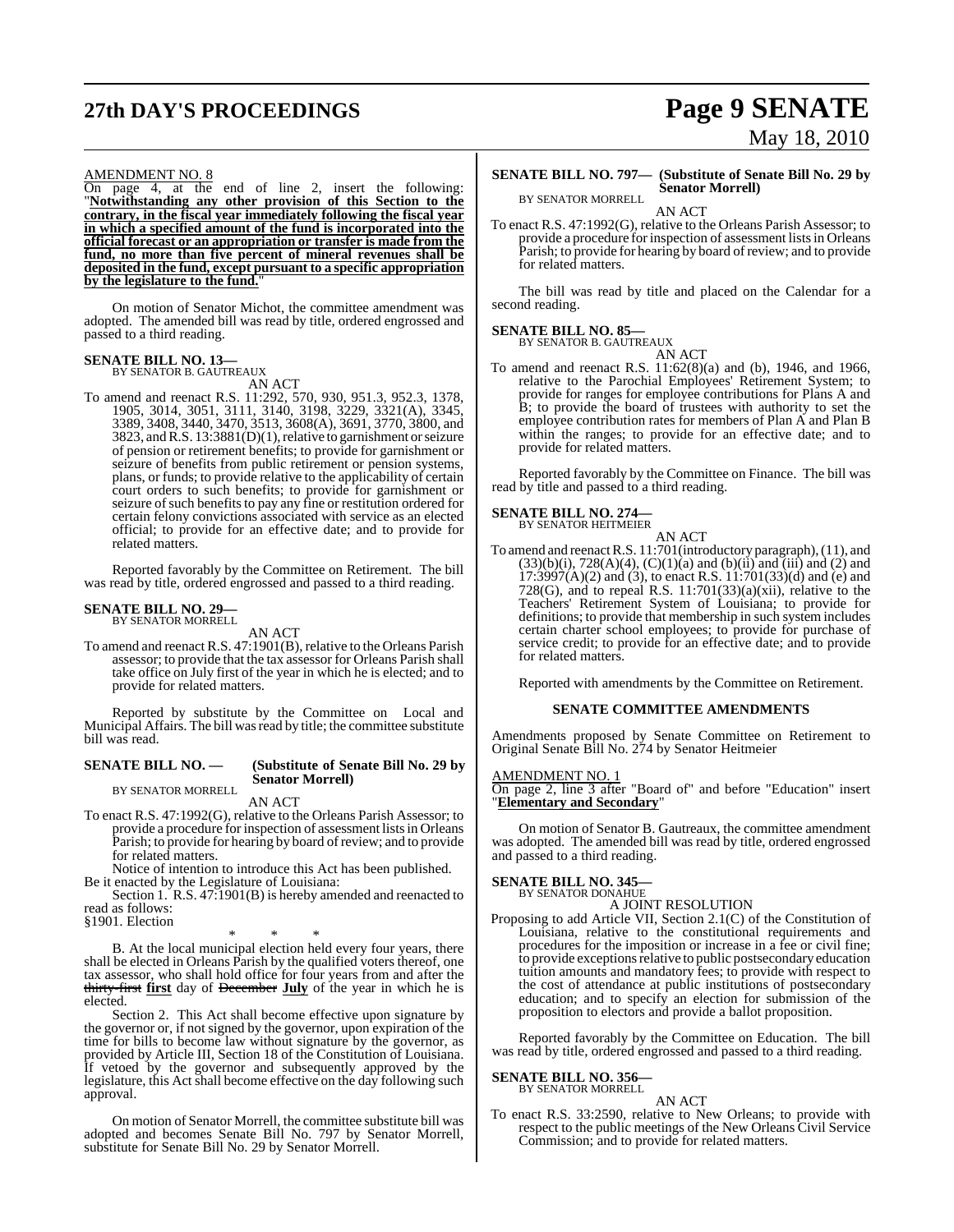# **Page 10 SENATE 27th DAY'S PROCEEDINGS**

## May 18, 2010

Reported favorably by the Committee on Local and Municipal Affairs. The bill was read by title, ordered engrossed and passed to a third reading.

# **SENATE BILL NO. 357—** BY SENATOR MORRELL

AN ACT

To enact R.S. 33:2590.1, relative to Orleans Parish; to provide relative to promotional exams given by the New Orleans Civil Service Commission; and to provide for related matters.

Reported with amendments by the Committee on Local and Municipal Affairs.

#### **SENATE COMMITTEE AMENDMENTS**

Amendments proposed by Senate Committee on Local and Municipal Affairs to Original Senate Bill No. 357 by Senator Morrell

AMENDMENT NO. 1

On page 1, between lines 7 and 8, insert: "**§2590.1. New Orleans Civil Service Commission; exams for firefighters**"

On motion of Senator Morrell, the committee amendment was adopted. The amended bill was read by title, ordered engrossed and passed to a third reading.

# **SENATE BILL NO. 391—** BY SENATOR CHAISSON

A JOINT RESOLUTION

Proposing to amend Article VII, Section 10(F)(2)(a) and (b) of the Constitution of Louisiana, relative to the expenditure of state funds; to authorize the limited redirection and transfer of funds supporting appropriations or allocations from the state general fund and dedicated funds, including those constitutionally protected or mandated, to be used for other nonmandatory purposes under certain circumstances; to specify an election for submission of the proposition to electors and provide a ballot proposition; and to provide for related matters.

Reported with amendments by the Committee on Finance.

#### **SENATE COMMITTEE AMENDMENTS**

Amendments proposed by Senate Committee on Finance to Original Senate Bill No. 391 by Senator Chaisson

AMENDMENT NO. 1

On page 1, delete line 8, and insert the following:"ballot proposition."

On motion of Senator Michot, the committee amendment was adopted. The amended bill was read by title, ordered engrossed and passed to a third reading.

#### **SENATE BILL NO. 392—** BY SENATOR CHAISSON

AN ACT

To amend and reenact R.S.  $39:75(C)(2)(b)$  and  $(E)(1)$  and  $(2)$ , relative to the expenditure of state funds; to authorize the limited redirection and transfer of funds supporting appropriations or allocations from the state general fund and dedicated funds, including those constitutionally protected or mandated, to be used for other nonmandatory purposes under certain circumstances; to provide for an effective date; and to provide for related matters.

Reported favorably by the Committee on Finance. The bill was read by title, ordered engrossed and passed to a third reading.

#### **SENATE BILL NO. 410—**

BY SENATOR CHAISSON

AN ACT To amend and reenact R.S. 39:98.1(A)(3), relative to the Millennium Trust; to change the amount of deposits into the Millennium Trust from monies received as a result of the Master settlement; to provide for an effective date; and to provide for related matters.

Reported favorably by the Committee on Finance. The bill was read by title, ordered engrossed and passed to a third reading.

#### **SENATE BILL NO. 434—**

BY SENATOR CHAISSON A JOINT RESOLUTION

Proposing to amend Article VII, Section 10.8(A)(1)(c) of the Constitution of Louisiana, relative to the Millennium Trust; to change the amount of deposits into the Millennium Trust from monies received as a result of the Master Settlement; and to specify an election for submission of the proposition to electors and provide a ballot proposition.

Reported favorably by the Committee on Natural Resources. The bill was read by title, ordered engrossed and passed to a third reading.

#### **SENATE BILL NO. 478—**

BY SENATOR N. GAUTREAUX AN ACT

To amend and reenact R.S.  $4:165(A)(1)$  and  $(2)$  and  $(B)(1)$  and  $(2)$ , relative to certain horse racing purses and breeders' awards; to provide with respect to monies allocated for purses and breeders' awards; to provide for an effective date; and to provide for related matters.

Reported with amendments by the Committee on Finance.

#### **SENATE COMMITTEE AMENDMENTS**

Amendments proposed by Senate Committee on Finance to Original Senate Bill No. 478 by Senator N. Gautreaux

#### AMENDMENT NO. 1

 $\overline{\text{On page 2, line 15, after "provisions" delete the remainder of the line, }$ delete lines 16 through 18, and insert the following: "hereof, according to a schedule or formula and within a period which is or shall be established by the Executive Committee of the Louisiana Thoroughbred Breeders Association. Any"

#### AMENDMENT NO. 2

On page 3, line  $12$ , after "provisions" delete the remainder of the line, delete lines 13 through 16, and insert the following: "hereof, according to the schedule or formula which is or shall be established by the Executive Committee of the Louisiana Quarter Horse Breeders Association, not later than the thirtieth day following the close of the race meeting at which the breeder award was earned."

#### AMENDMENT NO. 3

On page 3, at the beginning of line 17, delete "**earned**."

On motion of Senator Michot, the committee amendment was adopted. The amended bill was read by title, ordered engrossed and passed to a third reading.

#### **SENATE BILL NO. 500—** BY SENATOR MARIONNEAUX

AN ACT

To enact Chapter 55 of Title 51 of the Louisiana Revised Statutes of 1950, to be comprised of R.S. 51:3121 through 3124, relative to the Angel Investor Rebate Program; to provide for the purposes; to provide for the amount of the rebate; to provide for the qualifications of the rebate; to provide for the implementation and administration of the program by the Department of Economic Development; to provide for definitions; to provide for rules; to provide for excess unused tax rebates to carry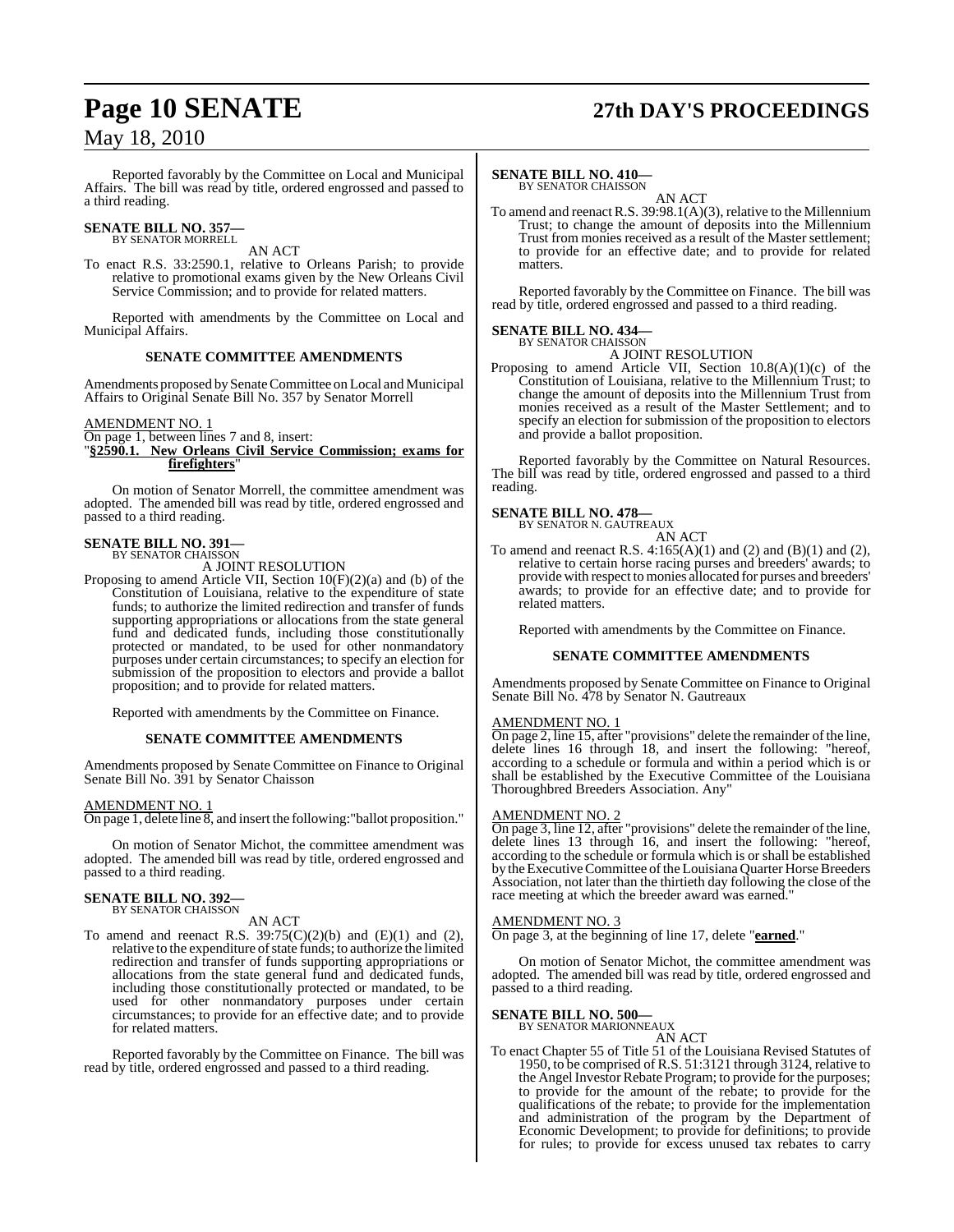# **27th DAY'S PROCEEDINGS Page 11 SENATE**

# May 18, 2010

forward to subsequent tax years; to authorize penalties for providing false or fraudulent information; to require an annual report to the legislature; and to provide for related matters.

Reported with amendments by the Committee on Revenue and Fiscal Affairs.

#### **SENATE COMMITTEE AMENDMENTS**

Amendments proposed by Senate Committee on Revenue and Fiscal Affairs to Original Senate Bill No. 500 by Senator Marionneaux

#### AMENDMENT NO. 1

On page 1, line 5, after "rebate;" insert: "to provide for reductions in a certain fund equal to the amount of such rebates;"

#### AMENDMENT NO. 2

On page 1, line 7, after "rules;" delete the remainder of the line, and on line 8, delete "forward to subsequent tax years;"

#### AMENDMENT NO. 3

On page 1, line 9, change "the legislature" to "the Department of Economic Development by a Louisiana Entrepreneurial Business"

#### AMENDMENT NO. 4

On page 5, line 8, after "**program.**" delete the remainder of the line, and delete lines 7 through 20

#### AMENDMENT NO. 5

On page 5, line 21, change "**(d)**" to "**(c)**"

#### AMENDMENT NO. 6

On page 5, line 23, after "**a rebate certificate.**" and before "**The**" insert the following: "**The rebate shall be payable over five years with the rebate for the first year payable twenty-four months from the date that the Department of Economic Development certifies the amount of investment and the rebate for each subsequent year shall be payable twelve months after the prior year's rebate.** 

#### AMENDMENT NO. 7

On page 6, line 4, change "**(e)**" to "**(d)**"

#### AMENDMENT NO. 8

On page 7, between lines 10 and 11, insert:

"Section 2. Notwithstanding any other provision of law to the contrary, the Louisiana Mega-Project Development Fund provided for in R.S. 51:2365 shall be reduced each fiscal year by an amount which equals the rebate which is awarded pursuant to the provisions of this Act."

#### AMENDMENT NO. 9

On page 7, line 11, change "Section 2." to "Section 3."

On motion of Senator Adley, the committee amendment was adopted. The amended bill was returned to the Calendar, Subject to Call.

#### **SENATE BILL NO. 505—** BY SENATOR JACKSON

AN ACT

To enact Chapter 20-F of Title 17 of the Louisiana Revised Statutes of 1950, to be comprised of R.S. 17:3046 through 3046.2, relative to need-based financial assistance for students enrolled in Louisiana colleges and universities; to statutorily create the Louisiana GO Grant program; to provide with respect to eligible colleges and universities; to provide for eligibility requirements for student participation in the program; to provide for program rules and administration; and to provide for related matters.

Reported favorably by the Committee on Education. The bill was read by title, ordered engrossed and passed to a third reading.

#### **SENATE BILL NO. 509—**

BY SENATOR LONG

AN ACT To enact R.S. 17:1968.1 and to repeal R.S. 17:1969, relative to funding for the Louisiana School for Math, Science, and the Arts; to provide for the inclusion of the school in the minimum foundation program formula; to provide for the allocation of minimum foundation program funds attributable to such inclusion; to provide relative to appropriations from the state general fund; to provide relative to the school's annual budget; and to provide for related matters.

Reported favorably by the Committee on Finance. The bill was read by title and passed to a third reading.

# **SENATE BILL NO. 517—** BY SENATOR WALSWORTH

AN ACT

To enact R.S. 17:236.1(G) and (H), relative to home study programs; to require that approved home study diplomas carry the same privileges as those issued by public schools and approved private schools; and to provide for related matters.

Reported by substitute by the Committee on Education. The bill was read by title; the committee substitute bill was read.

# **SENATE BILL NO. — (Substitute of Senate Bill No. 517 by Senator Walsworth)**<br>BY SENATOR WALSWORTH<br>AN ACT

To enact R.S. 17:236.1(G), relative to home study programs; to provide that a high school diploma awarded by an approved home study program shall be recognized by certain educational institutions and governmental entities in the same manner as one awarded by an approved nonpublic school; and to provide for related matters.

Be it enacted by the Legislature of Louisiana:

Section 1. R.S. 17:236.1(G) is hereby enacted to read as follows:

§236.1. Approval of home study programs \* \* \*

**G. Notwithstanding any rule, regulation, or other provision of law to the contrary, a high school diploma awarded by a home study program approved by the State Board of Elementary and Secondary Education shall be deemed by all public postsecondary educational institutions, all state departments, agencies, boards, and commissions, and all other state and local governmental entities to have all of the rights and privileges afforded to a high school diploma awarded by a state-approved nonpublic school.**

On motion of Senator Nevers, the committee substitute bill was adopted and becomes Senate Bill No. 798 by Senator Nevers, substitute for Senate Bill No. 517 by Senator Walsworth.

**SENATE BILL NO. 798— (Substitute of Senate Bill No. 517 by Senator Walsworth)** BY SENATOR WALSWORTH

AN ACT

To enact R.S. 17:236.1(G), relative to home study programs; to provide that a high school diploma awarded by an approved home study program shall be recognized by certain educational institutions and governmental entities in the same manner as one awarded by an approved nonpublic school; and to provide for related matters.

The bill was read by title and placed on the Calendar for a second reading.

# **SENATE BILL NO. 526—** BY SENATOR MURRAY

AN ACT

To enact R.S. 33:4076.1, relative to the Sewage and Water Board of New Orleans; to prohibit unauthorized firearms or other explosive devices on board property; to provide for an effective date; and to provide for related matters.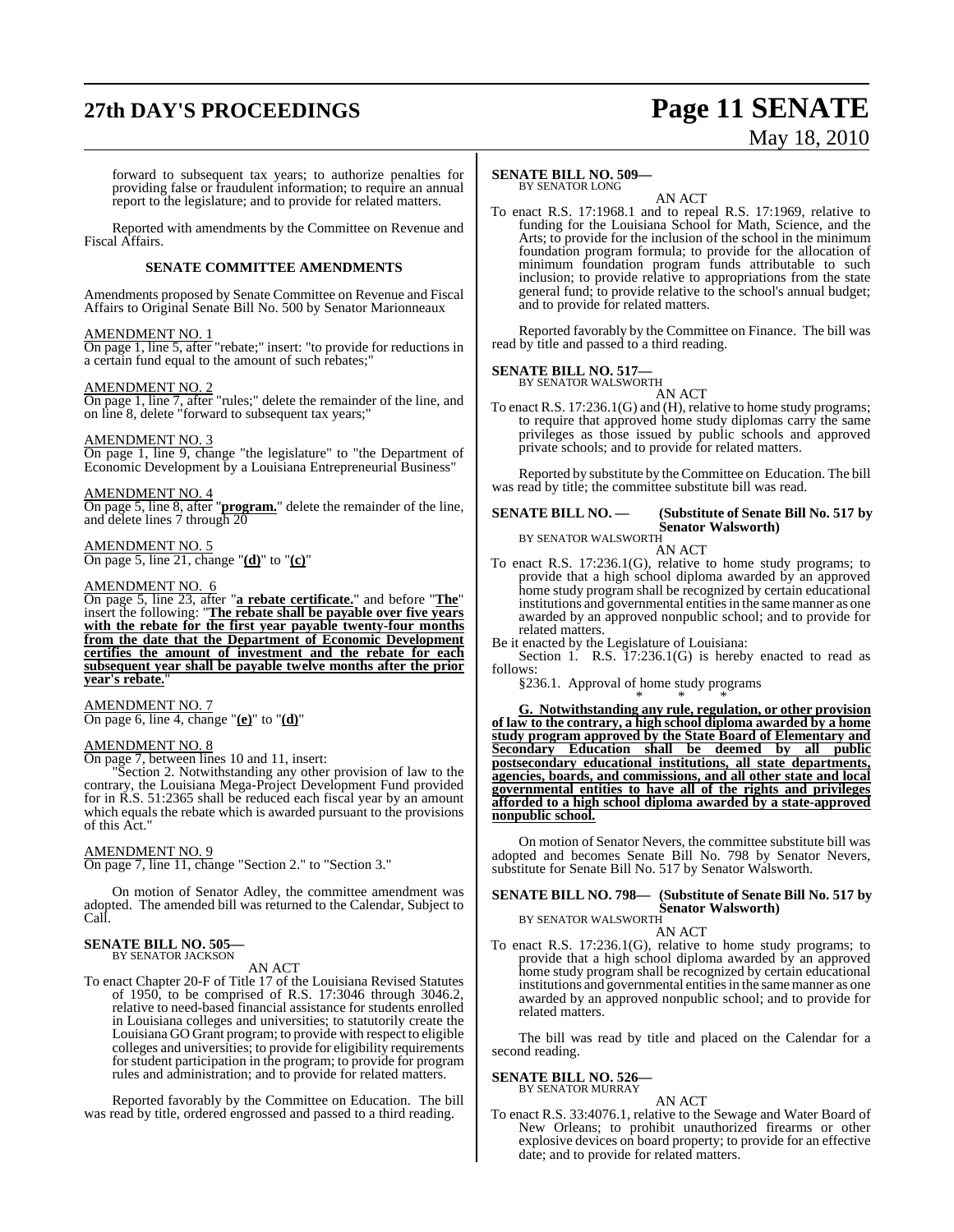# **Page 12 SENATE 27th DAY'S PROCEEDINGS**

## May 18, 2010

Reported with amendments by the Committee on Local and Municipal Affairs.

#### **SENATE COMMITTEE AMENDMENTS**

Amendments proposed by Senate Committee on Local and Municipal Affairs to Original Senate Bill No. 526 by Senator Murray

## AMENDMENT NO. 1

On page 1, line 2, delete "Sewage" and insert "Sewerage"

#### AMENDMENT NO. 2

On page 1, between lines 4 and 5, insert the following: "Notice of intention to introduce this Act has been published."

On motion of Senator Morrell, the committee amendment was adopted. The amended bill was read by title, ordered engrossed and passed to a third reading.

#### **SENATE BILL NO. 534—** BY SENATOR HEBERT

AN ACT

To enact R.S. 56:1691, relative to possession of firearms; to allow the possession of firearms on certain state lands; to provide terms and conditions; and to provide for related matters.

Reported with amendments by the Committee on Natural Resources.

#### **SENATE COMMITTEE AMENDMENTS**

Amendments proposed by Senate Committee on Natural Resources to Original Senate Bill No. 534 by Senator Hebert

AMENDMENT NO. 1

On page 1, line 2, after "To" insert "amend and reenact R. S. 56:109(C) and to"

AMENDMENT NO. 2

On page 1, line 6, after "Section 1." insert "R.S. 56:109(C) is hereby amended and reenacted and"

#### AMENDMENT NO. 3

On page 1, between lines 6 and 7, insert:

"§109. Wildlife management areas; wildlife refuges; public hunting grounds and recreation areas; notice; signs; disabled hunters

\* \* \* C. No person shall knowingly take, attempt to take, disturb, or destroy any wild bird or wild quadruped or the nest, egg, or young thereof on lands set apart as wildlife management areas and wildlife refuges, or have in his possession or keep, while on the lands, any firearm, trap, snare, or other device capable of being used in the taking or disturbance of the birds or quadrupeds on such areas, unless the person previously has been expressly authorized by a permit from the department to do so and only for the purpose and under the conditions specified in the permit. \* \* \*"

#### AMENDMENT NO. 4

On page 1, delete lines 10 and 11, and insert "**preservation area, wildlife management area, or wildlife refuge.**"

On motion of Senator N. Gautreaux, the committee amendment was adopted. The amended bill was read by title, ordered engrossed and passed to a third reading.

#### **SENATE BILL NO. 559—** BY SENATOR WALSWORTH

AN ACT

To amend and reenact R.S. 56:1681(A)(2)(d), relative to the State Parks and Recreation Commission; to provide for the membership of the commission; and to provide for related matters.

Reported favorably by the Committee on Natural Resources. The bill was read by title, ordered engrossed and passed to a third reading.

# **SENATE BILL NO. 565—** BY SENATOR JACKSON

AN ACT

To amend and reenact R.S. 47:302.2(A) and (B) and the introductory paragraph of R.S.  $47:302.2(C)$  and  $332.6$ , relative to certain collections in the city of Shreveport; to provide for the uses of moniesin the Shreveport Riverfront and Convention Center and Independence Stadium Fund; to provide for an effective date; and to provide for related matters.

Reported with amendments by the Committee on Local and Municipal Affairs.

#### **SENATE COMMITTEE AMENDMENTS**

Amendments proposed by Senate Committee on Local and Municipal Affairs to Original Senate Bill No. 565 by Senator Jackson

AMENDMENT NO. 1

On page 1, line 2, after "reenact" delete the remainder of the line and insert  $\overline{R}$ .S. 47:302(A), (B), and (C)(1)(a), (d), and (f)(i) and (ii)"

AMENDMENT NO. 2 On page 1, at the beginning of line 3, delete "47:302.2(C)"

AMENDMENT NO. 3 On page 1, line 4, change "uses" to "use"

#### AMENDMENT NO. 4

On page 1, line 5, change "Fund;" to "Fund; to correct the names of certain entities receiving allocations from the fund;"

#### AMENDMENT NO. 5

On page 1, delete lines 8 and 9, and insert the following: "Section 1. R.S. 47:302(A), (B), and (C)(1)(a), (d), and (f)(i) and

(ii) and 332.6 are hereby amended and reenacted to read as follows:"

#### AMENDMENT NO. 6

On page 2, delete line 11 and insert the following: "shall be used as follows:

(1) For allocation from all monies in the fund in the following amounts:

(a) Three percent to the African-American Theater of the Performing Arts **Theatre of Performing Arts of Shreveport**.

\* \* \* (d) One and one-third percent for Ark-La-Tex Antique and Classic Vehicle/Shreveport Firefighters Museum **Shreveport Regional Sports Authority, Inc**.

\* \* \* (f) Three percent for the following:

(i) One percent for the New Dimensions Choral Society **New Arts Cultural Society, Inc**.

(ii) One percent for Pamoja **Art Society**."

#### AMENDMENT NO. 7

On page 2, line 28, after "Pamoja" and before "for African-", insert "**Art Society**"

#### AMENDMENT NO. 8

On page 3, line 1, change "Friends of Rho Omega" to "Friends of Rho Omega **Rho Omega and Friends, Inc.**"

On motion of Senator Morrell, the committee amendment was adopted. The amended bill was read by title, ordered engrossed and passed to a third reading.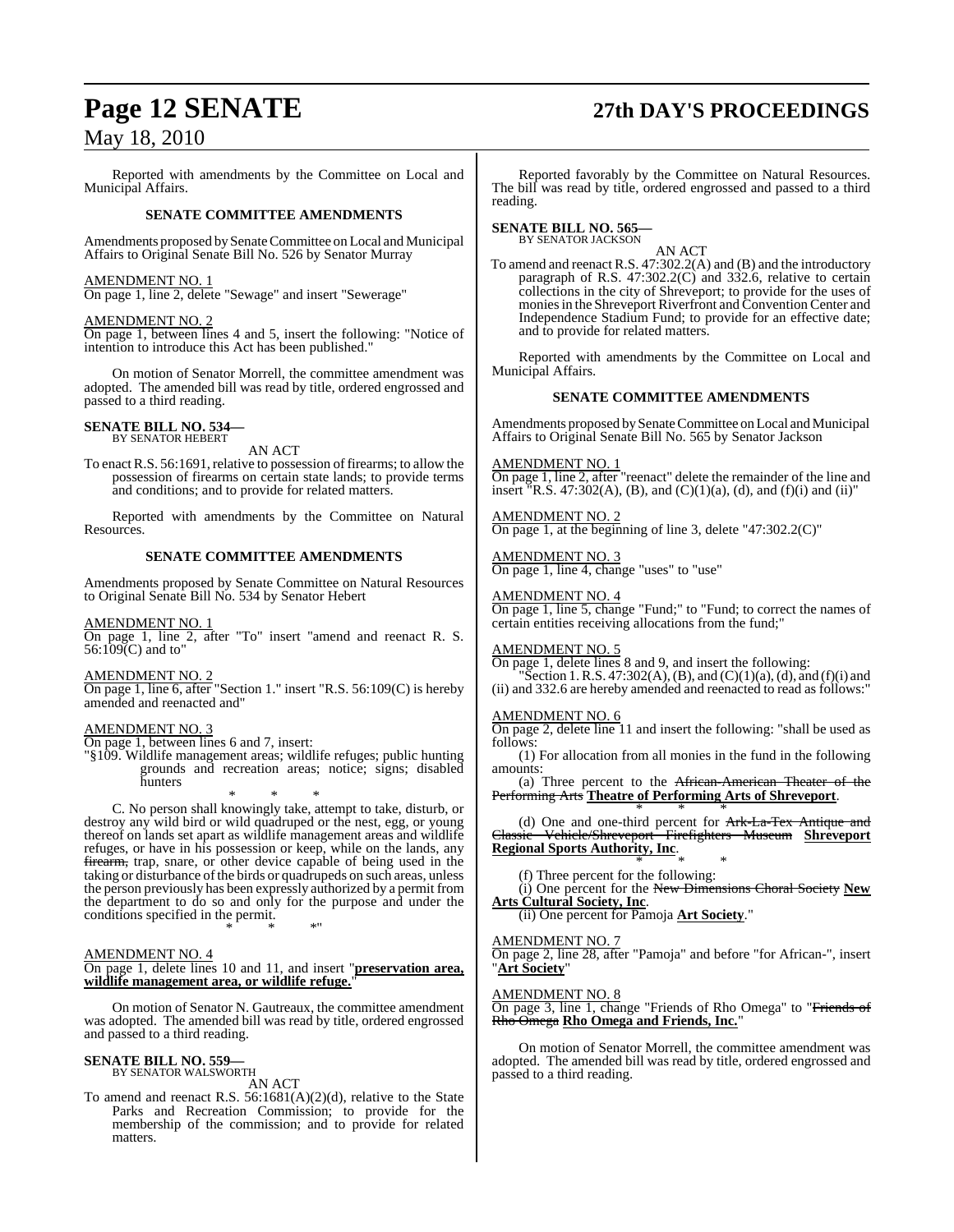# **27th DAY'S PROCEEDINGS Page 13 SENATE**

# May 18, 2010

#### **SENATE BILL NO. 567—** BY SENATOR MORRISH

AN ACT

To amend and reenact R.S. 47:337.2(B)(1), (C)(4)(b)(iii), and (D), 337.4(A) and (D), 337.27, 337.45, 337.51(A) and (B), 337.53(C), 337.54, 337.56, 337.63(A)(1)(a), 337.67(D)(2), 337.77(F), 337.81, 1401, 1402, 1408, 1410, 1431, 1432, 1434, 1435, 1436, 1437, 1438, and 1451, and to enact R.S. 47:337.2(A)(1)(c), 337.6(A)(4), 337.81-A, and 1407(3), and to repeal R.S.  $47:337.61$  and  $337.67(B)(2)$ , relative to the sales and use tax of political subdivisions of the state; to require an assessment of such tax and to authorize an appeal to a division of the board of tax appeals; to authorize and appeal to such division of the board of tax appeals from the disallowance of certain claims for refund of such taxes; to create the local sales tax division of the board of tax appeals and provide for its authority with respect to such taxes; to provide for appeals from the judgments of the board of tax appeals; to provide with respect to the assessment and distraint procedure for such taxes; and to provide for related matters.

Reported favorably by the Committee on Revenue and Fiscal Affairs. The bill was read by title, ordered engrossed and passed to a third reading.

# **SENATE BILL NO. 624—** BY SENATOR MARIONNEAUX

AN ACT

To enact R.S. 51:2366, relative to economic development; to provide for the Louisiana Mega Project Energy Assistance Rebate; to provide for the businesses eligible for such rebate; to provide for the amount of such rebate; to provide certain authority to the secretary of the Department of Economic Development and the Department of Revenue; and to provide for a penalty for failure to file certain reports; and to provide for related matters.

Reported with amendments by the Committee on Finance.

#### **SENATE COMMITTEE AMENDMENTS**

Amendments proposed by Senate Committee on Finance to Original Senate Bill No. 624 by Senator Marionneaux

AMENDMENT NO. 1 On page 3, line 17, change "**may**" to "**shall**"

AMENDMENT NO. 2 On page 3, line 20, change "**may**" to "**shall**"

On motion of Senator Michot, the committee amendment was adopted. The amended bill was read by title, ordered engrossed and passed to a third reading.

# **SENATE BILL NO. 646—** BY SENATOR HEBERT

AN ACT

To enact R.S. 33:1236.29, relative to municipalities and parishes; to authorize a pilot program for certain parishes; to provide excavation equipment to parish residents for drainage maintenance and improvement; to provide for criteria for such agreement; to provide for limitation of liability; to provide for program effective and termination dates; and to provide for related matters.

Reported favorably by the Committee on Local and Municipal Affairs. The bill was read by title, ordered engrossed and passed to a third reading.

### **SENATE BILL NO. 688**

BY SENATOR MORRELL

AN ACT

To enact R.S. 17:1990(I), relative to the Recovery School District; to provide for the creation of community advisory boards for schools within the district located in Orleans Parish; to provide relative to the membership, duties, and functions of such boards; and to provide for related matters.

Reported with amendments by the Committee on Education.

#### **SENATE COMMITTEE AMENDMENTS**

Amendments proposed by Senate Committee on Education to Original Senate Bill No. 688 by Senator Morrell

#### AMENDMENT NO. 1

On page 1, line 3, between "for" and "schools" insert "certain"

#### AMENDMENT NO. 2

On page 1, delete line 12 and insert "**directly operated by the Recovery School District in Orleans Parish that is being considered for conversion to a charter school. Each such advisory board shall be composed of seven**"

#### AMENDMENT NO. 3

On page 2, line 9, after "**Education**" insert a period "**.**" and delete the remainder of the line and delete lines 10 through 23 in their entirety.

#### AMENDMENT NO. 4

On page 2, at the beginning of line 24, change "**(5)**" to "**(2)**"

#### AMENDMENT NO. 5

On page 2, line 25, after "**school,**" delete the remainder of the line, delete line 26, and at the beginning of line 27, delete "**Orleans Parish,**"

On motion of Senator Nevers, the committee amendment was adopted. The amended bill was read by title, ordered engrossed and passed to a third reading.

#### **SENATE BILL NO. 693—**

BY SENATOR MORRISH

AN ACT To enact R.S. 38:291(AA) and 329.5, relative to levee districts; to create the Chenier Plain Coastal Restoration and Protection Authority; to provide for its boundaries and membership; to provide for the powers, functions and duties of the board of commissioners; to provide terms, conditions, and requirements; and to provide for related matters.

Reported with amendments by the Committee on Natural Resources.

#### **SENATE COMMITTEE AMENDMENTS**

Amendments proposed by Senate Committee on Natural Resources to Original Senate Bill No. 693 by Senator Morrish

AMENDMENT NO. 1 On page 1, line 13, delete "**Acadia,**"

AMENDMENT NO. 2 On page 1, line 14, delete "**Jefferson Davis,**"

AMENDMENT NO. 3 On page 2, line 1, change "**fifteen**" to "**nine**"

AMENDMENT NO. 4 On page 2, delete lines 3 through 5

AMENDMENT NO. 5 On page 2, line 6, change "**(b)**" to "**(a)**"

AMENDMENT NO. 6 On page 2, line 9, change "**(c)**" to "**(b)**"

AMENDMENT NO. 7 On page 2, delete lines 12 through 14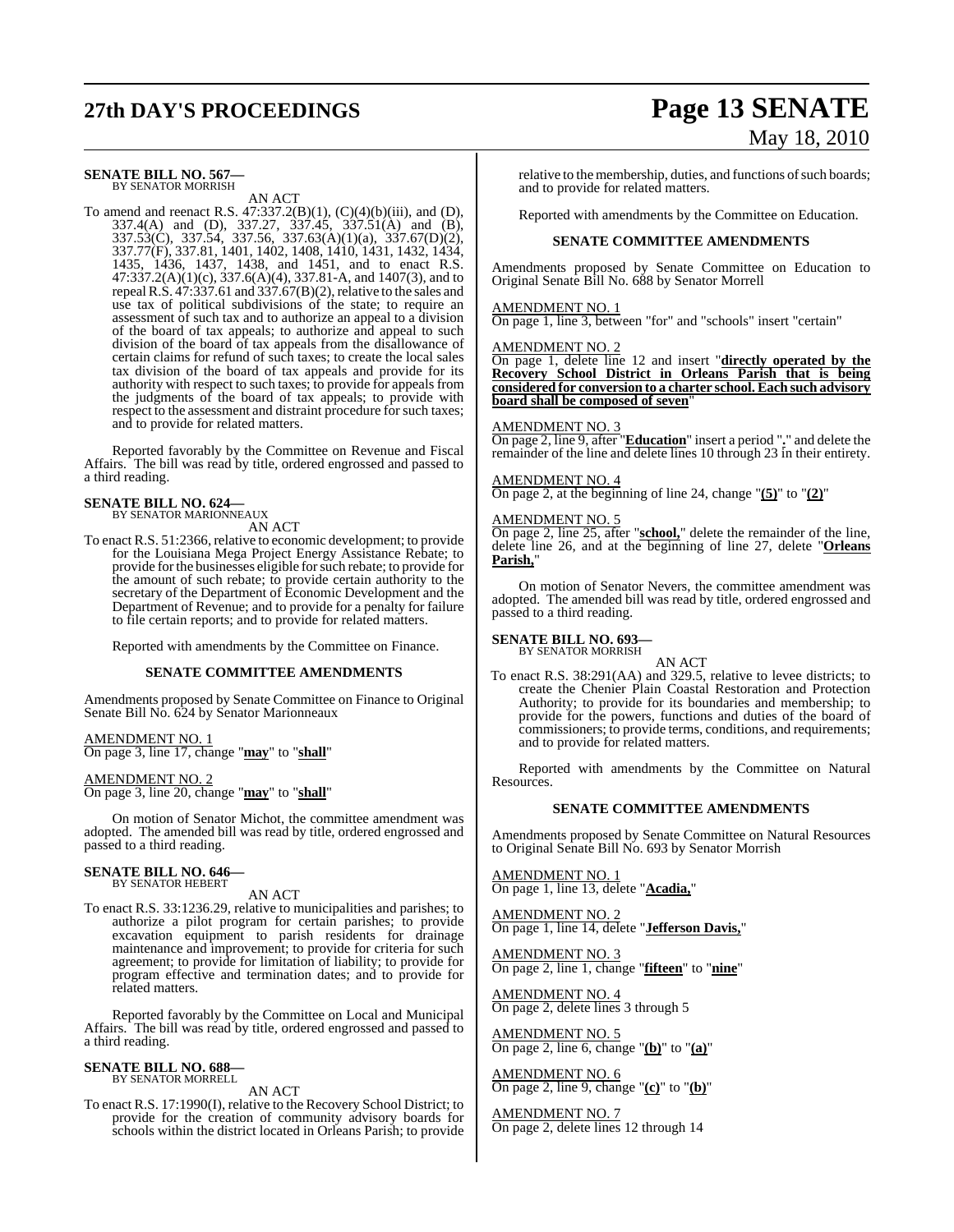AMENDMENT NO. 8 On page 2, line 15, change "**(e)**" to "**(c)**"

AMENDMENT NO. 9 On page 2, between lines 25 and 26, insert: "**(5) At least one member from each parish shall be either an engineer, or a professional in a related field such as geotechnical, hydrological, or environmental science.**"

AMENDMENT NO. 10 On page 3, line 3, after "**levy**" insert "**property**"

AMENDMENT NO. 11 On page 3, line 5, after "**levy**" insert "**property**"

AMENDMENT NO. 12 On page 3, delete lines 8 through 18

AMENDMENT NO. 13 On page 3, line 19, change "**(4)**" to "**(3)**"

AMENDMENT NO. 14 On page 3, line 21, after "**et seq.**" delete the remainder of the line and delete line 22

AMENDMENT NO. 15 On page 4, between lines 7 and 8, insert: "**(2) The board shall elect a president who shall serve for a two year term. The office of president shall be rotated among the parishes so that a representative from each parish shall serve as president during every six year period.**"

AMENDMENT NO. 16 On page 4, line 8, change "**(2)**" to "**(3)**"

AMENDMENT NO. 17 On page 4, at the end of line 10, insert "**An advisory commission shall be composed of equal representation from each parish.**"

AMENDMENT NO. 18 On page 4, line 20, delete "**Acadia,**" and delete "**Jefferson**"

AMENDMENT NO. 19 On page 4, line 21, delete "**Davis,**"

On motion of Senator N. Gautreaux, the committee amendment was adopted. The amended bill was read by title, ordered engrossed and passed to a third reading.

#### **SENATE BILL NO. 707—** BY SENATOR ALARIO

AN ACT

To amend and reenact R.S. 47:342(3), relative to the occupational license tax; to define contractor for purposes of the occupational license tax; and to provide for related matters.

Reported with amendments by the Committee on Revenue and Fiscal Affairs.

#### **SENATE COMMITTEE AMENDMENTS**

Amendments proposed by Senate Committee on Revenue and Fiscal Affairs to Engrossed Senate Bill No. 707 by Senator Alario

AMENDMENT NO. 1 On page 1, line 3, after "tax" insert "in certain parishes"

AMENDMENT NO. 2 On page 1, line 12, after "(3)" insert "**(a)**"

AMENDMENT NO. 3 On page 1, at the end of line 17, delete "**or**" and on page 2, line 1, delete "**movable**"

AMENDMENT NO. 4 On page 2, line 4, delete "**fabricators and**"

AMENDMENT NO. 5

On page 2, in between lines 9 and 10, insert the following:

"**(b) Notwithstanding any provision of law to the contrary, in any parish with a population of between four hundred and fifty thousand and four hundred and eighty thousand, according to the latest federal decennial census, "contractor" shall be synonymous with the term "builder" and means a person, firm, partnership, corporation, association, or other organization, or a combination of them, which undertakes to or offers to undertake to, or purports to have the capacity to undertake to, or submits a bid to, or does himself or by or through others, construct, alter, repair, add to, subtract from, improve, move, wreck, or demolish any building, highway, road, railroad, excavation, or other structure or movable, project, development or improvement, or to do any part thereof, including the erection of scaffolding or other structure or works in connection therewith and includessubcontractors and specialty contractors. As such, the word, "Contractor" shall include oil field-related fabrication and oil field service contractors, including those contractors performing maintenance, construction, and fabrication of tangible property, movable or immovable, and general oil well servicing, maintenance, and construction when conducted as a single company unit. "General oil well servicing" and "fabrication" shall include welding, pipe coating, pipe inspection, wireline service, automation, workover, logging, analysis, seismograph, installing and servicing equipment, packing, platform work, perforating, and completion.**"

On motion of Senator Adley, the committee amendment was adopted. The amended bill was read by title, ordered reengrossed and passed to a third reading.

#### **SENATE BILL NO. 711—**

BY SENATORS CHEEK AND LAFLEUR AN ACT

To enact Chapter 64 of Title 46 of the Louisiana Revised Statutes of 1950, to be comprised of R.S. 46:2901 through 2903, relative to the Community Hospital Stabilization Fund; to create the Community Hospital Stabilization Fund as a special fund in the state treasury; to provide for deposit of certain monies into the fund; to provide for the uses of monies in the fund; to provide for certified public expenditures; to provide for an effective date; and to provide for related matters.

Reported with amendments by the Committee on Finance.

#### **SENATE COMMITTEE AMENDMENTS**

Amendments proposed by Senate Committee on Finance to Original Senate Bill No. 711 by Senator Cheek

#### AMENDMENT NO. 1

On page 1, lines 3 and 10, change "46:2901 through 2903" to "46:2901"

#### AMENDMENT NO. 2

On page 1, line 6, change "to provide for certified public expenditures;" to "to provide for certain Medicaid and disproportionate share payments to non-rural, non-state community hospitals;"

AMENDMENT NO. 3 On page 1, line 16, after "**legislature**" delete the remainder of the line

AMENDMENT NO. 4 On page 1, delete line 17 and insert "**or any other monies**"

#### AMENDMENT NO. 5

On page 2, delete lines 10 through 29 and insert the following: "**(1) Supplemental payments for inpatient and outpatient Medicaid hospital services, Medicaid outlier payments, and**

# **Page 14 SENATE 27th DAY'S PROCEEDINGS**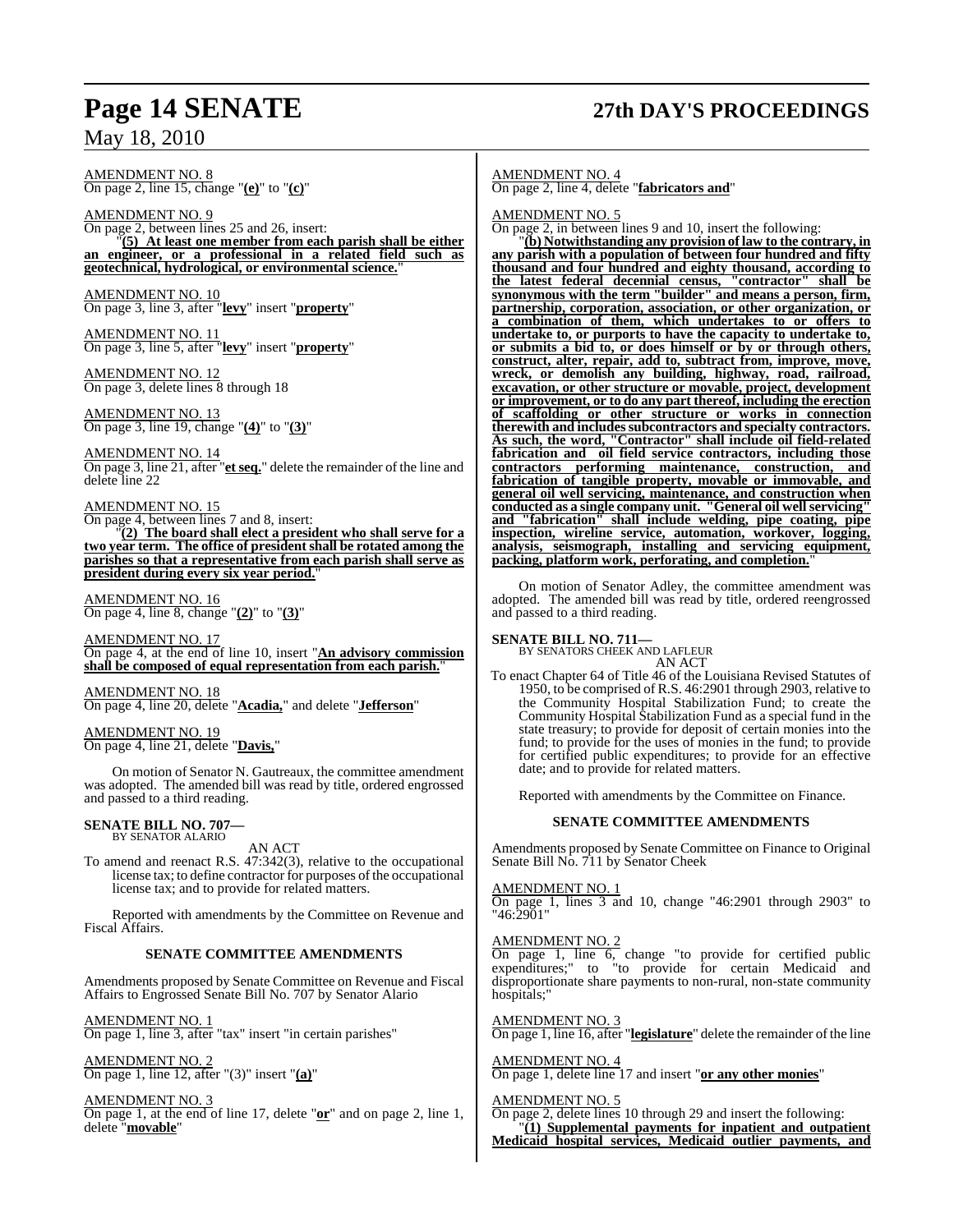# **27th DAY'S PROCEEDINGS Page 15 SENATE**

# May 18, 2010

**Medicaid Disproportionate Share Hospital (DSH) payments to non-state, non-rural community hospitals.**

**(2) Enhanced Medicaid payments to non-state, non-rural community hospitals.**

**(3) Enhanced DSH payments and uncompensated care payments to non-state, non-rural community hospitals.**

**(4) Payments for services of the state Medicaid program for non-state, non-rural community hospitals that are subject to federal financial participation in matching funds.**"

#### AMENDMENT NO. 6 Delete pages 3 and 4

On motion of Senator Michot, the committee amendment was adopted. The amended bill was read by title, ordered engrossed and passed to a third reading.

# **SENATE BILL NO. 718—** BY SENATOR MORRISH

AN ACT

To enact R.S. 32:387.19, relative to special permits; to authorize issuance of special permits for one-way hauls of bagged rice for export within a sixty-mile radius of the Port of Lake Charles; to authorize the Department ofTransportation and Development to promulgate rules and regulations; to provide for limitations; and to provide for related matters.

Reported with amendments by the Committee on Transportation, Highways and Public Works.

#### **SENATE COMMITTEE AMENDMENTS**

Amendments proposed by Senate Committee on Transportation, Highways and Public Works to Original Senate Bill No. 718 by Senator Morrish

AMENDMENT NO. 1 On page 1 line 15, change "**will**" to "**shall**"

AMENDMENT NO. 2 On page 1, line 16, change "**will**" to "**shall**"

AMENDMENT NO. 3 On page 2, line 1, change "**will**" to "**shall**"

#### AMENDMENT NO. 4

On page 2, line 4, after "**pounds**" insert a period "**.**" and delete the remainder of the line and delete line 5 and insert the following: "**No tandem axle set equipped with low pressure pneumatic tires shall exceed thirty-four thousand pounds on the interstate system or thirty-seven thousand pounds off the interstate system. No tridum axle set equipped with low pressure pneumatic tires shall exceed forty-two thousand pounds on the interstate system or forty-five thousand pounds off the interstate system.**"

On motion of Senator McPherson, the committee amendment was adopted. The amended bill was read by title, ordered engrossed and passed to a third reading.

**SENATE BILL NO. 724—**<br>BY SENATOR N. GAUTREAUX<br>AN ACT

To amend and reenact R.S.  $41:642(A)(2)$ , relative to sixteenth section and school board indemnity lands; to provide for revenues generated by certain sixteenth section and school board indemnity lands; to provide terms and conditions; and to provide for related matters.

Reported with amendments by the Committee on Finance.

### **SENATE COMMITTEE AMENDMENTS**

Amendments proposed by Senate Committee on Finance to Engrossed Senate Bill No. 724 by Senator N. Gautreaux

#### AMENDMENT NO. 1

On page 2, delete lines 4 and 5 and insert the following: "**sixteenth section lands shall be credited, subject to an appropriation specifically for proceeds attributable to Fiscal Years 2007-2008, 2008-2009, and 2009-2010, to the account of the school fund of the parish in which such sixteenth section lands are located. Beginning inFiscal Year 2010-2011 andthereafter,such proceeds shall be credited to the account of the current school fund of the parish in which such sixteenth section lands are located. The**"

On motion of Senator Michot, the committee amendment was adopted. The amended bill was read by title, ordered reengrossed and passed to a third reading.

#### **SENATE BILL NO. 739—**

BY SENATOR MORRISH AN ACT

To enact Chapter 10 of Title 30 of the Louisiana Revised Statutes of 1950, to be comprised of R.S. 30:1001 through 1005, and R.S.  $39:94(A)(2)(a)(iv)$ , relative to the Louisiana Carbon Capture and Enhanced Oil Recovery Act; to provide relative to enhanced oil and gas recovery projects utilizing injection of carbon dioxide; to provide for the duties and powers of the commissioner of conservation and the secretary of the Department of Natural Resources; to provide definitions, terms and conditions; to establish a special custodial trust fund; to provide for the uses of certain monies deposited into such fund; and to provide for related matters.

Reported with amendments by the Committee on Natural Resources.

#### **SENATE COMMITTEE AMENDMENTS**

Amendments proposed by Senate Committee on Natural Resources to Original Senate Bill No. 739 by Senator Morrish

AMENDMENT NO. 1

On page 1, line 6, delete "the commissioner of conservation and"

#### AMENDMENT NO. 2

On page 2, line 10, after "**benefit from**" delete the remainder of the line and delete lines 11 and 12, and insert "**industrial processes that will capture significant amounts of carbon dioxide for use in enhanced oil recovery.**"

AMENDMENT NO. 3 On page 2, delete lines 13 through 15

AMENDMENT NO. 4 On page 2, line 16, change "**(5)**" to "**(4)**"

AMENDMENT NO. 5 On page 2, line 17, delete "**the following**"

AMENDMENT NO. 6 On page 2, line 19, after "**recovery**" delete the semicolon and insert a period

AMENDMENT NO. 7 On page 2, delete lines 20 through 24

AMENDMENT NO. 8 On page 2, line 25, delete "**commissioner of conservation**" and insert "**secretary**"

AMENDMENT NO. 9 On page 3, delete lines 7 through 11

AMENDMENT NO. 10 On page 3, line 12, change "**(4)**" to "**(2)**"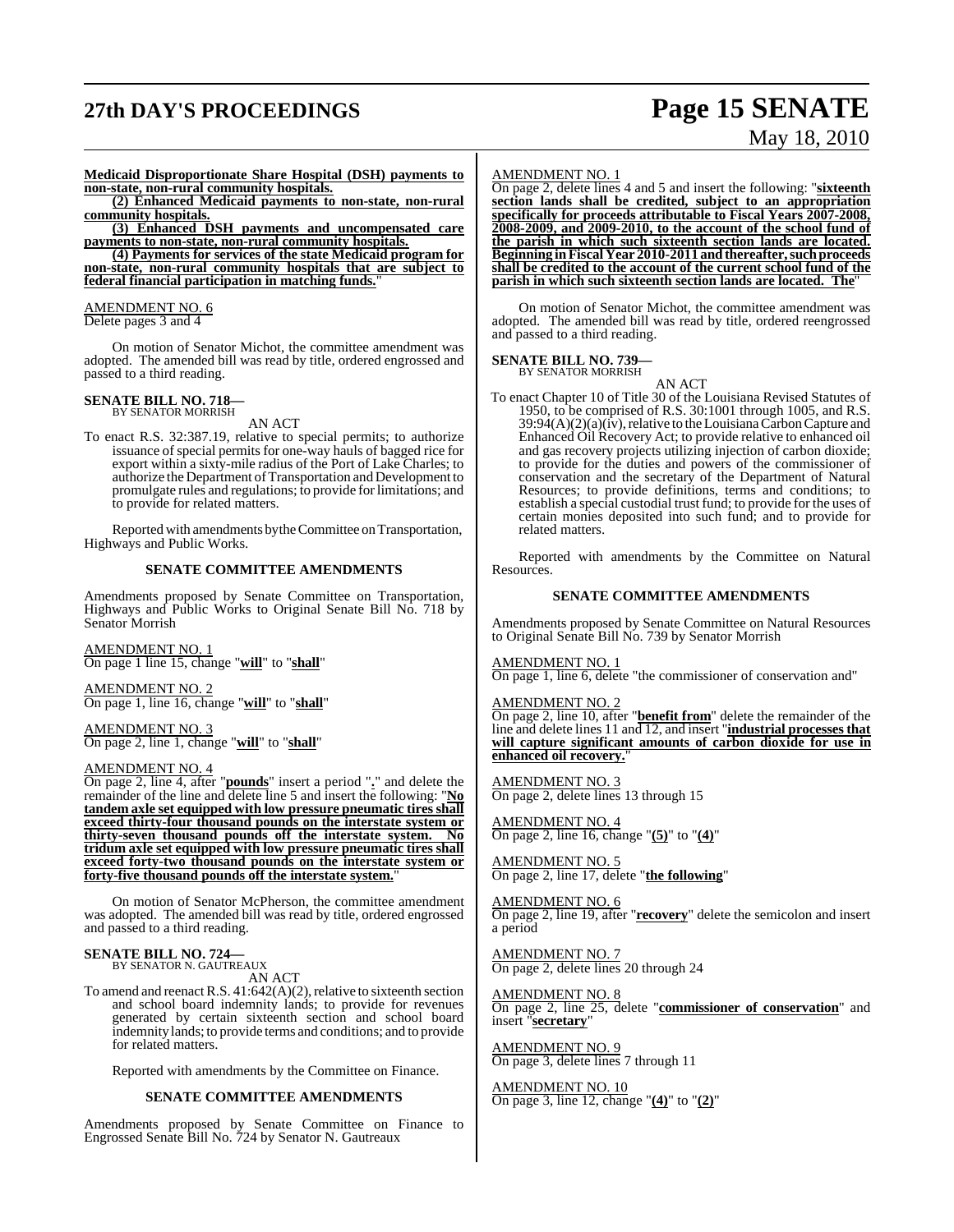# **Page 16 SENATE 27th DAY'S PROCEEDINGS**

AMENDMENT NO. 11 On page 3, delete lines 13 through 15 AMENDMENT NO. 12 On page 3, line 16, change "**(6)**" to "**(3)**" AMENDMENT NO. 13 On page 3, line 18, change "**(7)**" to "**(4)**" AMENDMENT NO. 14 On page 3, line 20, change "**(8)**" to "**(5)**" AMENDMENT NO. 15 On page 3, delete lines 21 and 22 and on line 23, change "**(10)**" to "**(6)**" AMENDMENT NO. 16 On page 3, line 24, change "**(11)**" to "**(7)**" AMENDMENT NO. 17 On page 3, delete lines 27 through 29, and insert "**(8) "Qualified low carbon energy project" means a project that produces at least two hundred fifty thousand tons per year of carbon dioxide and captures**" AMENDMENT NO. 18 On page 4, line 1, delete "**the**" and insert "**such**" AMENDMENT NO. 19 On page 4, line 2, after "**recovery**" insert a period and delete the remainder of the line AMENDMENT NO. 20 On page 4, delete lines 3 through 5 AMENDMENT NO. 21 On page 4, line 6, change "**(13)**" to "**(9)**" AMENDMENT NO. 22 On page 4, delete lines 8 through 11 AMENDMENT NO. 23 On page 4, line 12, delete "**commissioner**" and insert "**secretary**" AMENDMENT NO. 24 On page 4, line 13, delete "**office's**" and insert "**department's**" AMENDMENT NO. 25 On page 4, line 14, delete "**commissioner**" and insert "**secretary**" AMENDMENT NO. 26 On page 4, line 15, delete "**commissioner**" and insert "**secretary**" AMENDMENT NO. 27 On page 4, delete lines 16 and 17, and insert "**have the authority to certify, based on the evaluation of the technology assessment division of the department, any project as a qualified low carbon energy project if the**" AMENDMENT NO. 28 On page 4, line 18, change "**2013**" to "**2020**" AMENDMENT NO. 29 On page 4, line 19, delete "**(12)**" and insert "**(8)**" AMENDMENT NO. 30 On page 4, delete lines 20 through 23 AMENDMENT NO. 31 On page 4, line 24, delete "**commissioner**" and insert "**secretary**" AMENDMENT NO. 33 On page 4, delete line 27, and insert "**C. Upon issuance of the certificate certifying a**" AMENDMENT NO. 34 On page 4, line 28, after "**energy project**" insert a colon "**:**" and delete the remainder of the line and line 29 AMENDMENT NO. 35 On page 5, delete lines 1 through 9, and insert: "**(1) The Public Service Commission is granted jurisdiction to entertain a request by any qualified low carbon energy project for a rate order from the Public Service Commission that includes a request that the Public Service Commission utilize the fund as provided in R.S. 30:1005, and any ensuing order of the Public Service Commission granting such request shall require the project to deposit with the Public Service Commission, upon commercial operation, up to one hundred fifty million dollars ("initial deposit") depending on the size or portion of the project subject to the order. The initial deposit shall be held in trust and controlled by the Public Service Commission through a thirdparty administrator, with the expenses of the administration of such fund to be paid from the initial deposit, but such deposit, unless and until used by the Public Service Commission as provided herein, shall remain the property of the owner of the qualified low carbon energy project which made the initial deposit.**" AMENDMENT NO. 36 On page 5, delete line 10, and insert: "**(2) The secretary shall do the following: (a) Make the monies in the fund attributable to**" AMENDMENT NO. 37 On page 5, line 11, delete "**produces substitute natural gas**" and insert "**obtains a rate order from the Public Service Commission**" AMENDMENT NO. 38 On page 5, line 13, delete "**at the discretion of the secretary**" and insert "**presentation of documentation supporting such request**" AMENDMENT NO. 39 On page 5, line 16, after "**1005**" and before the period, insert "**, but only after the initial deposit has been exhausted**" AMENDMENT NO. 40 On page 5, line 17, delete "**(3)**" and insert "**(b)**" and delete "**, not including the initial deposit,**" and insert "**in the fund**" AMENDMENT NO. 41 On page 5, line 18, after "**project**" delete the remainder of the line and insert "**to the extent such project is not subject to any rate order of the Public Service Commission,**" AMENDMENT NO. 42 On page 5, line 25, after "**project**" delete the remainder of the line and insert "**to the extent such project is not subject to any rate order of the Public Service Commission with monies from the**" AMENDMENT NO. 43 On page 5, line 29, after "**If**" delete the remainder of the line and insert "**a portion of the output of a project is subject to a rate order of the Public Service Commission,**" AMENDMENT NO. 44 On page 6, line 1, delete "**chemicals,**" AMENDMENT NO. 45 On page 6, line 2, after "**that**" delete the remainder of the line and insert "**is subject to a rate order of the Public Service**

**Commission**"

AMENDMENT NO. 32 On page 4, line 25, delete "**secretary**" and insert "**project**"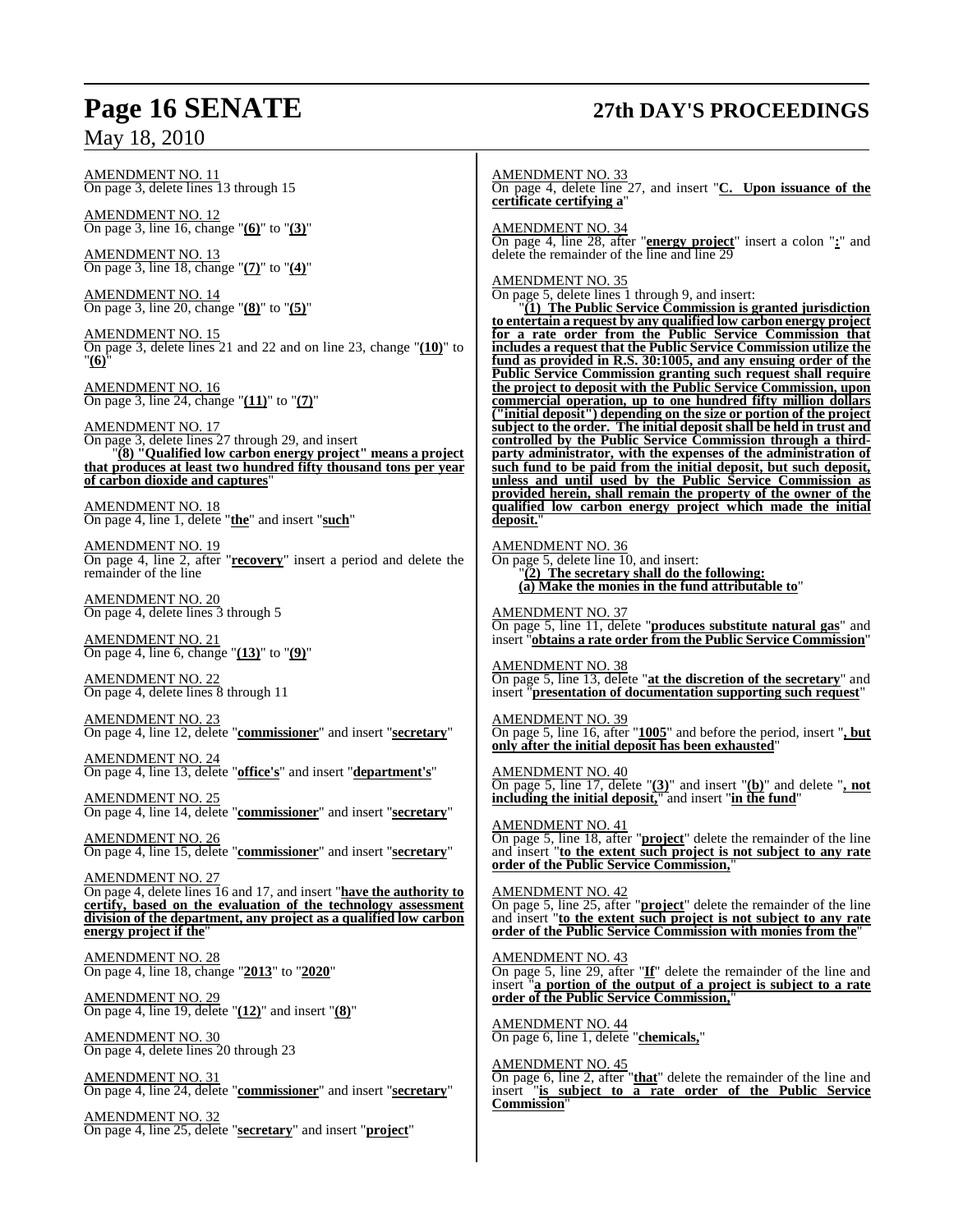# **27th DAY'S PROCEEDINGS Page 17 SENATE** May 18, 2010

| AMENDMENT NO. 46<br>On page 6, line 3, delete " <b>natural gas</b> "<br>AMENDMENT NO. 47<br>On page 6, line 5, delete "produces chemicals" and insert "is not<br>subject to a rate order of the Public Service Commission"<br><u>AMENDMENT NO. 48</u><br>On page 6, line 7, delete "receives" and insert "issues" and delete<br>"from the commissioner"<br><u>AMENDMENT NO. 49</u><br>On page 6, line 8, after "monies are" insert "dedicated and"<br><b>AMENDMENT NO. 50</b><br>On page 6, delete lines 27 through 29<br><u>AMENDMENT NO. 51</u><br>On page 7, line 1, delete $"(2)"$ and insert " <b>B</b> ."<br>AMENDMENT NO. 52<br>On page 7, line 3, after " <b>projects</b> " insert " <b>shall be deposited into the</b><br><u>fund</u> "<br><b>AMENDMENT NO. 53</b><br>On page 7, delete lines 4 and 5, and insert "after the amount<br>provided in Article VII, Section 10.3(A)(2)(a) of the Constitution<br>of Louisiana and R.S. 39:94(A)(2)(a), referred to as the "base",<br>has been satisfied each fiscal year, and which fifty percent portion<br>shall be applied only to the increase in production of oil or gas<br>resulting from the injection of such carbon dioxide.<br>AMENDMENT NO. 54<br>On page 7, line 6, delete "into such fund" and insert "made with the<br>Public Service Commission"<br>AMENDMENT NO. 55<br>On page 7, line 7, delete "that produces substitute natural gas"<br>AMENDMENT NO. 56<br>On page 7, line 8, after "Commission" insert "exclusively for the<br>purposes''<br><b>AMENDMENT NO. 57</b><br>On page 7, line 9, after "shall be" delete the remainder of the line and<br>insert "so used prior to the distribution to the Public Service | <b>AMENDMENT NO. 65</b><br>On page 7, line 28, after " <b>project</b> " delete the remainder of the line<br>and insert "to the extent it is not subject to any rate order of the<br><b>Public Service Commission'</b><br>AMENDMENT NO. 66<br>On page 8, line 1, delete "In addition to" and insert "After the<br>exhaustion of"<br><b>AMENDMENT NO. 67</b><br>On page 8, line 3, after " <b>project</b> " delete the remainder of the line and<br>insert "that is subject to a rate order from the Public Service<br><b>Commission shall</b> "<br><b>AMENDMENT NO. 68</b><br>On page 8, line 17, delete "secretary" and insert "Public Service"<br>Commission"<br><b>AMENDMENT NO. 69</b><br>On page 8, at the end of line 24, insert "The carbon dioxide<br>produced by a qualified low carbon energy project and utilized<br>in enhanced oil or gas recovery pursuant to the provisions of this<br>Chapter shall be metered or otherwise measured to provide an<br>accurate tracking of the amount of such carbon dioxide so<br>utilized. However, the operator conducting the enhanced oil or<br>gas recovery activities shall be permitted to physically inject, for<br>purposes of enhanced oil or gas recovery under the provisions of<br>this Chapter, carbon dioxide, whether anthropogenic or<br>naturally occurring, other than the carbon dioxide produced by<br>a qualified low carbon energy project, provided the operator can<br>show to the secretary's satisfaction that the metered or measured<br>amount of carbon dioxide received by the operator from a<br>qualified low carbon energy project matches the amount of other<br>carbon dioxide utilized in the enhanced oil or gas recovery<br>operations.<br>On motion of Senator N. Gautreaux, the committee amendment<br>was adopted. The amended bill was read by title, ordered engrossed<br>and recommitted to the Committee on Finance.<br><b>SENATE BILL NO. 741-</b><br>BY SENATOR B. GAUTREAUX<br>AN ACT<br>To enact R.S. 41:1215.3, relative to certain state leases; to provide<br>for leases transferred from the office of state parks to the office<br>of state lands; to provide for the uses of property subject to such |
|------------------------------------------------------------------------------------------------------------------------------------------------------------------------------------------------------------------------------------------------------------------------------------------------------------------------------------------------------------------------------------------------------------------------------------------------------------------------------------------------------------------------------------------------------------------------------------------------------------------------------------------------------------------------------------------------------------------------------------------------------------------------------------------------------------------------------------------------------------------------------------------------------------------------------------------------------------------------------------------------------------------------------------------------------------------------------------------------------------------------------------------------------------------------------------------------------------------------------------------------------------------------------------------------------------------------------------------------------------------------------------------------------------------------------------------------------------------------------------------------------------------------------------------------------------------------------------------------------------------------------------------------------------------------------------------------|---------------------------------------------------------------------------------------------------------------------------------------------------------------------------------------------------------------------------------------------------------------------------------------------------------------------------------------------------------------------------------------------------------------------------------------------------------------------------------------------------------------------------------------------------------------------------------------------------------------------------------------------------------------------------------------------------------------------------------------------------------------------------------------------------------------------------------------------------------------------------------------------------------------------------------------------------------------------------------------------------------------------------------------------------------------------------------------------------------------------------------------------------------------------------------------------------------------------------------------------------------------------------------------------------------------------------------------------------------------------------------------------------------------------------------------------------------------------------------------------------------------------------------------------------------------------------------------------------------------------------------------------------------------------------------------------------------------------------------------------------------------------------------------------------------------------------------------------------------------------------------------------------------------------------------------------------------------------------------------------------------------------------------------------------------------------------------------------------------------------------------------------------------------------------------------------------------------|
|                                                                                                                                                                                                                                                                                                                                                                                                                                                                                                                                                                                                                                                                                                                                                                                                                                                                                                                                                                                                                                                                                                                                                                                                                                                                                                                                                                                                                                                                                                                                                                                                                                                                                                |                                                                                                                                                                                                                                                                                                                                                                                                                                                                                                                                                                                                                                                                                                                                                                                                                                                                                                                                                                                                                                                                                                                                                                                                                                                                                                                                                                                                                                                                                                                                                                                                                                                                                                                                                                                                                                                                                                                                                                                                                                                                                                                                                                                                               |
|                                                                                                                                                                                                                                                                                                                                                                                                                                                                                                                                                                                                                                                                                                                                                                                                                                                                                                                                                                                                                                                                                                                                                                                                                                                                                                                                                                                                                                                                                                                                                                                                                                                                                                |                                                                                                                                                                                                                                                                                                                                                                                                                                                                                                                                                                                                                                                                                                                                                                                                                                                                                                                                                                                                                                                                                                                                                                                                                                                                                                                                                                                                                                                                                                                                                                                                                                                                                                                                                                                                                                                                                                                                                                                                                                                                                                                                                                                                               |
|                                                                                                                                                                                                                                                                                                                                                                                                                                                                                                                                                                                                                                                                                                                                                                                                                                                                                                                                                                                                                                                                                                                                                                                                                                                                                                                                                                                                                                                                                                                                                                                                                                                                                                |                                                                                                                                                                                                                                                                                                                                                                                                                                                                                                                                                                                                                                                                                                                                                                                                                                                                                                                                                                                                                                                                                                                                                                                                                                                                                                                                                                                                                                                                                                                                                                                                                                                                                                                                                                                                                                                                                                                                                                                                                                                                                                                                                                                                               |
|                                                                                                                                                                                                                                                                                                                                                                                                                                                                                                                                                                                                                                                                                                                                                                                                                                                                                                                                                                                                                                                                                                                                                                                                                                                                                                                                                                                                                                                                                                                                                                                                                                                                                                |                                                                                                                                                                                                                                                                                                                                                                                                                                                                                                                                                                                                                                                                                                                                                                                                                                                                                                                                                                                                                                                                                                                                                                                                                                                                                                                                                                                                                                                                                                                                                                                                                                                                                                                                                                                                                                                                                                                                                                                                                                                                                                                                                                                                               |
|                                                                                                                                                                                                                                                                                                                                                                                                                                                                                                                                                                                                                                                                                                                                                                                                                                                                                                                                                                                                                                                                                                                                                                                                                                                                                                                                                                                                                                                                                                                                                                                                                                                                                                |                                                                                                                                                                                                                                                                                                                                                                                                                                                                                                                                                                                                                                                                                                                                                                                                                                                                                                                                                                                                                                                                                                                                                                                                                                                                                                                                                                                                                                                                                                                                                                                                                                                                                                                                                                                                                                                                                                                                                                                                                                                                                                                                                                                                               |
| <b>Commission of any royalties, rentals,"</b>                                                                                                                                                                                                                                                                                                                                                                                                                                                                                                                                                                                                                                                                                                                                                                                                                                                                                                                                                                                                                                                                                                                                                                                                                                                                                                                                                                                                                                                                                                                                                                                                                                                  | lease; and to provide for related matters.                                                                                                                                                                                                                                                                                                                                                                                                                                                                                                                                                                                                                                                                                                                                                                                                                                                                                                                                                                                                                                                                                                                                                                                                                                                                                                                                                                                                                                                                                                                                                                                                                                                                                                                                                                                                                                                                                                                                                                                                                                                                                                                                                                    |
| AMENDMENT NO. 58<br>On page 7, line 11, delete "there is no initial deposit or if"                                                                                                                                                                                                                                                                                                                                                                                                                                                                                                                                                                                                                                                                                                                                                                                                                                                                                                                                                                                                                                                                                                                                                                                                                                                                                                                                                                                                                                                                                                                                                                                                             | Reported by substitute by the Committee on Natural Resources.<br>The bill was read by title; the committee substitute bill was read.                                                                                                                                                                                                                                                                                                                                                                                                                                                                                                                                                                                                                                                                                                                                                                                                                                                                                                                                                                                                                                                                                                                                                                                                                                                                                                                                                                                                                                                                                                                                                                                                                                                                                                                                                                                                                                                                                                                                                                                                                                                                          |
| <b>AMENDMENT NO. 59</b><br>On page 7, line 13, delete " <b>until</b> " and insert " <b>subject to</b> "                                                                                                                                                                                                                                                                                                                                                                                                                                                                                                                                                                                                                                                                                                                                                                                                                                                                                                                                                                                                                                                                                                                                                                                                                                                                                                                                                                                                                                                                                                                                                                                        | <b>SENATE BILL NO. — (Substitute of Senate Bill No. 741 by</b><br><b>Senator B. Gautreaux)</b><br>BY SENATOR B. GAUTREAUX<br>AN ACT                                                                                                                                                                                                                                                                                                                                                                                                                                                                                                                                                                                                                                                                                                                                                                                                                                                                                                                                                                                                                                                                                                                                                                                                                                                                                                                                                                                                                                                                                                                                                                                                                                                                                                                                                                                                                                                                                                                                                                                                                                                                           |
| <b>AMENDMENT NO. 60</b><br>On page 7, line 14, delete "has been satisfied"                                                                                                                                                                                                                                                                                                                                                                                                                                                                                                                                                                                                                                                                                                                                                                                                                                                                                                                                                                                                                                                                                                                                                                                                                                                                                                                                                                                                                                                                                                                                                                                                                     | To enact R.S. 41:1215.3, relative to the leasing of certain state<br>property; to provide for the property description; to provide for                                                                                                                                                                                                                                                                                                                                                                                                                                                                                                                                                                                                                                                                                                                                                                                                                                                                                                                                                                                                                                                                                                                                                                                                                                                                                                                                                                                                                                                                                                                                                                                                                                                                                                                                                                                                                                                                                                                                                                                                                                                                        |
| <u>AMENDMENT NO. 61</u><br>On page 7, line 15, delete ", at the discretion of the secretary,"                                                                                                                                                                                                                                                                                                                                                                                                                                                                                                                                                                                                                                                                                                                                                                                                                                                                                                                                                                                                                                                                                                                                                                                                                                                                                                                                                                                                                                                                                                                                                                                                  | terms and conditions; to provide for the uses of the property<br>subject to the lease; and to provide for related matters.<br>Be it enacted by the Legislature of Louisiana:                                                                                                                                                                                                                                                                                                                                                                                                                                                                                                                                                                                                                                                                                                                                                                                                                                                                                                                                                                                                                                                                                                                                                                                                                                                                                                                                                                                                                                                                                                                                                                                                                                                                                                                                                                                                                                                                                                                                                                                                                                  |
| AMENDMENT NO. 62<br>On page 7, at the end of line 16, insert "The Public Service<br>Commission shall promptly notify the secretary when the initial<br>deposit has been exhausted."                                                                                                                                                                                                                                                                                                                                                                                                                                                                                                                                                                                                                                                                                                                                                                                                                                                                                                                                                                                                                                                                                                                                                                                                                                                                                                                                                                                                                                                                                                            | Section 1. R.S. 41.1215.3 is hereby enacted to read as follows:<br>Notwithstanding with any other provision of law to the<br>contrary, the secretary of the Department of Culture, Recreation<br>and Tourism and the commissioner of administration are hereby<br>authorized and empowered to enter into a lease of all or any                                                                                                                                                                                                                                                                                                                                                                                                                                                                                                                                                                                                                                                                                                                                                                                                                                                                                                                                                                                                                                                                                                                                                                                                                                                                                                                                                                                                                                                                                                                                                                                                                                                                                                                                                                                                                                                                                |
| <b>AMENDMENT NO. 63</b><br>On page 7, line 18, after " <b>project</b> " delete the remainder of the line<br>and insert "to the extent it is not subject to any rate order of the<br><b>Public Service Commission"</b>                                                                                                                                                                                                                                                                                                                                                                                                                                                                                                                                                                                                                                                                                                                                                                                                                                                                                                                                                                                                                                                                                                                                                                                                                                                                                                                                                                                                                                                                          | portion of the state owned property north of Highway 90 at Fort<br>Pike to the Rigolets Marina Inc. The lease shall provide for the<br>uses of the property and the lease shall be subject to approval by<br>the federal government. The compensation received by the state                                                                                                                                                                                                                                                                                                                                                                                                                                                                                                                                                                                                                                                                                                                                                                                                                                                                                                                                                                                                                                                                                                                                                                                                                                                                                                                                                                                                                                                                                                                                                                                                                                                                                                                                                                                                                                                                                                                                   |
| <u>AMENDMENT NO. 64</u><br>On page 7, line 19, delete "electric power"                                                                                                                                                                                                                                                                                                                                                                                                                                                                                                                                                                                                                                                                                                                                                                                                                                                                                                                                                                                                                                                                                                                                                                                                                                                                                                                                                                                                                                                                                                                                                                                                                         | shall be at least five percent of the appraised value of the<br>property to be paid bi-annually to the state.                                                                                                                                                                                                                                                                                                                                                                                                                                                                                                                                                                                                                                                                                                                                                                                                                                                                                                                                                                                                                                                                                                                                                                                                                                                                                                                                                                                                                                                                                                                                                                                                                                                                                                                                                                                                                                                                                                                                                                                                                                                                                                 |
|                                                                                                                                                                                                                                                                                                                                                                                                                                                                                                                                                                                                                                                                                                                                                                                                                                                                                                                                                                                                                                                                                                                                                                                                                                                                                                                                                                                                                                                                                                                                                                                                                                                                                                |                                                                                                                                                                                                                                                                                                                                                                                                                                                                                                                                                                                                                                                                                                                                                                                                                                                                                                                                                                                                                                                                                                                                                                                                                                                                                                                                                                                                                                                                                                                                                                                                                                                                                                                                                                                                                                                                                                                                                                                                                                                                                                                                                                                                               |
|                                                                                                                                                                                                                                                                                                                                                                                                                                                                                                                                                                                                                                                                                                                                                                                                                                                                                                                                                                                                                                                                                                                                                                                                                                                                                                                                                                                                                                                                                                                                                                                                                                                                                                |                                                                                                                                                                                                                                                                                                                                                                                                                                                                                                                                                                                                                                                                                                                                                                                                                                                                                                                                                                                                                                                                                                                                                                                                                                                                                                                                                                                                                                                                                                                                                                                                                                                                                                                                                                                                                                                                                                                                                                                                                                                                                                                                                                                                               |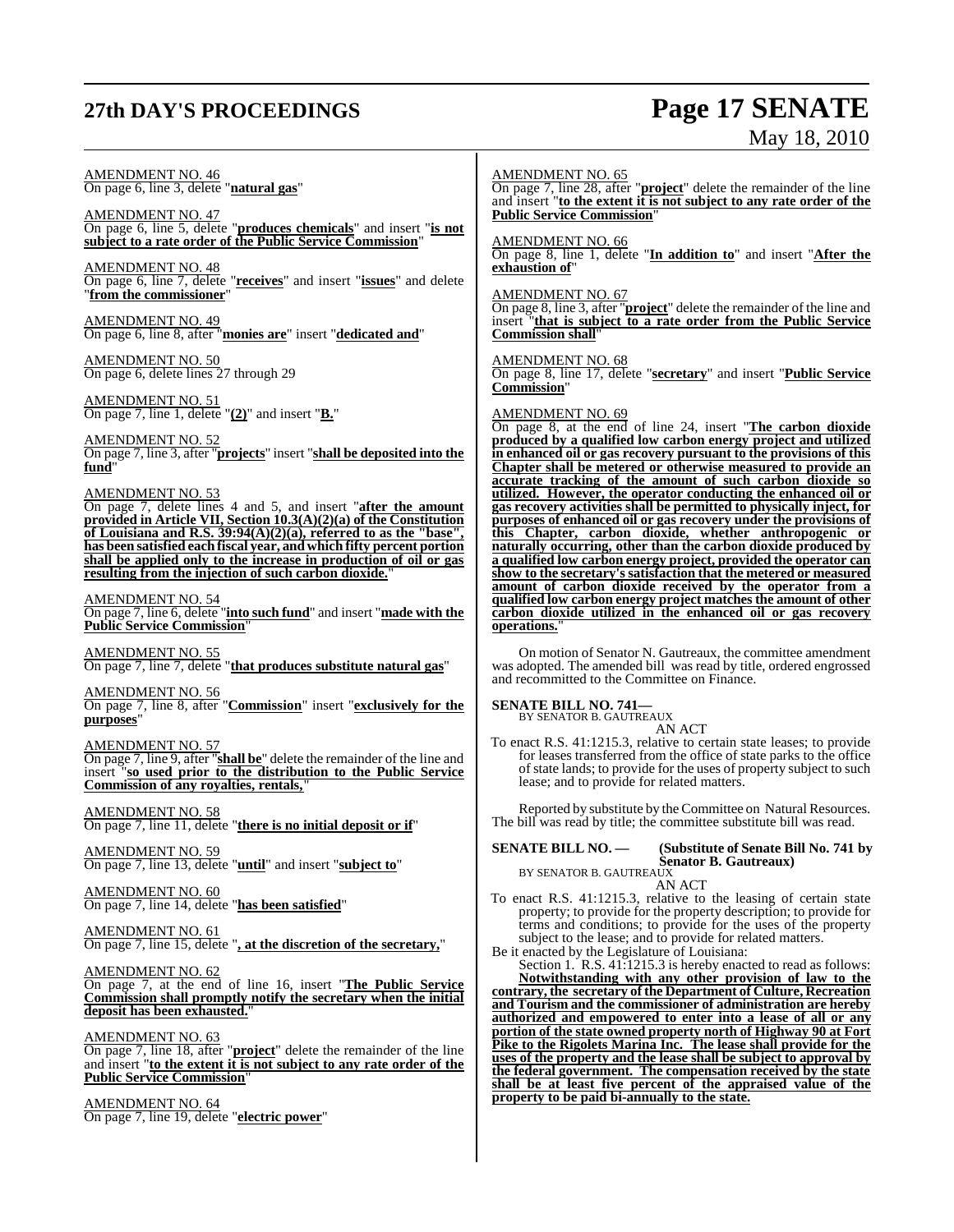# **Page 18 SENATE 27th DAY'S PROCEEDINGS**

## May 18, 2010

On motion of Senator N. Gautreaux, the committee substitute bill was adopted and becomes Senate Bill No. 799 by Senator B. Gautreaux, substitute for Senate Bill No. 741 by Senator B. Gautreaux.

## **SENATE BILL NO. 799 — (Substitute of Senate Bill No. 741 by Senator B. Gautreaux)** BY SENATOR B. GAUTREAUX

AN ACT

To enact R.S. 41:1215.3, relative to the leasing of certain state property; to provide for the property description; to provide for terms and conditions; to provide for the uses of the property subject to the lease; and to provide for related matters.

The bill was read by title and placed on the Calendar for a second reading.

#### **SENATE BILL NO. 743—** BY SENATOR BROOME

AN ACT

To amend and reenact R.S. 24:973.1(B)(1) and (2), and (E)(5), relative to the Legislative Youth Advisory Council; to provide for the selection of members nominated for membership by certain school clubs and community organizations; to provide for submission of an annual report; and to provide for related matters.

Reported with amendments by the Committee on Education.

#### **SENATE COMMITTEE AMENDMENTS**

Amendments proposed by Senate Committee on Education to Original Senate Bill No. 743 by Senator Broome

#### AMENDMENT NO. 1

On page 1, line 2, after "and  $(2)$ ," insert " $(D)$ ,"

## AMENDMENT NO. 2

On page 1, line 3, after "Council;" insert "to provide for membership and terms;"

#### AMENDMENT NO. 3

On page 1, line 4, after "organizations;" insert "to provide relative to the selection process;

AMENDMENT NO. 4 On page 1, line 7, after "and (2)," insert "(D),"

#### AMENDMENT NO. 5

On page 2, between lines 6 and 7, insert the following:

"**(iii) In the event two qualified applicants cannot be found to represent a particular congressional district, in lieu of directly filling any such vacancy, the commission may select a qualified applicant from among youths nominated by a school club or community organization, as provided in Subparagraph (b) of this Paragraph, to serve as an at-large member in order to ensure full membership on the council.**"

#### AMENDMENT NO. 6

On page 3, between lines 1 and 2, insert as follows:

"D. Terms of office. (1) Members appointed by the commission pursuant to Subparagraph (B)(1)(a) of this Section shall serve a twoyear term **of one year** and may be reappointed for a subsequent term**,** provided that they are eligible at the time of reappointment. **However, no member of the council shall serve more than two consecutive terms.**

(2) A member representing an eligible club or organization pursuant to Subparagraph  $(B)(1)(b)$  of this Section shall serve a term of one year."

#### AMENDMENT NO. 7

On page 3, after line 7, insert as follows:

"Section 2. The provisions of this Act shall be effective for the members appointed to the Legislative Youth Advisory Council beginning with the 2010-2011 term.

Section 3. This Act shall become effective upon signature by the governor or, if not signed by the governor, upon expiration of the time for bills to become law without signature by the governor, as provided by Article III, Section 18 of the Constitution of Louisiana. If vetoed by the governor and subsequently approved by the legislature, this Act shall become effective on the day following such approval."

On motion of Senator Nevers, the committee amendment was adopted. The amended bill was read by title, ordered engrossed and passed to a third reading.

# **SENATE BILL NO. 744—** BY SENATOR MARIONNEAUX

AN ACT

To amend and reenact R.S. 17:3096(G), relative to monies in certain qualified tuition programs and civil procedure; to exempt certain funds from attachment, levy, garnishment, or legal process; to provide terms and conditions, and to provide for related matters.

Reported favorably by the Committee on Education. The bill was read by title, ordered engrossed and passed to a third reading.

#### **SENATE BILL NO. 749—**

BY SENATOR MURRAY

AN ACT To amend and reenact R.S. 24:653(H)(2), relative to the Joint Legislative Committee on the Budget; to provide for the review of certain negotiations, compromises or settlements by the Litigation Subcommittee of the Joint Legislative Committee on the Budget; to provide for an effective date; and to provide for related matters.

Reported with amendments by the Committee on Finance.

#### **SENATE COMMITTEE AMENDMENTS**

Amendments proposed by Senate Committee on Finance to Original Senate Bill No. 749 by Senator Murray

#### AMENDMENT NO. 1

On page 1, line 15, after "more than" delete the remainder of the line and insert "one million"

On motion of Senator Michot, the committee amendment was adopted. The amended bill was read by title, ordered engrossed and passed to a third reading.

# **SENATE BILL NO. 752—** BY SENATOR LONG

AN ACT

To enact R.S. 39:1367(E)(2)(b)(v) and Chapter 17-F of Subtitle III of Title 39 of the Louisiana Revised Statutes of 1950, to be comprised of R.S. 39:1800.21 through 1800.35, relative to the creation of a nonprofit corporation to provide for the financing and leasing of centers of excellence; to provide for its board of directors; to authorize the lease and sublease of the facilities; to authorize the issuance of bonds and certificates of participation; to empower the nonprofit corporation, the Louisiana Community and Technical College System and the state to take such other actions or enter into such other agreements as may be necessary and appropriate to carry out its responsibilities; to provide that debt issued by the nonprofit corporation is excluded from net state tax supported debt; and to provide for related matters.

Reported with amendments by the Committee on Revenue and Fiscal Affairs.

#### **SENATE COMMITTEE AMENDMENTS**

Amendments proposed by Senate Committee on Revenue and Fiscal Affairs to Original Senate Bill No. 752 by Senator Long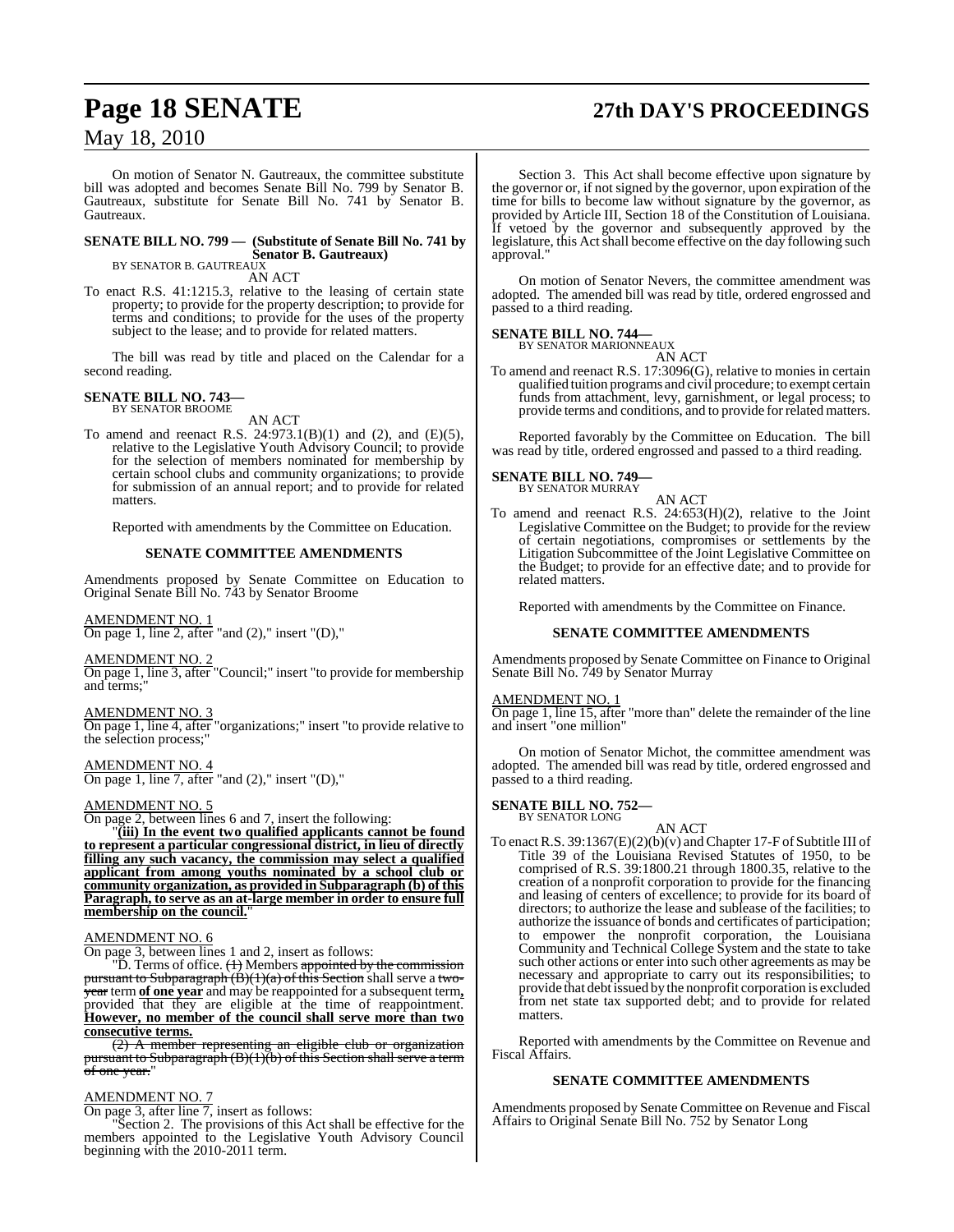# **27th DAY'S PROCEEDINGS Page 19 SENATE**

# May 18, 2010

#### AMENDMENT NO. 1

On page 1, line 2, after "enact" and before "Chapter" delete "R.S. 39:1367(E)(2)(b)(v) and"

AMENDMENT NO. 2 On page 1, line 10 after "responsibilities;" delete the remainder of the line and at the beginning of line 11, delete "excluded from net state tax supported debt;"

AMENDMENT NO. 3

On page 1, on line 13, after "Section 1." delete "R.S.  $39:1367(E)(2)(b)(v)$  and"

#### AMENDMENT NO. 4

On page 1, line 14, after "1800.35," change "are" to "is"

#### AMENDMENT NO. 5

On page 1, delete lines 16 and 17 and on page 2, delete lines 1 through 9

#### AMENDMENT NO. 6

On page 3, line 9, after "**means the**" and before "**nonprofit**" insert "**public**"

#### AMENDMENT NO. 7

On page 3, line 12, after "**by law.**" delete the remainder of the line and delete lines 13 through 16

#### AMENDMENT NO. 8

On page 3, line 26, after "**means the**" and before "**acquisition**" insert "**planning,**"

#### AMENDMENT NO. 9

On page 3, delete lines 27 and 28, and insert the following: "**improvement, equipping, or expansion of a public facility by the corporation, provided that no more than fifty percent of the total project cost shall be financed with funds provided through bonds issued pursuant to this Chapter. At least fifty percent of the total cost of each project shall be from contributions by private sources through donations of cash, immovable property, or equipment, or a combination thereof, or from contributions by parishes, municipalities, or their agencies or instrumentalities.**"

#### AMENDMENT NO. 10

On page 4, line 19, after "**expansion of**" and before "**to be leased**" change "**facilities**" to "**centers of excellence**"

#### AMENDMENT NO. 11

On page 4, at the end of line 20, insert: "**However, the financing of such centers of excellence shall be in addition to any other funds or appropriations provided to the Louisiana Community and Technical College System, and such financing shall not displace, replace, supplant, or prevent funding for such system or system's projects from the capital outlay act or appropriations acts.**"

#### AMENDMENT NO. 12

On page 5, delete line 4, and insert:

"**(7) The executive director of the Workforce Commission, or his designee.**"

#### AMENDMENT NO. 13

On page 5, at the end of line 18, insert the following: "**With the approval of the commissioner of administration, projects shall either be included in the annual capital outlay act or obtain legislative approval as provided in R.S. 39:112(G). Projects shall be administered by the office of facility planning and control in accordance with the provisions of R.S. 39:121 through 128.**"

#### AMENDMENT NO. 14

On page 6, line 14, after "**improvement,**" and before "**or expansion**" insert "**equipping,**"

AMENDMENT NO. 15 On page 6, line 25, change "**thirty**" to "**forty**"

AMENDMENT NO. 16 On page 7, line 14, after "**Louisiana**" insert: "**, including the office of risk management**"

AMENDMENT NO. 17 On page 7, line 22, after "**state**" and before "**and the**" insert "**or a third party**"

AMENDMENT NO. 18 On page 7, between lines 22 and 23, insert the following: "**(8) To participate in any capacity with new market tax credit financing and other tax credits.**"

AMENDMENT NO. 19 On page 7, at the beginning of line 23, change "**(8)**" to "**(9)**"

AMENDMENT NO. 20 On page 8, line 1, change "**thirty**" to "**forty**"

AMENDMENT NO. 21 On page 8, line 12, change "**thirty**" to "**forty**"

AMENDMENT NO. 22 On page 8, line 23, after "**from**" and before "**any**" and insert "**lawfully available funds, including but not limited to**"

AMENDMENT NO. 23 On page 9, line 4, change "**thirty**" to "**forty**"

AMENDMENT NO. 24 On page 9, line 5, after "**such form**" delete the remainder of the line and on line 6, delete "**coupon or registered,**"

AMENDMENT NO. 25 On page 10, line 7, after "**pledging**" and before "**all or**" insert "**or assigning**"

AMENDMENT NO. 26 On page 10, line 24, after "**facilities.**" and before "**Such**" insert "**A Form UCC-1 need not be filed.**"

AMENDMENT NO. 27 On page 11, delete line 8, and insert "**credit, guaranty agreements, surety bonds, and liquidity facilities.**"

AMENDMENT NO. 28 On page 11, line 22, after "**agreements,**" delete "**and**"

#### AMENDMENT NO. 29

On page 11, line 24, after "**rates,**" and before "**subject**" insert "**and any other derivative product,**" and after "**Commission**" insert "**, including specific approval of the necessity, amount, and the recipient of fees or other charges associated with any of the contracts, agreements, or products**"

#### AMENDMENT NO. 30

On page 12, line 8, after "**of the**" and before "**faith**" insert "**full**"

On motion of Senator Adley, the committee amendment was adopted. The amended bill was read by title, ordered engrossed and passed to a third reading.

#### **SENATE BILL NO. 767—**

BY SENATOR MCPHERSON AN ACT

To amend and reenact R.S. 32:266(B) and to enact R.S. 32:57(I), relative to traffic offenses; to provide relative to the disposition of fines for exceeding the posted speed limit on an interstate highway; to change the name of the "Louisiana Highway Safety Commission Fund"; to provide relative to court costs for multiple offenses; and to provide for related matters.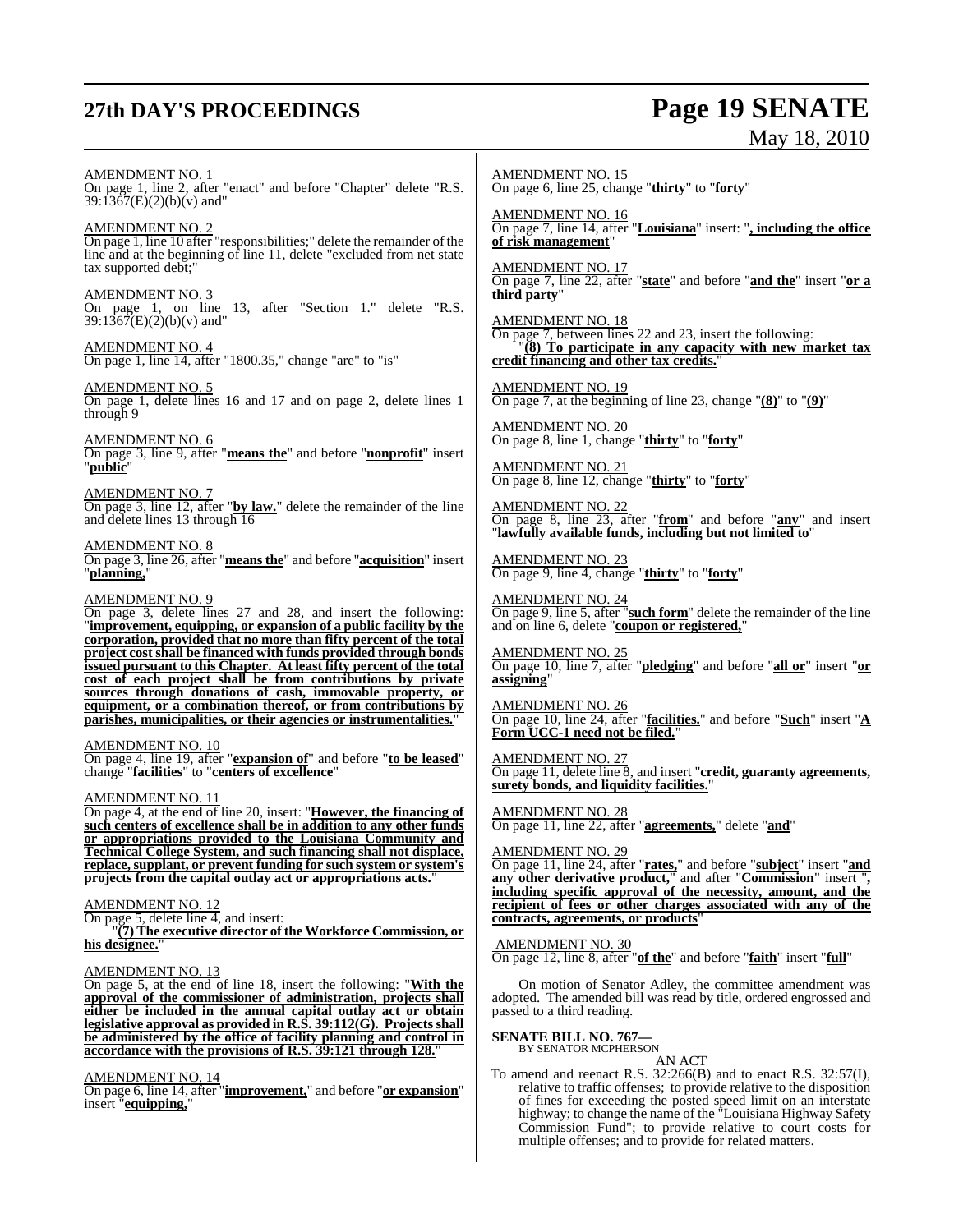# **Page 20 SENATE 27th DAY'S PROCEEDINGS**

## May 18, 2010

Reported with amendments by theCommittee on Transportation, Highways and Public Works.

#### **SENATE COMMITTEE AMENDMENTS**

Amendments proposed by Senate Committee on Transportation, Highways and Public Works to Original Senate Bill No. 767 by Senator McPherson

#### AMENDMENT NO. 1

On page 1, line 2, after "R.S.32:266(B)" delete "and to enact R.S.  $32:57(1)$ "

#### AMENDMENT NO. 2

On page 1, line 5, after "Fund";" delete "to provide relative to court costs for multiple offenses;"

#### AMENDMENT NO. 3

On page 1, line 8, after "reenacted" delete "and R.S. 32:57(I) is" and on line 9 delete "hereby enacted"

#### AMENDMENT NO. 4

On page 1, delete line 10 through 16

On motion of Senator McPherson, the committee amendment was adopted. The amended bill was read by title, ordered engrossed and passed to a third reading.

#### **SENATE BILL NO. 779—**

BY SENATORS LAFLEUR AND MICHOT AND REPRESENTATIVE MONTOUCET

AN ACT

To amend and reenact R.S. 25:651 through 653, and to enact R.S. 25:654 through 657, relative to the Council for the Development of French in Louisiana; to provide for membership; to provide for the domicile; to provide its purpose and mission; to provide for the powers; to provide for appointment of an executive committee; to provide for an executive director; to provide for compensation of members; to provide for funding; to provide for an annual report; and to provide for related matters.

Reported by substitute by theCommittee on Education. The bill was read by title; the committee substitute bill was read.

#### **SENATE BILL NO. — (Substitute of Senate Bill No. 779 by Senator Lafleur and Michot and Representative Montoucet)**

BY SENATOR LAFLEUR

AN ACT

To amend and reenact Chapter 13 of Title 25 of the Louisiana Revised Statutes of 1950, to be comprised of R.S. 25:651 through 655, relative to the Council for the Development of French in Louisiana; to statutorily create the council; to provide relative to the council's domicile, purposes, membership, powers, duties, and functions; to provide relative to members' terms and compensation; to provide relative to vacancies; to provide for the appointment of an executive committee and an executive director; to provide for policies and bylaws; and to provide for related matters.

Be it enacted by the Legislature of Louisiana:

Section 1. Chapter 13 of Title 25 of the Louisiana Revised Statutes of 1950, to be comprised of R.S. 25:651 through 655, is hereby amended and reenacted to read as follows:

CHAPTER 13. COUNCIL FOR **THE** DEVELOPMENT OF FRENCH

#### IN LOUISIANA

§651. Council authorized; membership; powers

The governor is hereby authorized to establish the Council for the Development of French in Louisiana, said agency to consist of no more than fifty members and including a chairman appointed by the proversor from names recommended to him by legislators. Said governor from names recommended to him by legislators. council is empowered to do any and all things necessary to accomplish the development, utilization and preservation of the French language as found in the state of Louisiana for the cultural. economic and tourist benefit of the state.

#### **§651. Creation; domicile; purposes**

**A. The Council for the Development of French in Louisiana, hereinafter referred to as the "council", is hereby created within the Department of Culture, Recreation and Tourism to preserve, promote, and develop Louisiana's French and Creole culture, heritage, and language.**

**B. The council shall be domiciled in Lafayette, Louisiana.**

**C. The purposes of the council shall include the following: (1) To oversee the development and expansion of the state's economic development and tourism activities designed to promote our French culture, heritage, and language.**

**(2) To promote, develop, and oversee cultural and educational relations and exchanges between the state of Louisiana and other countries, provinces, and states that share Louisiana's historical French heritage, culture, and language.**

**(3) To promote, support, and enhance French language immersion educational programs and instruction at all levels of elementary and secondary education in the state by working cooperatively and collaboratively with the State Board of Elementary and Secondary Education and the state Department of Education.**

**(4) To develop a model French immersion program which can be used by any school seeking to establish a French immersion program within its curriculum.**

**(5) To increase the number of French immersion schools in the state, with the specific goal of establishing, not later than September 1, 2015, at least one French immersion school in each of the following parishes which comprise the Acadiana Region:**

**(a) Acadia (b) Ascension (c) Assumption (d) Avoyelles (e) Calcasieu (f) Cameron (g) Evangeline (h) Iberia (i) Iberville (j) Jefferson Davis (k) Lafayette (l) LaFourche (m) Pointe Coupee (n) St. Charles (o) St. James (p) St. Landry (q) St. Martin (r) St. Mary (s) St. John the Baptist (t) Terrebonne (u) Vermilion (v) West Baton Rouge**

**(6) To develop a certification system whereby vendors, festivals, and restaurants may be designated "Francophone Friendly" and design and issue a marquee that may be displayed by each certified entity.**

§652. Cooperation with other agencies

The Council for the Development of French in Louisiana may perate with and advise other state agencies, including public institutions of education.

**§652.Membership;appointment;terms; vacancies; compensation A. The council shall be composed of twenty-three members as follows:**

**(1) Two members appointed by the governor.**

**(2) Four members appointed by the Louisiana section of the Assemblee des parlementaires Francophonies.**

**(3) Two members appointed by the council's Consortium of Louisiana Colleges and Universities.**

**(4) One member appointed by the Le Centre International de Lafayette.**

**(5) One member appointed by the Louisiana Cultural Economy Foundation.**

**(6) The mayor of New Orleans, or his designee.**

**(7) One member appointed by the French-American Chamber of Commerce, Louisiana Chapter.**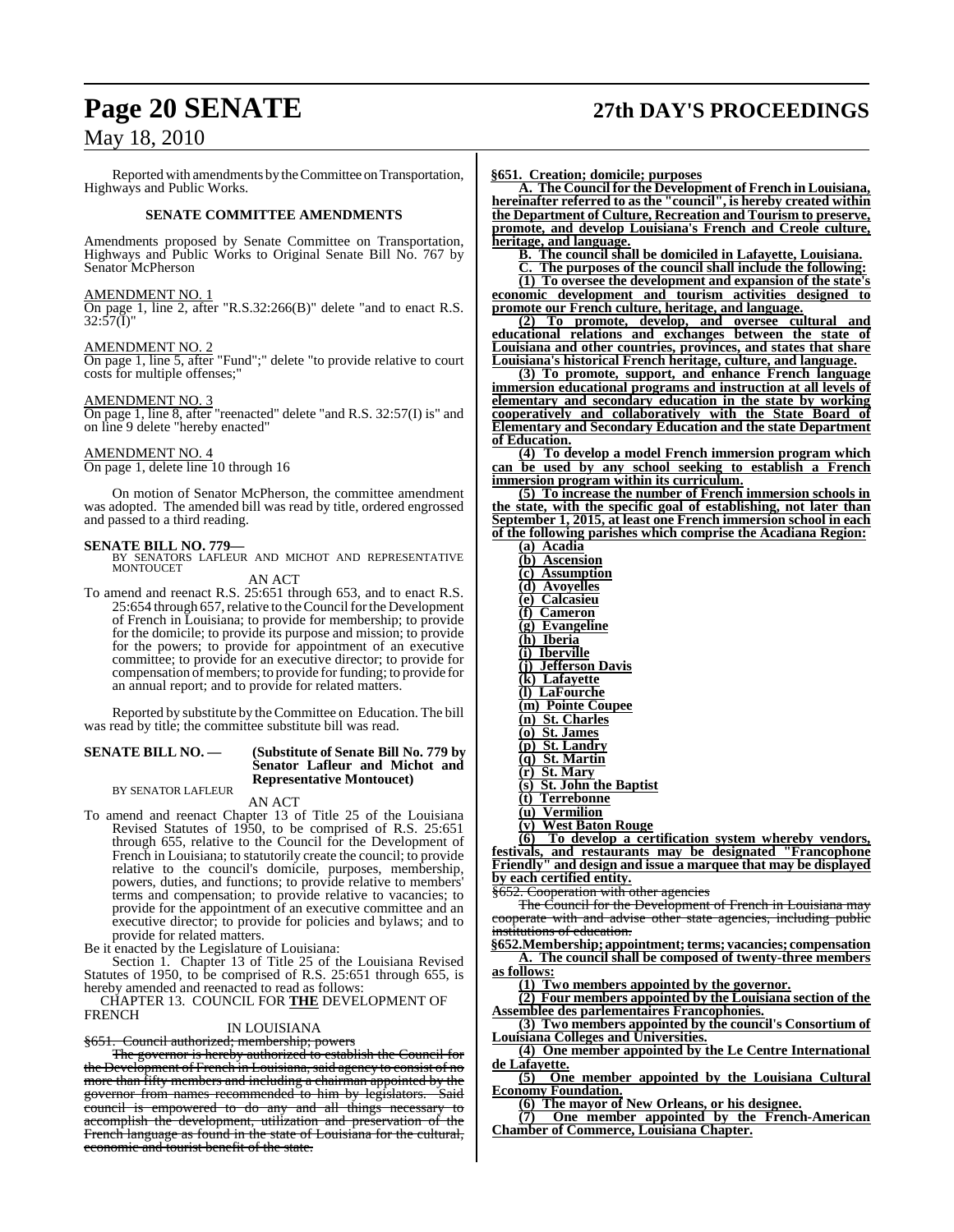# **27th DAY'S PROCEEDINGS Page 21 SENATE**

# May 18, 2010

**(8) One member appointed by the Louisiana Educational Television Authority.**

**(9) One member appointed by La Fondation Louisiane. (10) Four members appointed by the Louisiana Consortium of Immersion Schools.**

**(11) Two members appointed by the American Association of Teachers of French, Louisiana Chapter.**

**(12) One member appointed by the United Houma Nation. (13) One member appointed by the Association Louisiane-**

Acadie.<br> **(14) (14) One member appointed by the Louisiana Bar Association, Francophone Section.**

**B. All members shall be confirmed by the Senate.**

**C. Members shall serve four-year terms, concurrent with that of the governor.**

**D. Vacancies shall be filled in the manner of original appointment and each member shall serve until his successor is appointed and takes office.**

**E. Members of the council shall serve without compensation. §653. Duties, powers, and functions**

**A. The council shall serve as the official state agency in all relations and exchanges between the state of Louisiana and other countries, provinces, and states enjoying membership or observer status in the Organisation Internationale de la Francophonie and similar organizations.**

**B. A majority of the council shall constitute a quorum for the transaction of official business. All official actions of the council shall require the affirmative vote of a majority of the members present and voting.**

**C. The council shall elect a chairman, who shall be fluent in the French language, and may electsuch other officers as deemed necessary to effectively conduct the council's business. Officers shall serve two-year terms.**

**D. The council shall:**

**(1) Meet at least once a year, or at the call of the chairman, and at such other times deemed necessary by the chairman or the executive committee.**

**(2)(a) Create an executive committee consisting of seven members of the council, including the chairman of the council and six other council members as the council may determine. All members of the executive committee shall be fluent in the French language.**

**(b) A majority of the members of the executive committee shall constitute a quorum for the transaction of business. However, when the council has delegated to the committee full power to act with respect to a matter, affirmative action by a majority of the entire committee membership shall be required.**

**(3)(a) Appoint an executive director, who shall be fluent in French, and who shall perform such duties and possess such qualifications as established by the council.**

**(b) The executive director shall be in the unclassified service of the state and his compensation shall be determined by the council.**

**(4) Adopt bylaws and establish policies to govern the operations of the council and the executive committee.**

**E. The council may:**

**(1) Cooperate with and advise other state agencies, including public institutions of education.**

**(2) Establish such committees as it deems necessary to efficiently conduct the council's business.**

§653 **654**. Donations and grants

The Council for the Development of French in Louisiana may receive **accept** donations and grants from individuals, corporations and governments **any source, public and private,** in order to further the provisions of this section **accomplish the purposes of the council**.

#### **§655. Annual Report**

**The council shall submit an annual report to the governor, the president of the Senate, the speaker of the House of Representatives, the chairman of the Senate Committee on Education, and the chairman of the House Committee on Education, not later than March first, regarding all actionstaken and progress made toward achieving the purposes and duties set forth for the council in this Chapter.**

Section 2. The terms of the members of the Council for the Development of French in Louisiana in office on the effective date of this Act shall terminate on December 31, 2010.

Section 3. The initial terms of the members of the Council for the Development of French in Louisiana appointed pursuant to the provisions of this Act shall commence on January 1, 2011.

On motion of Senator Nevers, the committee substitute bill was adopted and becomes Senate Bill No. 800 by Senator LaFleur, substitute for Senate Bill No. 779 by Senator LaFleur.

#### **SENATE BILL NO. 800 — (Substitute of Senate Bill No. 779 by Senator Lafleur and Michot and Representative Montoucet)**

BY SENATOR LAFLEUR AN ACT

To amend and reenact Chapter 13 of Title 25 of the Louisiana Revised Statutes of 1950, to be comprised of R.S. 25:651 through 655, relative to the Council for the Development of French in Louisiana; to statutorily create the council; to provide relative to the council's domicile, purposes, membership, powers, duties, and functions; to provide relative to members' terms and compensation; to provide relative to vacancies; to provide for the appointment of an executive committee and an executive director; to provide for policies and bylaws; and to provide for related matters.

The bill was read by title and placed on the Calendar for a second reading.

#### **Rules Suspended**

Senator Claitor asked for and obtained a suspension of the rules to take up at this time:

#### **Senate Resolutions on Second Reading**

#### **Called from the Calendar**

Senator Claitor asked that Senate Resolution No. 80 be called from the Calendar.

#### **SENATE RESOLUTION NO. 80—** BY SENATOR MARIONNEAUX

A RESOLUTION

To commend New Orleans Saints' defensive back, Tracy Porter of Port Allen, Louisiana, for his contributions towards the Saints' 2009 NFL championship season.

On motion of Senator Claitor the resolution was read by title and adopted.

#### **House Bills and Joint Resolutions on Second Reading Reported by Committees**

#### **HOUSE BILL NO. 63—**

BY REPRESENTATIVE GEYMANN AN ACT

To authorize and provide for the transfer or lease of certain state property in Calcasieu Parish to Sidney J. and Sherilyn M. Cormier from the division of administration; and to provide for related matters.

Reported favorably by the Committee on Natural Resources. The bill was read by title and referred to the Legislative Bureau.

#### **HOUSE BILL NO. 70—**

BY REPRESENTATIVE GEYMANN AN ACT

To enact Subpart B-4-A of Part IV of Chapter 1 of Title 33 of the Louisiana Revised Statutes of 1950, to be comprised of R.S. 33:130.81 through 130.83, relative to the Wards 4 and 6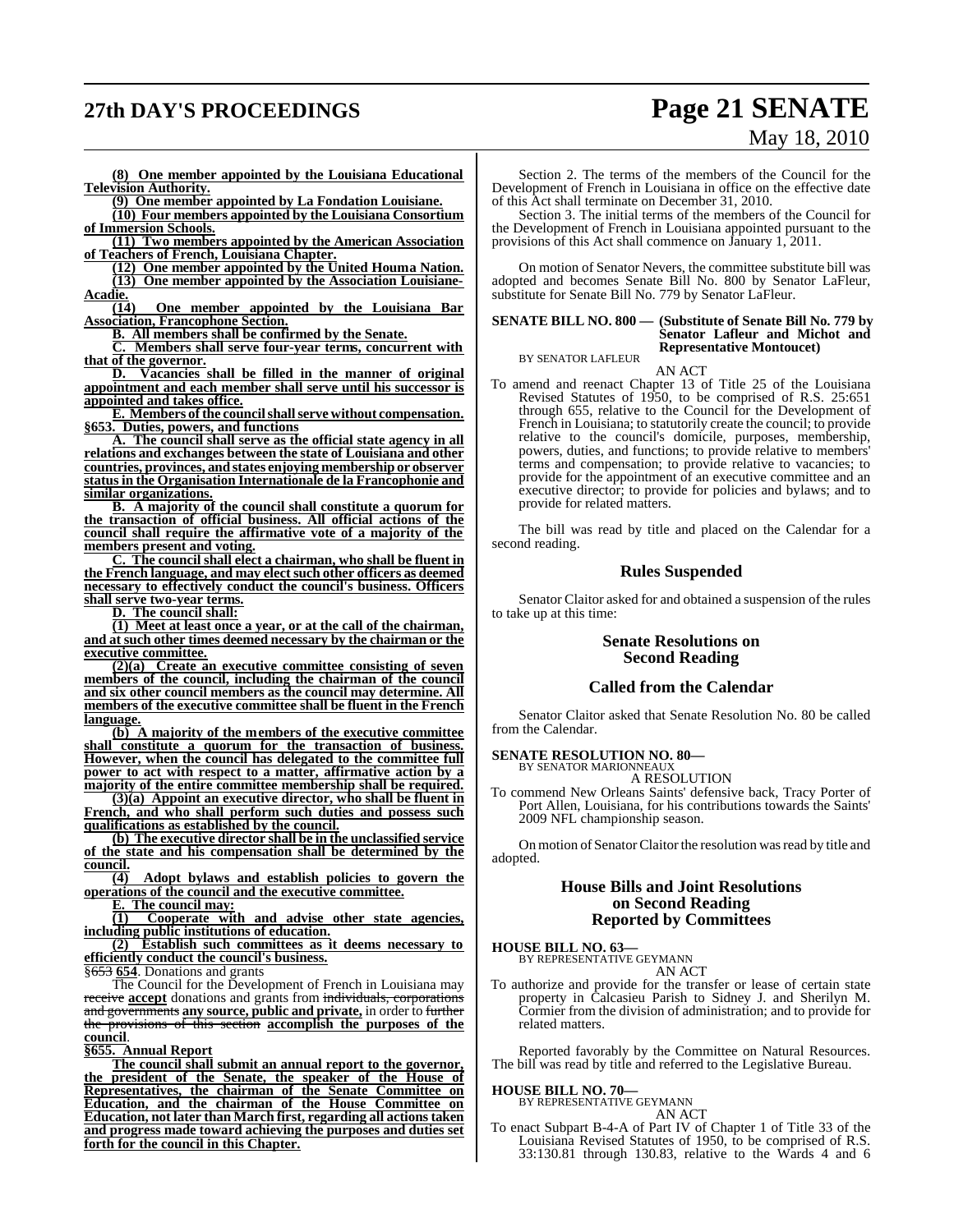# **Page 22 SENATE 27th DAY'S PROCEEDINGS**

## May 18, 2010

Economic Development Board in Beauregard Parish; to establish the board; to provide for appointment of members to the board; to provide the powers and duties of the board; and to provide for related matters.

Reported favorably by the Committee on Local and Municipal Affairs. The bill was read by title and referred to the Legislative Bureau.

#### **HOUSE BILL NO. 81—**

BY REPRESENTATIVES SAM JONES AND MILLS AN ACT

To amend and reenact R.S.  $56:796(A)$  and  $(B)(1)$ , relative to the Lake Fausse Point and Grand Avoille Cove Advisory Board; to provide relative to membership of the board; to provide with respect to jurisdiction over Lake Dauterive; and to provide for related matters.

Reported favorably by the Committee on Natural Resources. The bill was read by title and referred to the Legislative Bureau.

# **HOUSE BILL NO. 96—** BY REPRESENTATIVE RICHARD

AN ACT

To enact R.S. 47:463.141, relative to motor vehicle special prestige license plates; to provide for the creation and issuance of such plates; to provide for the design of such plates; to provide relative to the fee and application of the fee for such plates; to authorize the promulgation of rules and regulations; and to provide for related matters

Reported favorably by the Committee on Transportation, Highways and Public Works. The bill was read by title and referred to the Legislative Bureau.

# **HOUSE BILL NO. 144—** BY REPRESENTATIVE GEYMANN

AN ACT

To enact R.S. 33:3812(I), relative to waterworks districts in Beauregard Parish; to authorize the parish to create commissioner districts within Waterworks District No. 3; to provide a definition of commissioner districts; to provide for representation on the board of commissioners; and to provide for related matters.

Reported favorably by the Committee on Local and Municipal Affairs. The bill was read by title and referred to the Legislative Bureau.

#### **HOUSE BILL NO. 211—** BY REPRESENTATIVE PUGH

AN ACT

To enact R.S. 32:299(A)(3), relative to off-road vehicles; to provide that off-road vehicles can be driven by certain persons on university and college streets; and to provide for related matters.

Reported favorably by the Committee on Transportation, Highways and Public Works. The bill was read by title and referred to the Legislative Bureau.

# **HOUSE BILL NO. 356—** BY REPRESENTATIVE CHAMPAGNE

AN ACT

To designate U.S. 90, a future I-49 Corridor, at its intersection with Louisiana Highway 675 interchange in Iberia Parish as the George T. Gros Memorial Overpass; and to provide for related matters.

Reported favorably by the Committee on Transportation, Highways and Public Works. The bill was read by title and referred to the Legislative Bureau.

#### **HOUSE BILL NO. 372—**

BY REPRESENTATIVE PEARSON AN ACT

To repeal R.S. 32:63.1, relative to speed limits; to repeal provisions relative to speed limits on Interstate 10 in St. Tammany Parish.

Reported favorably by the Committee on Transportation, Highways and Public Works. The bill was read by title and referred to the Legislative Bureau.

# **HOUSE BILL NO. 495—** BY REPRESENTATIVE HARRISON

AN ACT

To enact R.S. 9:1103, relative to carbon sequestration; to provide for ownership of compensation from certain carbon sequestration; to provide for exceptions; and to provide for related matters.

Reported favorably by the Committee on Natural Resources. The bill was read by title and referred to the Legislative Bureau.

#### **HOUSE BILL NO. 515—** BY REPRESENTATIVE PEARSON

AN ACT

To amend and reenact R.S. 11:108(B)(3), (C), and (F), relative to the Firefighters' Retirement System, the Municipal Employees' Retirement System, and the Municipal Police Employees' Retirement System, provides for the organization, governance, administration, and membership of the Funding Review Panel charged with studying the funding and benefit provisions of such systems; to provide with respect to election of a chairman for such panel; to provide for reporting requirements; to provide an effective date; and to provide for related matters.

Reported favorably by the Committee on Retirement. The bill was read by title and referred to the Legislative Bureau.

### **HOUSE BILL NO. 517—**

BY REPRESENTATIVE ROBIDEAUX AN ACT

To amend and reenact R.S. 11:62(5)(c) and to repeal R.S. 24:36(E), relative to the Louisiana State Employee's Retirement System; to provide for the employee contribution rate of the clerk and sergeant at arms of the Louisiana House of Representatives and the secretary and sergeant at arms of the Louisiana Senate; to provide for the employee contribution rate of legislators, the governor, lieutenant governor, and certain other elected officials; to provide an effective date; and to provide for related matters.

Reported favorably by the Committee on Retirement. The bill was read by title and referred to the Legislative Bureau.

# **HOUSE BILL NO. 518—** BY REPRESENTATIVE ROBIDEAUX

AN ACT

To amend and reenact R.S. 11:403(1), relative to the Louisiana State Employee's Retirement System; to provide for the definition of "accumulated contributions"; to provide an effective date; and to provide for related matters.

Reported favorably by the Committee on Retirement. The bill was read by title and referred to the Legislative Bureau.

# **HOUSE BILL NO. 587—** BY REPRESENTATIVE GARY SMITH

AN ACT

To authorize and provide for the transfer or lease of certain state property in St. Charles Parish to the Pontchartrain Levee District from the Department of Transportation and Development; and to provide for related matters.

Reported favorably by the Committee on Natural Resources. The bill was read by title and referred to the Legislative Bureau.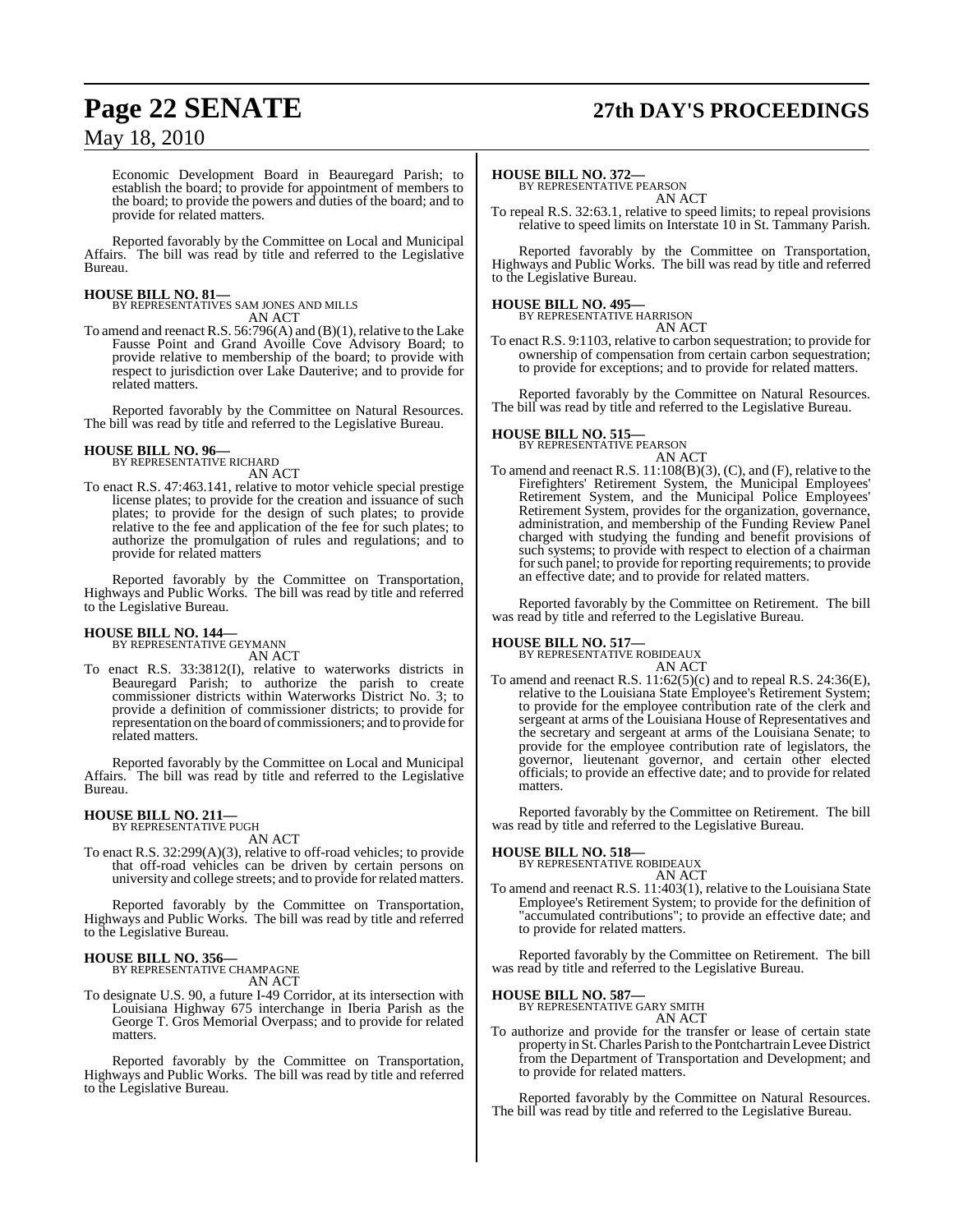# **27th DAY'S PROCEEDINGS Page 23 SENATE**

# May 18, 2010

# **HOUSE BILL NO. 646—** BY REPRESENTATIVE BROSSETT

AN ACT

To enact R.S. 38:330.1(C)(2)(a)(xi), relative to the Southeast Louisiana Flood Protection Authorities; to add a member to the nominating committee; and to provide for related matters.

Reported favorably by the Committee on Transportation, Highways and Public Works. The bill was read by title and referred to the Legislative Bureau.

# **HOUSE BILL NO. 647—** BY REPRESENTATIVE ST. GERMAIN

AN ACT

To enact R.S. 32:318(H), relative to audible and visual signals on certain vehicles; to provide for exceptions; to provide for publicly owned fire trucks with fire apparatuses; and to provide for related matters.

Reported favorably by the Committee on Transportation, Highways and Public Works. The bill was read by title and referred to the Legislative Bureau.

- **HOUSE BILL NO. 670—** BY REPRESENTATIVES HENRY, BILLIOT, GISCLAIR, GIROD JACKSON, LABRUZZO, LIGI, LOPINTO, AND WILLMOTT AND SENATORS APPEL, MARTINY, AND MORRELL AN ACT
- To amend and reenact R.S. 33:9611(A), 9612, and 9613(D) and (E)(2) and (5), relative to local ethics entities; to provide for the creation and administration of local ethics entities by certain parishes; to provide for the powers of local ethics entities; and to provide for related matters.

Reported favorably by the Committee on Local and Municipal Affairs. The Local and Municipal Affairs was read by title and referred to the Legislative Bureau.

# **HOUSE BILL NO. 688—** BY REPRESENTATIVE FOIL

AN ACT

To amend and reenact R.S. 49:214.6.2(E), relative to the Coastal Protection and Restoration Authority; to authorize the authority to assist in the formation of a coastal science consortium; to provide relative to the membership and governing council of the consortium; and to provide for related matters.

Reported with amendments by the Committee on Natural Resources.

#### **SENATE COMMITTEE AMENDMENTS**

Amendments proposed by Senate Committee on Natural Resources to Reengrossed House Bill No. 688 by Representative Foil

AMENDMENT NO. 1

On page 2, between lines 15 and 16, insert  $\overline{g}$ ) A representative of McNeese State University appointed by the president.

## AMENDMENT NO. 2

On page 2, line 16, change " $(g)$ " to " $(h)$ "

#### AMENDMENT NO. 3

On page 2, line 19, change "(h)" to "(i)"

On motion of Senator N. Gautreaux, the committee amendment was adopted. The amended bill was read by title and referred to the Legislative Bureau.

#### **HOUSE BILL NO. 746—**

BY REPRESENTATIVE ROBIDEAUX AN ACT

To amend and reenact R.S. 11:441(A)(1)(d), relative to the Louisiana State Employees' Retirement System; to provide for calculation of benefits for persons electing early retirement; to provide for

different calculation methods depending upon whether such persons are in service at the time of retirement; to provide an effective date; and to provide for related matters.

Reported favorably by the Committee on Retirement. The bill was read by title and referred to the Legislative Bureau.

#### **HOUSE BILL NO. 748—**

BY REPRESENTATIVE PEARSON AN ACT

To amend and reenact R.S.  $11:102(B)(3)(a)$  and  $(d)(v)$  and to enact R.S. 11:102(C), relative to the Louisiana State Employees' Retirement System; to provide relative to system funding; to require individualized normal cost payments for employers; to require individualized payments for changes in actuarial liability for employers; to provide an effective date; and to provide for related matters.

Reported with amendments by the Committee on Retirement.

#### **SENATE COMMITTEE AMENDMENTS**

Amendments proposed by Senate Committee on Retirement to Reengrossed House Bill No. 748 by Representative Pearson

#### AMENDMENT NO. 1

On page 2, line 7, change "2010-2011" to "2011-2012"

AMENDMENT NO. 2 On page 2, line 26, change "2010-2011" to "2011-2012"

AMENDMENT NO. 3

On page 3, line 28, change "2010-2011" to "2011-2012"

On motion of Senator B. Gautreaux, the committee amendment was adopted. The amended bill was read by title and referred to the Legislative Bureau.

**HOUSE BILL NO. 749—** BY REPRESENTATIVES POPE, CORTEZ, DOERGE, DOWNS, HENDERSON, HOFFMANN, AND MONTOUCET AN ACT

To amend and reenact R.S.  $11:1503(7)$  and  $1530(K)(2)$  and to repeal R.S. 11:231(A)(5), relative to the Clerks' of Court Retirement and Relief Fund; to provide for average compensation; to provide for calculation of additional benefits following participation in the Deferred Retirement Option Plan; to provide for transitional provisions; to provide an effective date; and to provide for related matters.

Reported favorably by the Committee on Retirement. The bill was read by title and referred to the Legislative Bureau.

#### **HOUSE BILL NO. 759—**

BY REPRESENTATIVE ST. GERMAIN AN ACT

To amend and reenact R.S. 32:1(26), relative to the traffic regulations; to revise the definition of "intersection"; and to provide for related matters.

Reported favorably by the Committee on Transportation, Highways and Public Works. The bill was read by title and referred to the Legislative Bureau.

# **HOUSE BILL NO. 835—** BY REPRESENTATIVE DOVE

AN ACT

To amend and reenact R.S. 47:2243, 2245, and 2246 and to enact R.S. 47:2196(E), relative to redemption of properties adjudicated at tax sales; to provide for the lease, transfer, and sale of property adjudicated to the state for nonpayment of taxes for the years 1880 through 1973; to provide for redemption of property adjudicated to the state; and to provide for related matters.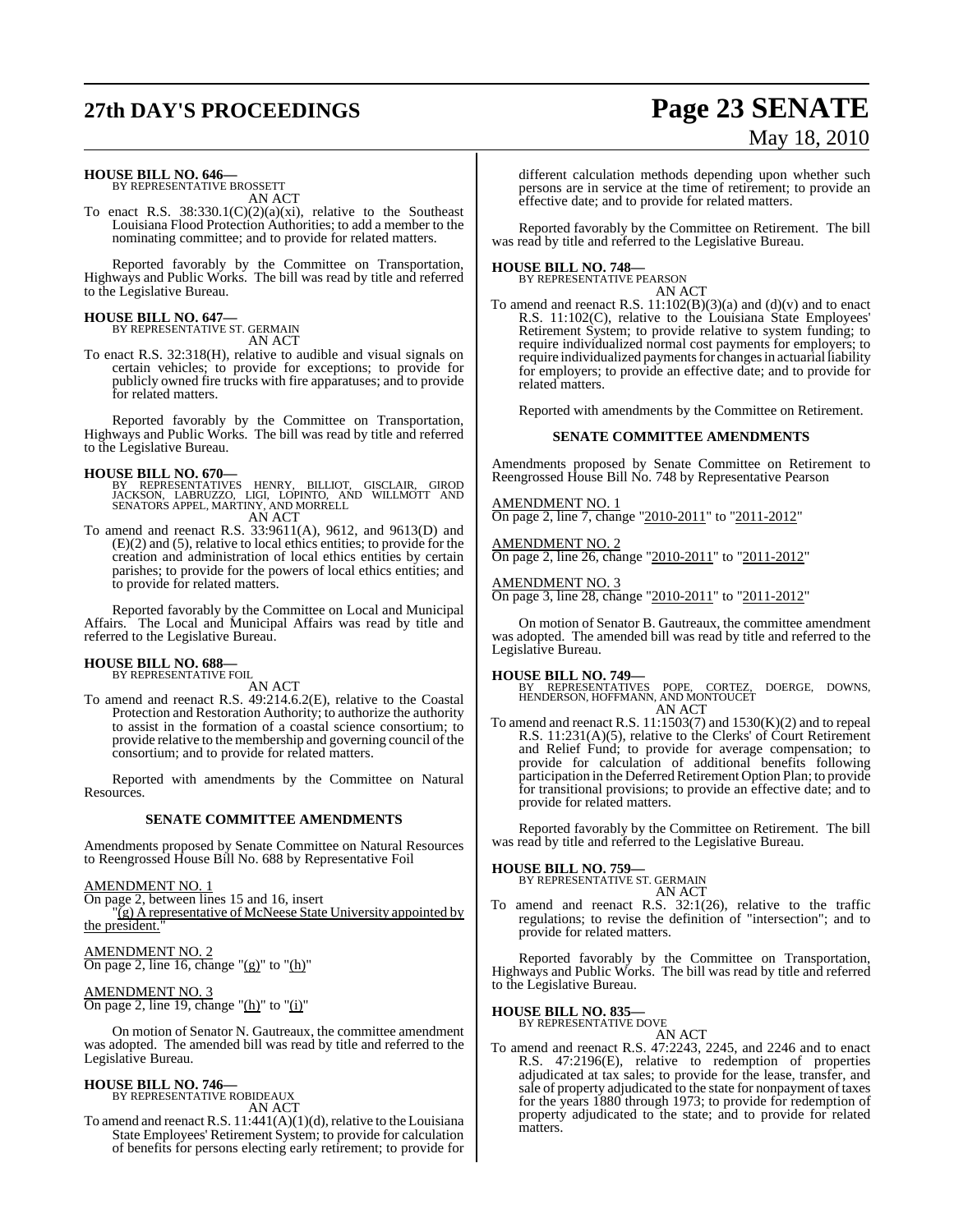# **Page 24 SENATE 27th DAY'S PROCEEDINGS**

## May 18, 2010

Reported favorably by the Committee on Natural Resources. The bill was read by title and referred to the Legislative Bureau.

# **HOUSE BILL NO. 842—** BY REPRESENTATIVE DOVE

AN ACT

To amend and reenact R.S. 41:131, 133, 134(D), and 135 and to enact R.S. 41:1338(A)(2)(c), relative to sale of public lands; to provide for the sale of property adjudicated to the state for nonpayment of taxes for the years 1880 through 1973; to provide for the advertisement of sale of property adjudicated to the state; and to provide for the disposition of proceeds from the sale of property adjudicated to the state; and to provide for related matters.

Reported favorably by the Committee on Natural Resources. The bill was read by title and referred to the Legislative Bureau.

#### **HOUSE BILL NO. 870—**

BY REPRESENTATIVE GEYMANN

AN ACT To direct the Department of Public Safety and Corrections to not implement the provisions of the Federal PASS ID Act of 2009; and to provide for related matters.

Reported with amendments by theCommittee on Transportation, Highways and Public Works.

#### **SENATE COMMITTEE AMENDMENTS**

Amendments proposed by Senate Committee on Transportation, Highways and Public Works to Engrossed House Bill No. 870 by Representative Geymann

#### AMENDMENT NO. 1

On page 2, delete lines 13 through 18, and insert:

"(7) That the proposed Pass ID Act contains provisions which authorize the states to opt out of the Act and, therefore, for the reasons stated herein, the legislature hereby utilizes this Act as its statement to the Congress that the state of Louisiana will elect not to participate in or enforce the provisions of the Pass ID Act of 2009, if enacted."

### AMENDMENT NO. 2

On page 2, lines 22 through 26

On motion of Senator McPherson, the committee amendment was adopted. The amended bill was read by title and referred to the Legislative Bureau.

#### **HOUSE BILL NO. 874—**

BY REPRESENTATIVES HARRISON, DOVE, AND ST. GERMAIN AND SENATOR N. GAUTREAUX AN ACT

To amend and reenact R.S.  $56:10(B)(7)(a)$  and (D),  $103(C)(1)$ , 103.1(B)(1), 153, the heading of Subpart A-2 of Part IV of Chapter 1 of Title 56, 164(A) and (B)(introductory paragraph), 165, and 649.1(A) and to repeal R.S. 56:152, 154, 161, 162, and 163, relative to the issuance of stamps for hunting wild turkey and duck; to change the name of the wild turkey stamp to the wild turkey "license"; to provide for a distinction between "duck stamp" and "duck license"; to provide for fees associated with the purchase of duck stamps and issuance of duck licenses; and to provide for related matters.

Reported favorably by the Committee on Natural Resources. The bill was read by title and referred to the Legislative Bureau.

#### **HOUSE BILL NO. 977—**

BY REPRESENTATIVE HARRISON AN ACT

To amend and reenact R.S.  $30:136(A)(1)(c)$  and to enact R.S. 44:4(44), relative to the office of mineral resources; to provide for the confidentiality of records while an audit is being performed by the office of mineral resources of the Department of Natural Resources; and to provide for related matters.

Reported favorably by the Committee on Natural Resources. The bill was read by title and referred to the Legislative Bureau.

# **HOUSE BILL NO. 1043—** BY REPRESENTATIVE HENRY

AN ACT

To enact R.S. 32:1734(E), relative to gate fees; to prohibit towing or storage companies from charging gate fees when a vehicle is towed outside of normal business hours; and to provide for related matters.

Reported favorably by the Committee on Transportation, Highways and Public Works. The bill was read by title and referred to the Legislative Bureau.

#### **HOUSE BILL NO. 1090—**

BY REPRESENTATIVE DOVE AND SENATOR CHABERT AN ACT

To amend and reenact R.S. 36:351(B), R.S. 38:111, 112, 213, 221, and 226, R.S. 39:366.3(1), 1482(A)(1)(a), R.S. 41:1701.1(D) and 1702(D)(1), and R.S. 49:214.61(A) and to enact R.S. 39:14(7) and R.S. 49:214.5.2(F) and 214.6.10(C), relative to the Office of Coastal Protection and Restoration; to provide relative to responsibilities of the office with coastal levees; to provide relative to immunity for cooperating landowners; to provide for the responsibilities of the office in reclamation of land; and to provide for related matters.

Reported with amendments by the Committee on Natural Resources.

#### **SENATE COMMITTEE AMENDMENTS**

Amendments proposed by Senate Committee on Natural Resources to Reengrossed House Bill No. 1090 by Representative Dove

#### AMENDMENT NO. 1

On page 1, line 4, after "R.S. 49:214.5.2(F)" insert a comma "," and  $'21\overline{4}.\overline{6}.\overline{3}(\overline{B})(5),$ 

#### AMENDMENT NO. 2

On page 1, line 8, after "land;" insert "to provide certain terms, conditions, and procedures;"

#### AMENDMENT NO. 3

On page 8, line 11, after "49:214.5.2(F)" insert a comma "," and "214.6.3(B)(5),"

#### AMENDMENT NO. 4

On page 8, between lines 19 and 20, insert the following: "§214.6.3. Functions and responsibilities; hurricane protection and flood control

\* \* \* B. Office of Coastal Protection and Restoration duties and responsibilities regarding hurricane protection and flood control:

# \* \* \*

(5) No funds of the state nor of any political subdivision or political corporation of the state shall be used nor provided to the United States or any of its agencies, by contract, agreement, a required contribution of a project cost-share or otherwise, for the expropriation of property for the purpose of compensatory mitigation of wetlands or other natural habitat, as authorized or required by state or federal law, to offset, compensate, or replace actual or anticipated damages to or loss of wetlands or other natural habitat caused by the Comite River Diversion Project, Amite River and Tributaries, Louisiana. However, the provisions of this Section shall not apply where such funds are to be used to obtain property voluntarily offered for compensatory mitigation purposes, including but not limited to mitigation banking. \* \* \*"

#### AMENDMENT NO. 5

On page 8, line 22, after "Landowners" insert "or persons holding an interest in property"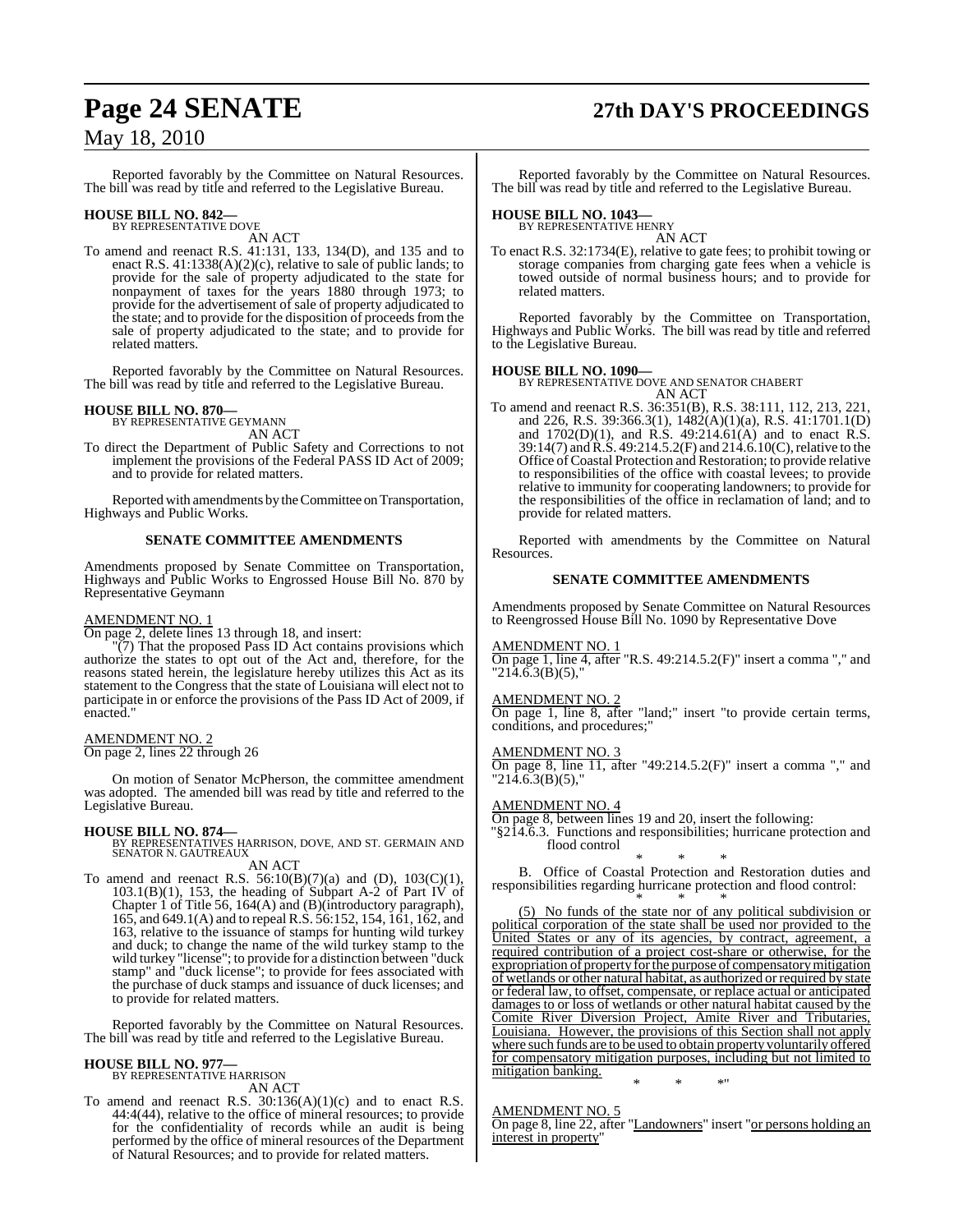# **27th DAY'S PROCEEDINGS Page 25 SENATE**

# May 18, 2010

On motion of Senator N. Gautreaux, the committee amendment was adopted. The amended bill was read by title and referred to the Legislative Bureau.

# **HOUSE BILL NO. 1126—** BY REPRESENTATIVE POPE

AN ACT

To amend and reenact R.S. 11:1521(A) and (C) and 1530(K)(2)(a), relative to the Clerks' of Court Retirement and Relief Fund; to provide for retirement eligibility and calculation of retirement benefits for persons whose system membership begins on or after January 1, 2011; to provide for calculation of benefits for post-Deferred Retirement Option Plan participation; to provide an effective date; and to provide for related matters.

Reported favorably by the Committee on Retirement. The bill was read by title and referred to the Legislative Bureau.

**HOUSE BILL NO. 1142—** BY REPRESENTATIVE ROBIDEAUX AN ACT

To amend and reenact R.S.  $11:539(A)(1)$  and to enact R.S. 11:441(G), 502.3(D), 538.1, and 538.2; relative to the Louisiana State Employees' Retirement System; to provide for conformity and compliance with qualified plan provisions of the Internal Revenue Code; to provide for limitations on contributions to a plan; to provide relative to the reversion of funds to employers; to provide for rollovers of distributions; to require the distribution of certain information relative to such rollover distributions; to provide an effective date; and to provide for related matters.

Reported favorably by the Committee on Retirement. The bill was read by title and referred to the Legislative Bureau.

# **HOUSE BILL NO. 1150—** BY REPRESENTATIVE ABRAMSON

AN ACT

To provide for the transfer or lease of certain state property in Orleans Parish from the division of administration and to provide for specific use of the property.

Reported favorably by the Committee on Natural Resources. The bill was read by title and referred to the Legislative Bureau.

HOUSE BILL NO. 1165—<br>
BY REPRESENTATIVES ARNOLD, ABRAMSON, ANDERS, ARMES, AUBERT, AUSTIN BADON, BOBBY BADON, BALDONE, BARRAS, BARROW, BILLIOT, BROSSETT, HENRY BURNS, TIM BURNS, CARMODY, CHAMPAGONE, CHANDER, CHANEY, CORTEZ,

#### To enact R.S. 47:463.141, relative to motor vehicle special prestige license plates; to honor the 2009 World Champion New Orleans Saints; to provide for the creation and issuance of such plates; to provide for the design of such plates; to provide relative to the fee and application of the fee for such plates; to create a foundation and provide for foundation members; to authorize the promulgation of rules and regulations; and to provide for related matters.

Reported with amendments by theCommittee on Transportation, Highways and Public Works.

#### **SENATE COMMITTEE AMENDMENTS**

Amendments proposed by Senate Committee on Transportation, Highways and Public Worksto Reengrossed House Bill No. 1165 by Representative Arnold

#### AMENDMENT NO. 1

On page 1, line 5 after "plates;" delete "to create a foundation and" and on line 6 delete "provide for foundation members;"

AMENDMENT NO. 2 On page 1, line 10, change "**plates**" to "**plate**"

#### AMENDMENT NO. 3

On page 2, line 1, after "**such plates.**" change "**These**" to "**The**" and after "**license**" change "**plates**" to "**plate**"

#### AMENDMENT NO. 4

On page 2, line 12, at the end of the line change "**costs**" to "**cost**"

#### AMENDMENT NO. 5

On page 2, delete lines 15 through 28 and on page 3, delete lines 1 through 16 and insert the following:

"**F. The annual royalty fee shall be collected by the department and deposited into the state treasury. The money received from the royalty fees shall be used solely to pay debt service on state debt issued to fund improvements to the** Louisiana Superdome.

#### AMENDMENT NO. 6

On page 3, line 17, change "**J.**" to "**G.**"

On motion of Senator McPherson, the committee amendment was adopted. The amended bill was read by title and referred to the Legislative Bureau.

# **HOUSE BILL NO. 1255—** BY REPRESENTATIVE AUSTIN BADON

AN ACT

To amend and reenact R.S. 56:56, relative to seizure of things illegally used or possessed; to authorize the voluntary surrender to the Department of Wildlife and Fisheries of live animals illegally possessed; and to provide for related matters.

Reported with amendments by the Committee on Natural Resources.

#### **SENATE COMMITTEE AMENDMENTS**

Amendments proposed by Senate Committee on Natural Resources to Engrossed House Bill No. 1255 by Representative Austin Badon

#### <u>AMENDMENT NO. 1</u>

On page 2, line 19, delete "indemnified" and insert "immune"

On motion of Senator N. Gautreaux, the committee amendment was adopted. The amended bill was read by title and referred to the Legislative Bureau.

#### **HOUSE BILL NO. 1277— (Substitute for House Bill No. 53 by Representative Roy)** BY REPRESENTATIVE ROY

AN ACT

To enact R.S. 32:387.19, relative to special permits; to authorize the use of a portion of Interstate 49 as an alternate route for U.S. Highway No. 71 and U.S. Highway No. 167 to haul agronomic or horticultural crops on the interstate; and to provide for related matters.

Reported with amendments by the Committee on Transportation, Highways and Public Works.

#### **SENATE COMMITTEE AMENDMENTS**

Amendments proposed by Senate Committee on Transportation, Highways and Public Works to Engrossed House Bill No. 1277 by Representative Roy

#### AMENDMENT NO. 1

On page 1, delete lines 2 through 19 and on page 2 delete line 1 and insert the following: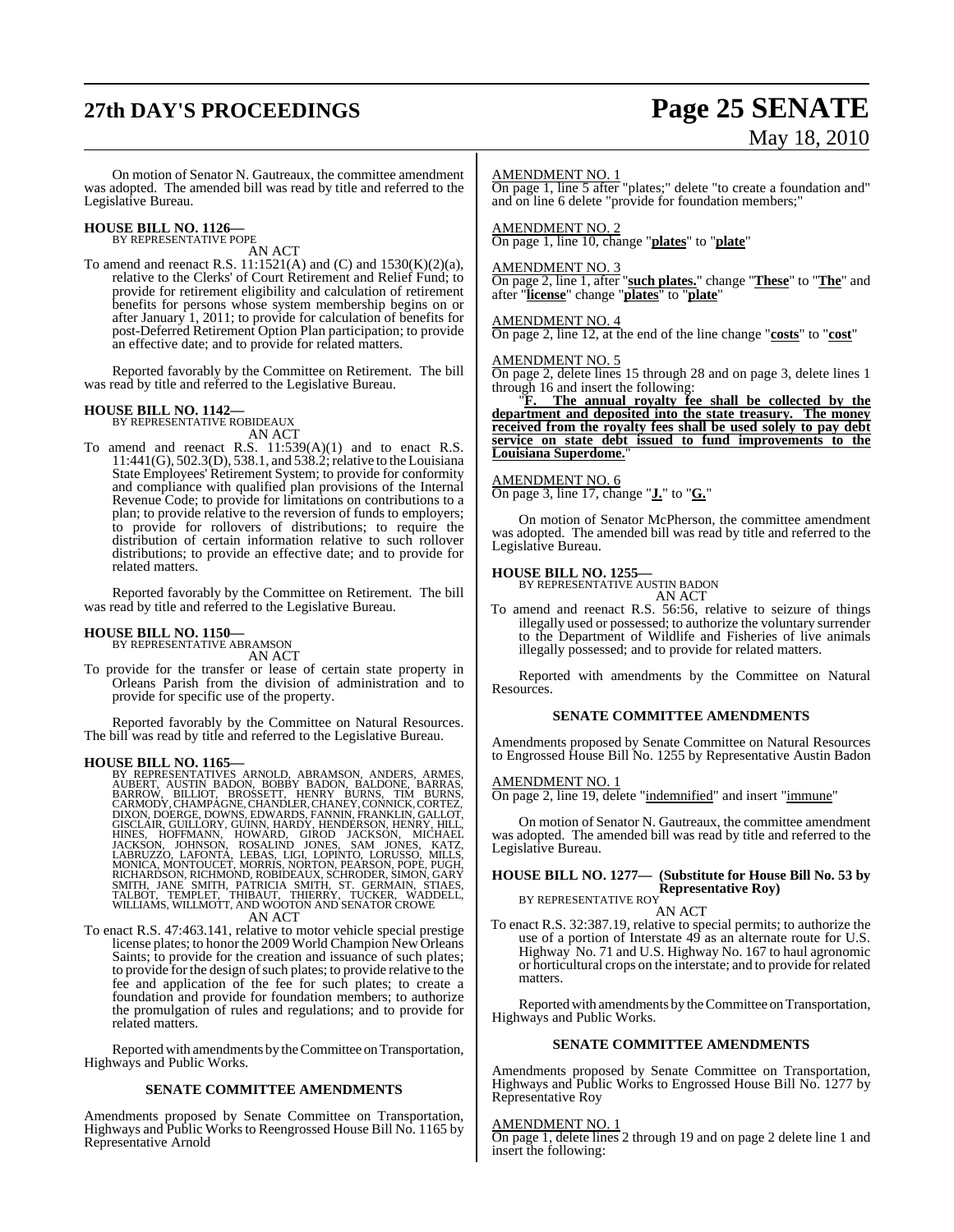# **Page 26 SENATE 27th DAY'S PROCEEDINGS**

## May 18, 2010

"To enact R.S. 32:387.9.1, relative to special permits; to authorize vehicles hauling agronomic or horticultural crops by special permit to travel upon a segment of Interstate 49 as an alternate route to US 71 and US 167; and to provide for related matters. Be it enacted by the Legislature of Louisiana:

Section 1. R.S. 32:387.9.1 is hereby enacted to read as follows:<br>"\$387.9.1 Special permits; vehicles hauling agronomic or

"**§387.9.1 Special permits; vehicles hauling agronomic or horticultural crops; authorization to travel upon segment** of Interstate 49 as alternate route to US 71 **and US 167;** 

**Notwithstanding any other provision of law to the contrary, and provided the federal government does not raise any objection to such permitted weight limit, any vehicle issued an annual special permit pursuant to the provisions of R.S. 32:387.9 may travel upon that segment of Interstate 49 between its interchange with US 71 and US 167 (MacArthur Drive) south of the City of Alexandria and its interchange with Rapides Station Road north of the City of Alexandria as an alternate route to US 71 and US 167.**"

On motion of Senator McPherson, the committee amendment was adopted. The amended bill was read by title and referred to the Legislative Bureau.

#### **Reconsideration**

The vote by which Senate Bill No. 788 failed to pass on Monday, May 17, 2010, was reconsidered.

#### **SENATE BILL NO. 788—** BY SENATOR HEBERT

AN ACT

To amend and reenact R.S. 44:4.1(B)(21), and to enact Chapter 8-A of Title 37 of the Louisiana Revised Statutes of 1950, to be comprised of R.S. 37:711.1 through 711.24, relative to the professional geoscientists; to provide for a board; to provide for meetings; to provide for powers; to provide for records and reports; to provide for requirements; to provide for exemptions; to provide for applications and fees; to provide for examinations; to provide for eligibility; to provide for types of licenses; to provide for issuance of licenses; to provide for expiration and renewal of licenses; to provide for professional development; to provide for a seal; to provide for disciplinary procedures; to provide for enforcement; and to provide for related matters.

On motion of Senator Hebert, the bill was read by title and returned to the Calendar, subject to call.

#### **Mr. President in the Chair**

#### **Senate Concurrent Resolutions on Second Reading Reported by Committees**

#### **SENATE CONCURRENT RESOLUTION NO. 53—** BY SENATOR PETERSON

A CONCURRENT RESOLUTION

To direct the division of administration, the Louisiana Workforce Commission, the Department of Economic Development, the Department of State Civil Service, the office of group benefits, the Louisiana State University System, the Southern University System, the University of Louisiana System, the Louisiana Community and Technical College System, the Louisiana State Employees' Retirement System, the Teachers' Retirement System of Louisiana, and the State Police Pension and Retirement Systemto work together to develop a plan to support state employees who are terminated due to budget-reduction measures in their preparation to reenter the workforce in the private sector.

Reported with amendments by the Committee on Finance.

#### **SENATE COMMITTEE AMENDMENTS**

Amendments proposed by Senate Committee on Finance to Original Senate Concurrent Resolution No. 53 by Senator Peterson

## AMENDMENT NO. 1

On page 3, line 9, change "May" to "June"

On motion of Senator Michot, the committee amendment was adopted.

The resolution was read by title. Senator Peterson moved to adopt the amended Senate Concurrent Resolution.

#### **ROLL CALL**

The roll was called with the following result:

#### YEAS

Mr. President Gautreaux N Murray<br>Adley Hebert Nevers Amedee Heitmeier Peterson<br>Appel Jackson Quinn Broome Long Riser<br>
Chabert Martiny Shaw Chabert Martiny Shaw<br>Cheek McPherson Smith Cheek McPherson<br>Dorsey Michot Dorsey Michot Thompson Duplessis Morrell Walsworth Gautreaux B

Total - 31

Total - 0

Jackson Quinn<br>Long Riser Morrish<br>Mount

Nevers

**NAYS** 

ABSENT

Alario Donahue LaFleur Claitor Guillory Marionneaux Kostelka Total - 8

The Chair declared the Senate had adopted the amended Senate Concurrent Resolution and ordered it engrossed and sent to the House.

#### **Senate Bills and Joint Resolutions on Third Reading and Final Passage**

#### **SENATE BILL NO. 792— (Substitute for Senate Bill No. 136 by Senator Morrish)**

BY SENATOR MORRISH AN ACT

To amend and reenact R.S. 40:1421, the introductory paragraph of 1422(A), 1422(C), the introductory paragraph of  $1427$ ,  $1427(1)$ and (3), 1428(A)(1) and (4)(b)(ii) and (C), and 1429 and to enact R.S.  $22:2134(B)(3)$ (e) and R.S.  $40:1428(A)(4)(b)(iv)$ , relative to the insurance fraud investigation unit within the Department of Public Safety and Corrections, public safety services, office of state police; to provide for definitions; to provide for powers and duties of the unit; to provide for reporting; to provide relative to the Insurance Fraud Investigation Fund; to extend the termination date of the unit; and to provide for related matters.

On motion of Senator Morrish, the bill was read by title and returned to the Calendar, subject to call.

#### **SENATE BILL NO. 443—** BY SENATOR LAFLEUR

AN ACT

To enact R.S. 40:1299.59, and to repeal R.S. 40:1299.39.1 and 1299.47, relative to civil actions against health care providers; to require the attachment of an expert report to certain petitions for damages; to provide with respect to the content of the expert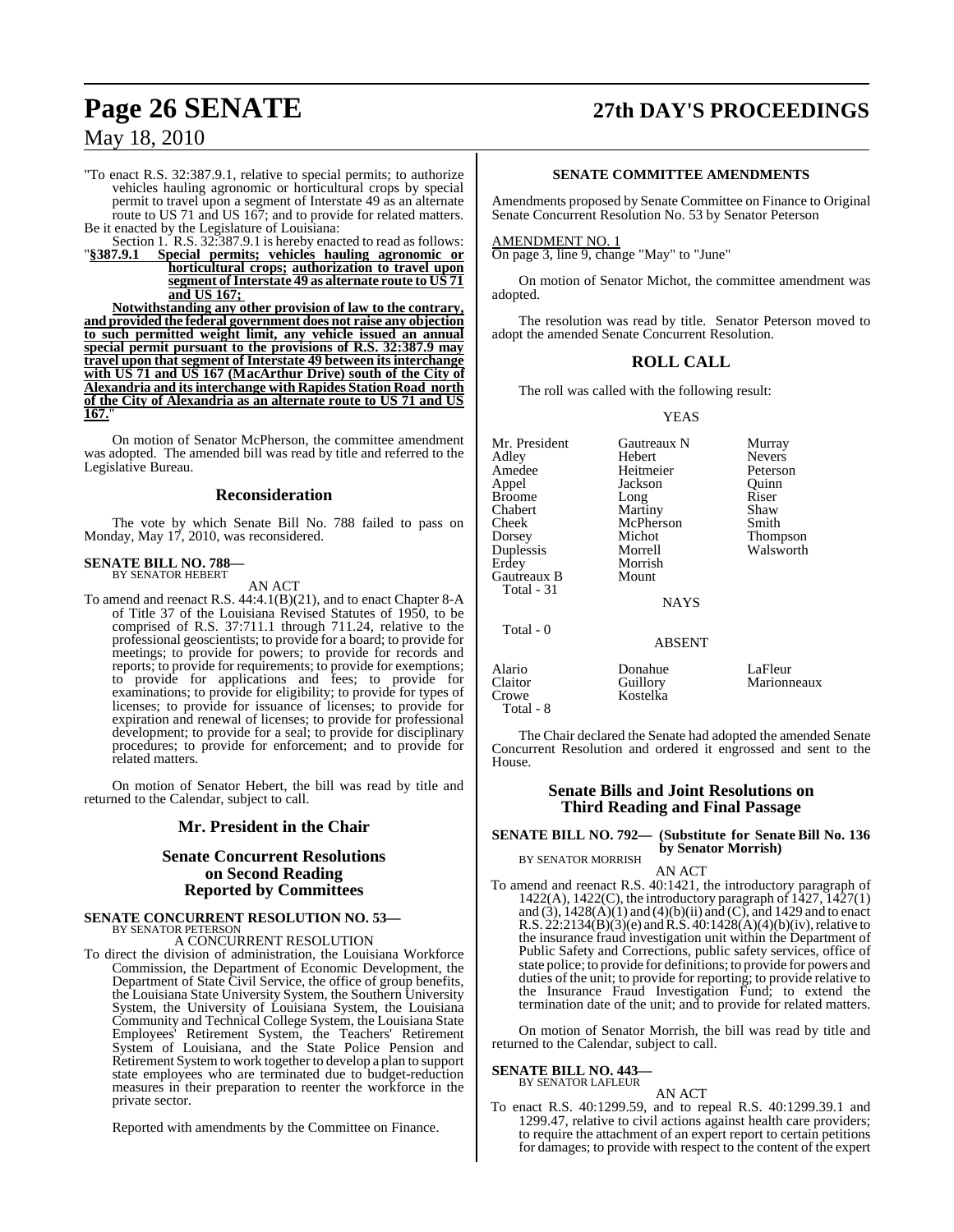# **27th DAY'S PROCEEDINGS Page 27 SENATE**

# May 18, 2010

report; to provide with respect to the procedure for filing the expert report and answer to the petition; to provide for dismissal of actions for failure to file the report; to provide relative to prescription or peremption; to repeal provisions of law relative to medical review panels for both state and private claims; to provide for an effective date; and to provide for related matters.

On motion of Senator LaFleur, the bill was read by title and withdrawn from the files of the Senate.

#### **SENATE BILL NO. 601—** BY SENATOR CLAITOR

AN ACT

To enact R.S. 14:140.1, relative to kickbacks in state contracts; to provide prohibitions, definitions, penalties, and reporting requirements; and to provide for related matters.

On motion of Senator Broome, the bill was read by title and returned to the Calendar, Subject to Call.

# **SENATE BILL NO. 769—** BY SENATOR CHEEK

AN ACT

To amend and reenact R.S. 40:1563.1(A)(16) and to enact R.S. 14:51.1 and R.S. 40:1563.1(A)(17), relative to arson and use of explosives; to provide relative to injury to persons; to provide relative to injury to firefighters, law enforcement officers, and first responders; to provide for authority to make arrests; and to provide for related matters.

On motion of Senator Cheek, the bill was read by title and returned to the Calendar, subject to call.

#### **SENATE BILL NO. 786—** BY SENATOR QUINN

AN ACT

To enact R.S. 22:1892(E), relative to payment and adjustment of claims for policies other than life and health and accident; to provide relative to payment of certain claims; to provide certain procedures and conditions; to provide for penalties under certain circumstances; and to provide for related matters.

On motion of Senator Quinn, the bill was read by title and returned to the Calendar, subject to call.

# **SENATE BILL NO. 18—** BY SENATOR MURRAY

AN ACT

To enact R.S. 40:2004, relative to public hospitals; to provide for confirmation of the management board of any legal entity formed for the purpose of financing, constructing, or operating a public hospital or academic medical center in New Orleans; and to provide for related matters.

#### **Floor Amendments**

Senator Amedee sent up floor amendments.

#### **SENATE FLOOR AMENDMENTS**

Amendments proposed by Senator Marionneaux on behalf of the Legislative Bureau to Engrossed Senate Bill No. 18 by Senator Murray

AM<u>ENDMENT NO. 1</u>

On page 1, line 9, at the beginning of the line and before "**management**" change "**The**" to "**Appointees to the**"

On motion of Senator Amedee, the amendments were adopted.

#### **Floor Amendments**

Senator Amedee proposed the following amendments.

#### **SENATE FLOOR AMENDMENTS**

Amendments proposed by Senator Amedee to Engrossed Senate Bill No. 18 by Senator Murray

#### AMENDMENT NO. 1

On page 1, line 5, after "Orleans;" insert "to provide relative to financial disclosure;"

AMENDMENT NO. 2

On page 1, line 9, at the beginning of the line before "**The**" insert "**A.**"

AMENDMENT NO. 3

On page 1, between lines 15 and 16, insert the following: "**B. The provisions of R.S. 42:1124.2.1 shall be applicable to those entities specified in Subsection A of this Section.**"

On motion of Senator Amedee, the amendments were adopted.

The bill was read by title. Senator Murray moved the final passage of the amended bill.

#### **ROLL CALL**

The roll was called with the following result:

#### YEAS

Mr. President Dorsey McPherson<br>Adley Duplessis Morrell Cheek Jackson<br>Claitor Kostelka Total - 23 Alario Long Riser<br>
Donahue Martiny Shaw Donahue Martiny<br>Erdey Michot

Kostelka

Adley **Duplessis** Morrell<br>Amedee **Cautreaux B** Murray Amedee Gautreaux B Murray<br>
Appel Gautreaux N Nevers Gautreaux N Nevers<br>
Hebert Peterson Broome Hebert Peterson<br>Chabert Heitmeier Quinn Chabert Heitmeier Quinn

Erdey Michot Thompson

 $W$ alsworth

## ABSENT

NAYS

Crowe Marionneaux<br>LaFleur Morrish Total - 4

Total<sup>-</sup> 12

The Chair declared the amended bill was passed, ordered reengrossed and sent to the House. Senator Murray moved to reconsider the vote by which the bill was passed and laid the motion on the table.

**SENATE BILL NO. 167—** BY SENATOR WALSWORTH

AN ACT

Morrish

To enact R.S. 44:4(44), relative to public records; to provide for applicability of records of a cemetery authority under investigation; and to provide for related matters.

The bill was read by title. Senator Walsworth moved the final passage of the bill.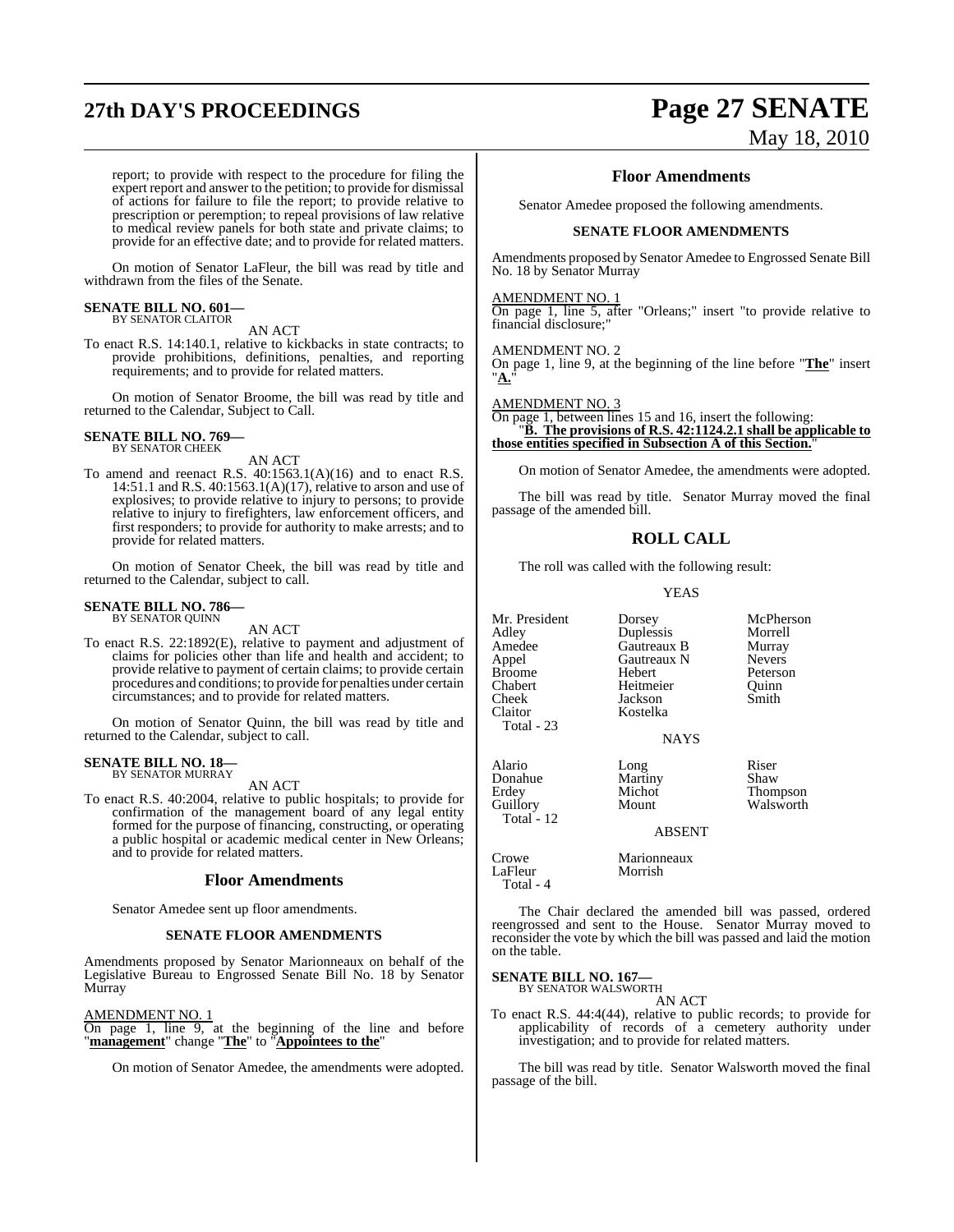## **ROLL CALL**

The roll was called with the following result:

#### YEAS

| Appel<br><b>Broome</b><br>Chabert<br>Cheek<br>Claitor<br>Crowe<br>Donahue<br>Dorsey<br>Duplessis<br>Erdey<br>Total - 29 | Gautreaux B<br>Guillory<br>Hebert<br>Heitmeier<br>Jackson<br>Kostelka<br>Long<br>Martiny<br>McPherson<br>Michot<br><b>NAYS</b> | Morrell<br>Morrish<br>Murray<br><b>Nevers</b><br>Ouinn<br>Riser<br>Shaw<br>Thompson<br>Walsworth |
|-------------------------------------------------------------------------------------------------------------------------|--------------------------------------------------------------------------------------------------------------------------------|--------------------------------------------------------------------------------------------------|
| Adley<br>Alario<br>Total - 5                                                                                            | Gautreaux N<br>Peterson<br><b>ABSENT</b>                                                                                       | Smith                                                                                            |
| Mr. President<br>Amedee                                                                                                 | LaFleur<br>Marionneaux                                                                                                         | Mount                                                                                            |

The Chair declared the bill was passed and ordered it sent to the House. Senator Walsworth moved to reconsider the vote by which the bill was passed and laid the motion on the table.

# **SENATE BILL NO. 181—** BY SENATOR N. GAUTREAUX

Total - 5

AN ACT

To enact R.S. 22:1272 and 1338, relative to insurance covering wind damage; to provide insurance coverage for wind damage in areas with the same wind zone rating; and to provide for related matters.

On motion of Senator N. Gautreaux, the bill was read by title and returned to the Calendar, subject to call.

# **SENATE BILL NO. 371—** BY SENATOR WALSWORTH

AN ACT

To amend and reenact R. S. 22:236.8(B), 237.10(B), and 696(A)(2), relative to insurers; to provide for filing articles of incorporation of certain reorganizing insurers; and to provide for related matters.

#### **Floor Amendments**

Senator Amedee sent up floor amendments.

#### **SENATE FLOOR AMENDMENTS**

Amendments proposed by Senator Marionneaux on behalf of the Legislative Bureau to Engrossed Senate Bill No. 371 by Senator Walsworth

AMENDMENT NO. 1

On page 2, line 13, following "of" and before "copies" change "said" to "the"

On motion of Senator Amedee, the amendments were adopted.

The bill was read by title. Senator Walsworth moved the final passage of the amended bill.

# **Page 28 SENATE 27th DAY'S PROCEEDINGS**

### **ROLL CALL**

The roll was called with the following result:

#### YEAS

| Mr. President        | Erdey         | Morrish       |
|----------------------|---------------|---------------|
| Adlev                | Gautreaux B   | Mount         |
| Alario               | Gautreaux N   | Murray        |
| Amedee               | Guillory      | <b>Nevers</b> |
| Appel                | Hebert        | Peterson      |
| Broome               | Heitmeier     | Ouinn         |
| Chabert              | Jackson       | Riser         |
| Cheek                | Kostelka      | Shaw          |
| Claitor              | Long          | Smith         |
| Crowe                | Martiny       | Thompson      |
| Donahue              | McPherson     | Walsworth     |
| Dorsey               | Michot        |               |
| Duplessis            | Morrell       |               |
| <b>Total - 37</b>    |               |               |
|                      | <b>NAYS</b>   |               |
| Total - 0            |               |               |
|                      | <b>ABSENT</b> |               |
| LaFleur<br>Total - 2 | Marionneaux   |               |

The Chair declared the amended bill was passed, ordered reengrossed and sent to the House. Senator Walsworth moved to reconsider the vote by which the bill was passed and laid the motion on the table.

# **SENATE BILL NO. 453—** BY SENATOR CHEEK

AN ACT

To amend and reenact R.S. 32:154, relative to the Open Roads Law; to provide relative to motor vehicle fatalities; to provide for protocol when organs are to be transplanted after a death in which a moving conveyance is involved; and to provide for related matters.

On motion of Senator Cheek, the bill was read by title and returned to the Calendar, subject to call.

#### **SENATE BILL NO. 494**

BY SENATOR MARTINY

AN ACT To enact Children's Code Article 857(D), relative to parole eligibility; to provide for parole eligibility of certain juveniles upon reaching forty-five years of age and who have met certain conditions; and to provide for related matters.

#### **Floor Amendments**

Senator Amedee sent up floor amendments.

#### **SENATE FLOOR AMENDMENTS**

Amendments proposed by Senator Marionneaux on behalf of the Legislative Bureau to Engrossed Senate Bill No. 494 by Senator Martiny

AMENDMENT NO. 1 On page 2, lines 3, 5 and 6, following "**GED**" insert "**certification**"

### AMENDMENT NO.

On page 2, line 14, following "**shall**" and before "**to**" change "**only apply**" to "**apply only**"

On motion of Senator Amedee, the amendments were adopted.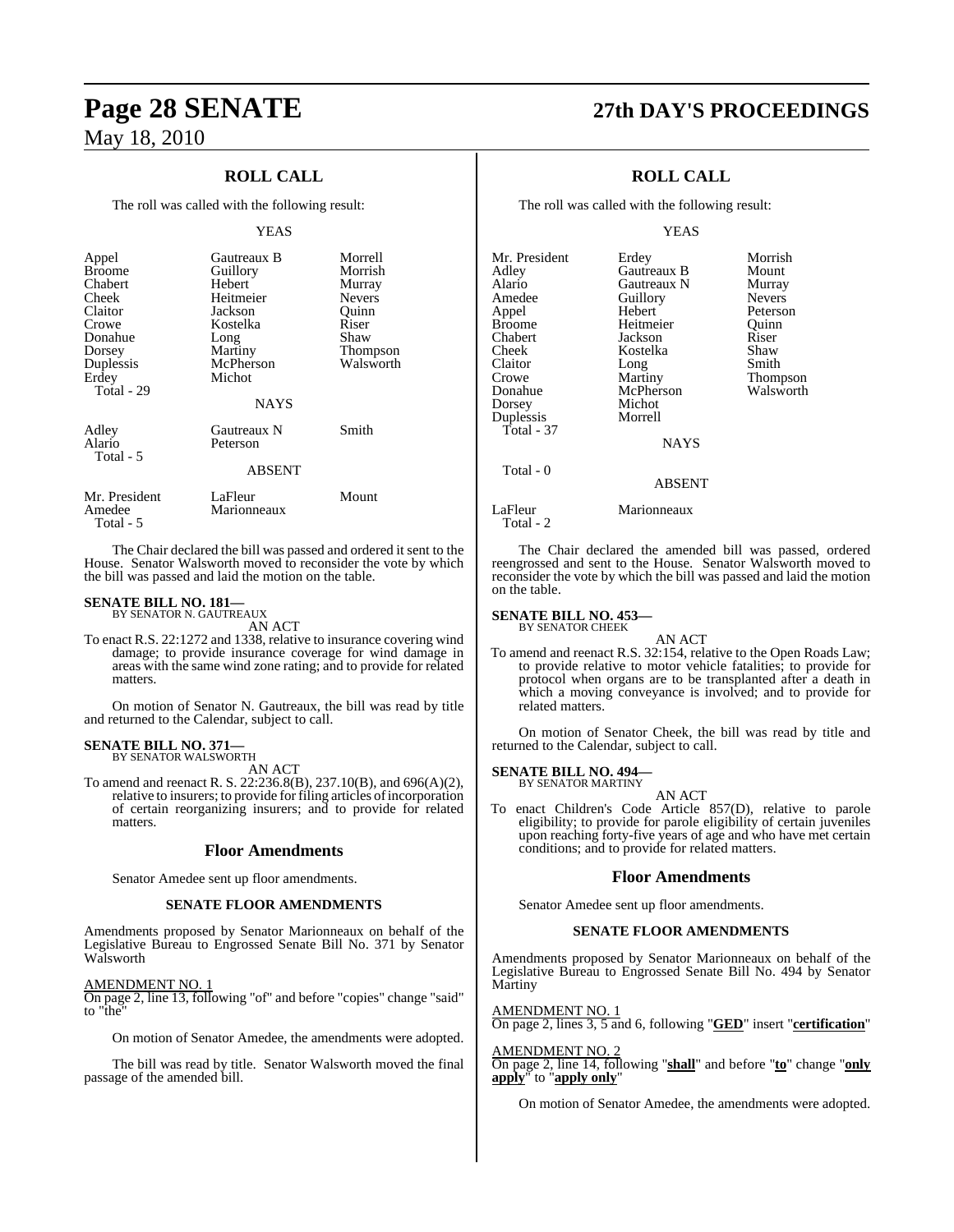# **27th DAY'S PROCEEDINGS Page 29 SENATE**

#### **Floor Amendments**

Senator Martiny proposed the following amendments.

#### **SENATE FLOOR AMENDMENTS**

Amendments proposed by Senator Martiny to Engrossed Senate Bill No. 494 by Senator Martiny

AMENDMENT NO. 1

On page 2, line 1, change "**R.S. 15:827.1.**" to "**R.S. 15:827.1(C).**"

On motion of Senator Martiny, the amendments were adopted.

The bill was read by title. Senator Martiny moved the final passage of the amended bill.

### **ROLL CALL**

The roll was called with the following result:

#### YEAS

| Mr. President<br>Amedee<br>Jackson<br>Kostelka<br>Total - 10                                        | LaFleur<br>Martiny<br>Morrell<br>Murray<br><b>NAYS</b>                                                               | Peterson<br>Shaw                                                           |
|-----------------------------------------------------------------------------------------------------|----------------------------------------------------------------------------------------------------------------------|----------------------------------------------------------------------------|
| Adley<br>Alario<br>Appel<br>Chabert<br>Cheek<br>Claitor<br>Crowe<br>Donahue<br>Dorsey<br>Total - 25 | Erdey<br>Gautreaux B<br>Gautreaux N<br>Guillory<br>Hebert<br>Heitmeier<br>Long<br>Michot<br>Morrish<br><b>ABSENT</b> | Mount<br><b>Nevers</b><br>Quinn<br>Riser<br>Smith<br>Thompson<br>Walsworth |
| $D_{\rm non}$                                                                                       | Morionnoouv                                                                                                          |                                                                            |

Broome Marionneaux<br>Dunlessis McPherson Total - 4

The Chair declared the amended bill failed to pass.

McPherson

#### **Notice of Reconsideration**

Senator Martiny moved to reconsider on the next Legislative Day the vote by which the bill failed to pass.

# **SENATE BILL NO. 520—** BY SENATOR WALSWORTH

AN ACT

To amend and reenact R.S. 29:725.6(B)(6)(a)(ii)(ee), (b)(ii)(cc), and  $(c)(ii)(cc)$ , relative to homeland security and emergency preparedness; to provide for annual reports from the Unified Command Group's three permanent subcommittees to the UCG and the governor; and to provide for related matters.

The bill was read by title. Senator Walsworth moved the final passage of the bill.

#### **ROLL CALL**

The roll was called with the following result:

#### **YEAS**

| Mr. President |  |  |
|---------------|--|--|
| Adley         |  |  |
| Alario        |  |  |

Erdey Morrell<br>
Gautreaux B Morrish Gautreaux B Morris<br>
Gautreaux N Mount Gautreaux N

```
Amedee Guillory Murray<br>Appel Hebert Nevers
Broome Heitmeier Quinn
Chabert Jackson Riser
Cheek Kostelka<br>Claitor LaFleur
Claitor LaFleur Smith<br>Crowe Long Thom
Crowe Long Long<br>
Donahue Martiny Walsworth
Dorsey McPherson<br>Duplessis Michot
Duplessis
  Total - 37
```
Hebert Nevers<br>
Heitmeier Ouinn

Walsworth

ABSENT

**NAYS** 

Marionneaux Peterson

Total - 2

Total - 0

The Chair declared the bill was passed and ordered it sent to the House. Senator Walsworth moved to reconsider the vote by which the bill was passed and laid the motion on the table.

# **SENATE BILL NO. 523—** BY SENATOR CHEEK

AN ACT To enact Subpart E of Part VII of Chapter 5 of Title 40 of the Louisiana Revised Statutes, to be comprised of R.S. 40:1236.21 through 1236.31, relative to emergency medical services; to provide for the creation of the statewide ambulance service district; to provide for the purpose and object of the district; to provide for a board of commissioners; to provide for powers and duties of the board of commissioners; to provide for domicile of the district; to provide for rules and regulations; to provide for the authority to incur debt and issue general bonds; to provide for legislative findings; and to provide for related matters.

On motion of Senator Cheek, the bill was read by title and returned to the Calendar, subject to call.

#### **SENATE BILL NO. 625—**

BY SENATOR MARTINY AND REPRESENTATIVE LIGI AN ACT

To enact R.S. 9:2780.1, relative to contracts; to provide relative to motor carrier transportation contracts; to provide relative to construction contracts; to provide relative to liability provisions; and to provide for related matters.

On motion of Senator Martiny, the bill was read by title and returned to the Calendar, subject to call.

#### **SENATE BILL NO. 710—**

BY SENATOR CHEEK

To enact R.S. 22:1874(A)(5), relative to billing by contracted health care providers; to provide with respect to the payment to any new provider to the contracted network of providers; and to provide for related matters.

AN ACT

On motion of Senator Cheek, the bill was read by title and returned to the Calendar, subject to call.

# **SENATE BILL NO. 757—** BY SENATOR WALSWORTH

AN ACT

To amend and reenact R.S. 22:1266(A)(1)(b), relative to automobile insurance policies; to provide with respect to a policy insuring multiple automobiles; and to provide for related matters.

The bill was read by title. Senator Walsworth moved the final passage of the bill.

# May 18, 2010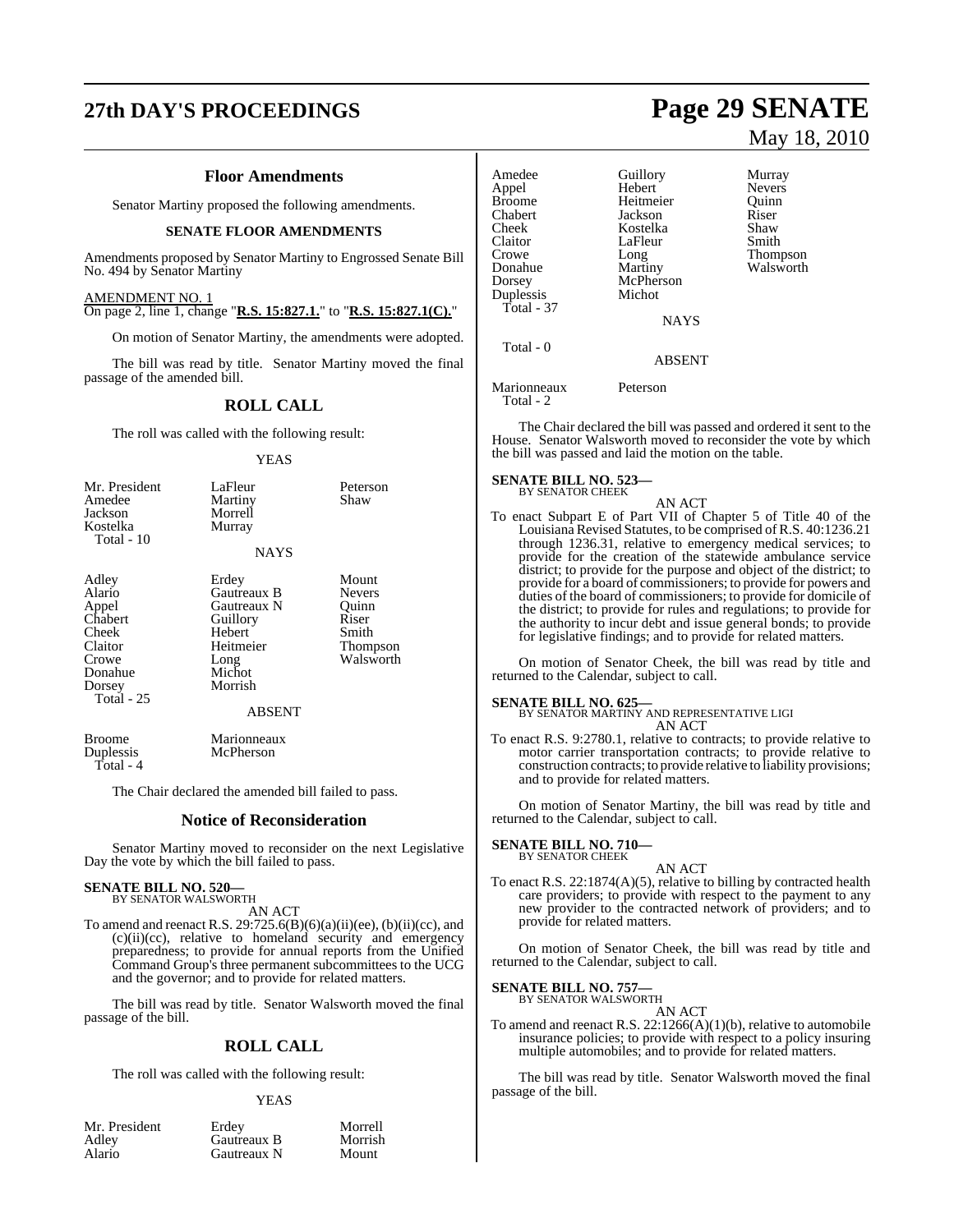## **ROLL CALL**

The roll was called with the following result:

#### YEAS

| Mr. President | Erdey       | Morrish         |
|---------------|-------------|-----------------|
| Adley         | Gautreaux B | Mount           |
| Alario        | Guillory    | Murray          |
| Amedee        | Hebert      | <b>Nevers</b>   |
| Appel         | Heitmeier   | Peterson        |
| <b>Broome</b> | Jackson     | Ouinn           |
| Chabert       | Kostelka    | Riser           |
| Cheek         | LaFleur     | Shaw            |
| Claitor       | Long        | Smith           |
| Crowe         | Martiny     | <b>Thompson</b> |
| Donahue       | McPherson   | Walsworth       |
| Dorsey        | Michot      |                 |
| Duplessis     | Morrell     |                 |
| Total - $37$  |             |                 |
|               | <b>NAYS</b> |                 |
| Total - 0     |             |                 |

Gautreaux N Marionneaux Total - 2

The Chair declared the bill was passed and ordered it sent to the House. Senator Walsworth moved to reconsider the vote by which the bill was passed and laid the motion on the table.

ABSENT

#### **SENATE BILL NO. 204—** BY SENATOR MCPHERSON

AN ACT

To amend and reenact R.S. 40:1300.53, relative to criminal history checks of licensed ambulance personnel or nonlicensed persons; to remove provisions which allow an employer to waive certain provisions; and to provide for related matters.

#### **Senator Broome in the Chair**

## **Floor Amendments**

Senator McPherson proposed the following amendments.

#### **SENATE FLOOR AMENDMENTS**

Amendments proposed by Senator McPherson to Engrossed Senate Bill No. 204 by Senator McPherson

AMENDMENT NO. 1 On page 2, line 1, after "**R.S.**" and before "**, 30**" delete "**14:28**" and insert "**14:28.1**"

#### AMENDMENT NO.

On page 2, line 3, after "**66,**" and before "**67.21**" delete "**67,**"

On motion of Senator McPherson, the amendments were adopted.

The bill was read by title. Senator McPherson moved the final passage of the amended bill.

#### **ROLL CALL**

The roll was called with the following result:

#### YEAS

| Adley  | Hebert    | Mount         |
|--------|-----------|---------------|
| Alario | Heitmeier | Murray        |
| Amedee | Jackson   | <b>Nevers</b> |
| Appel  | Kostelka  | Peterso       |

# **Page 30 SENATE 27th DAY'S PROCEEDINGS**

| <b>Broome</b><br>Chabert<br>Cheek<br>Crowe<br>Donahue<br>Duplessis<br>Gautreaux B<br>Total - 31 | LaFleur<br>Long<br>Martiny<br>McPherson<br>Michot<br>Morrell<br>Morrish<br><b>NAYS</b> | Ouinn<br>Shaw<br>Smith<br>Thompson<br>Walsworth |
|-------------------------------------------------------------------------------------------------|----------------------------------------------------------------------------------------|-------------------------------------------------|
| Claitor                                                                                         | Erdey                                                                                  | Riser                                           |
| Total - 3                                                                                       | <b>ABSENT</b>                                                                          |                                                 |
| Mr. President<br>Dorsey<br>Total - 5                                                            | Gautreaux N<br>Guillory                                                                | Marionneaux                                     |

The Chair declared the amended bill was passed, ordered reengrossed and sent to the House. Senator McPherson moved to reconsider the vote by which the bill was passed and laid the motion on the table.

#### **SENATE BILL NO. 408—**

BY SENATOR MCPHERSON AN ACT

To enact R.S. 40:1300.291(B)(3), relative to the hospital prospective payment methodology; to provide for the criteria that must be met in order to be deemed a major teaching hospital; and to provide for related matters.

#### **Floor Amendments**

Senator Morrish proposed the following amendments.

#### **SENATE FLOOR AMENDMENTS**

Amendments proposed by Senator Morrish to Engrossed Senate Bill No. 408 by Senator McPherson

#### AMENDMENT NO. 1

On page 1, line 2, after "To" and before "enact" insert "amend and reenact R.S. 40:1300.291(B)(2) and to"

#### AMENDMENT NO. 2

On page 1, line 6, after "Section 1." and before "R.S." insert "R.S. 40:1300.291(B)(2) is hereby amended and reenacted and"

#### AMENDMENT NO. 3

On page 1, between lines 10 and 11, insert the following:

"(2) Maintain an intern and resident full-time equivalency of at least twenty **fourteen** filled positions with an approved medical residency program in family practice located more than one hundred fifty miles from the medical school accredited by the Liaison Committee on Medical Education."

On motion of Senator Morrish, the amendments were adopted.

The bill was read by title. Senator McPherson moved the final passage of the amended bill.

#### **ROLL CALL**

The roll was called with the following result:

#### YEAS

Amedee Guillory<br>Appel Hebert Broome Heitmeier<br>Chabert Jackson

Adley Gautreaux B Morrish Alario Gautreaux N Mount Appel Hebert Nevers Chabert Jackson Quinn Kostelka Riser

Nevers Peterson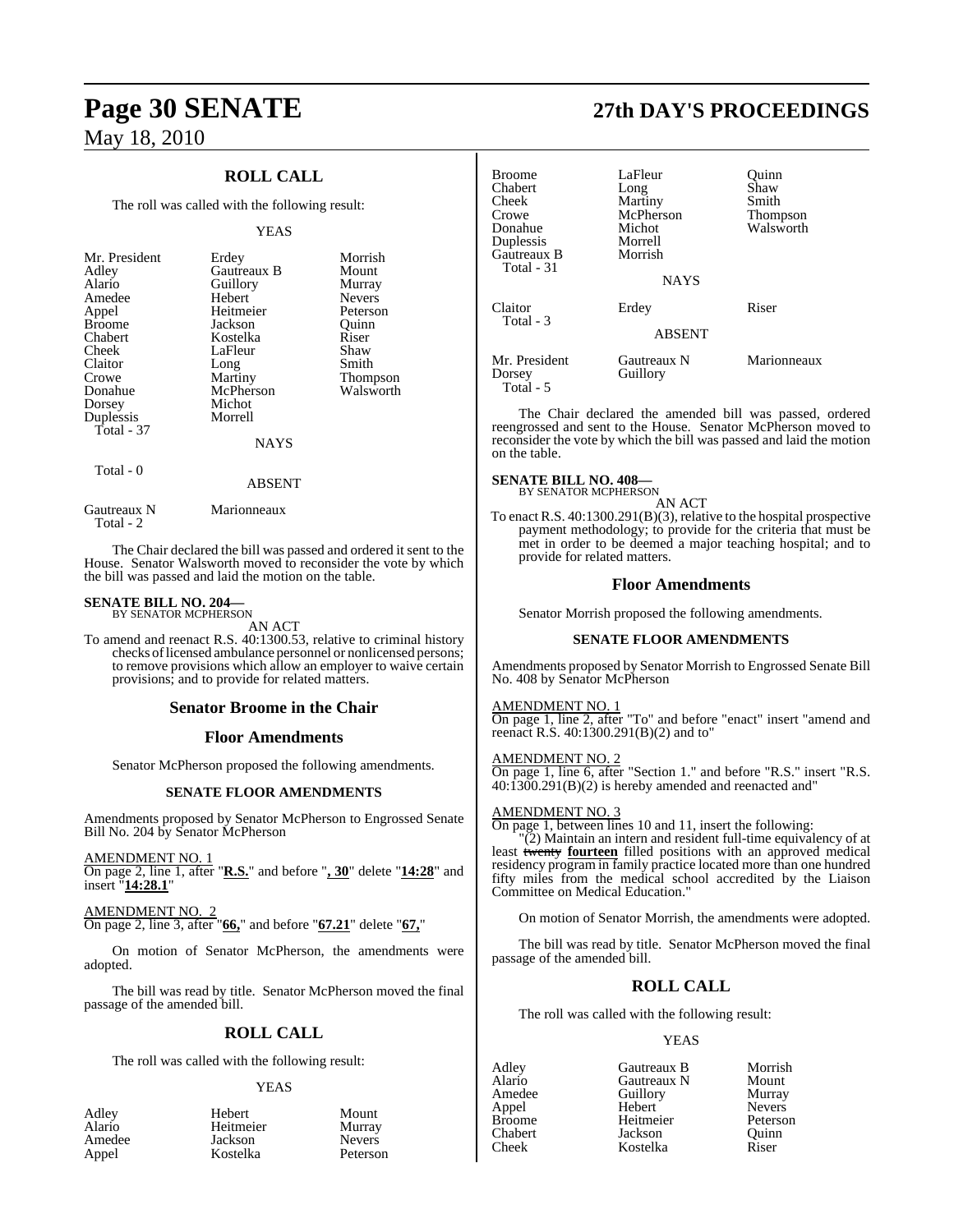# **27th DAY'S PROCEEDINGS Page 31 SENATE**

Claitor LaFleur Shaw<br>Crowe Long Smith Crowe Long<br>
Donahue Martiny Donahue Martiny Thompson<br>Dorsey McPherson Walsworth Duplessis Erdey Morrell Total - 37

McPherson<br>Michot

Total - 0

ABSENT

**NAYS** 

Mr. President Marionneaux Total - 2

The Chair declared the amended bill was passed, ordered reengrossed and sent to the House. Senator McPherson moved to reconsider the vote by which the bill was passed and laid the motion on the table.

#### **SENATE BILL NO. 793— (Substitute of Senate Bill No. 331 by Senator Hebert)**

BY SENATOR HEBERT

AN ACT

To enact R.S. 37:223, relative to district attorneys; to prohibit certain legal representation by a district attorney or his staff; and to provide for related matters.

On motion of Senator Hebert, the bill was read by title and returned to the Calendar, subject to call.

#### **Mr. President in the Chair**

**SENATE BILL NO. 794— (Substitute of Senate Bill No. 355 by Senator Mount)** BY SENATOR MOUNT

AN ACT

To enact Part XV of Chapter 11 of Title 40 of the Louisiana Revised Statutes of 1950, to be comprised of R.S. 40:2200.11 through 2200.16, relative to proton beam radiotherapy; to provide for the registration of all proton beam radiotherapy equipment; to provide for an equipment utilization review process for proton beam radiotherapy equipment; to provide for definitions; to provide for rules and regulations and penalties; and to provide for related matters.

#### **Floor Amendments**

Senator Mount proposed the following amendments.

#### **SENATE FLOOR AMENDMENTS**

Amendments proposed by Senator Mount to Engrossed Senate Bill No. 794 by Senator Mount

#### AMENDMENT NO. 1

On page 4, delete lines 16 through 21 in their entirety and insert the following:

"**(3) A Louisiana non-profit corporation organized and formed to undertake, promote, develop, support, and carry on the treatment of patients with cancer through charitable, scientific, and educational activities which meets any of the following:**

**(a) Serves as the primary clinical training site for an accredited radiation oncology residency program.**

**(b)Operates a radiation oncology physics residency program accredited by the Commission on Accreditation of Medical Physics Education Programs, Inc. (CAMPEP).** 

**(c) Operates with a state university a joint graduate medical physics program that is accredited by the Commission on Accreditation of Medical Physics Education Programs, Inc. (CAMPEP).**"

#### AMENDMENT NO. 2

On page 4, between lines 23 and 24, insert the following: "**(5) A state operated hospital located in a city in which a state operated medical school is located.**"

On motion of Senator Mount, the amendments were adopted.

#### **Floor Amendments**

Senator Heitmeier proposed the following amendments.

#### **SENATE FLOOR AMENDMENTS**

Amendments proposed by Senator Heitmeier to Engrossed Senate Bill No. 794 by Senator Mount

AMENDMENT NO. 1 On page 1, line 3, change "2200.16" to "2200.17"

AMENDMENT NO. 2 On page 1, line 10, change "2200.16" to "2200.17"

AMENDMENT NO. 3 On page 4, between lines 23 and 24, insert: "**§2200.17. Termination of Part The provisions of this Part shall terminate and be null and void on July 1, 2020.**"

On motion of Senator Heitmeier, the amendments were adopted.

The bill was read by title. Senator Mount moved the final passage of the amended bill.

### **ROLL CALL**

The roll was called with the following result:

#### YEAS

| Mr. President | Erdey       | Morrish       |
|---------------|-------------|---------------|
| Adley         | Gautreaux B | Mount         |
| Alario        | Gautreaux N | Murray        |
| Amedee        | Hebert      | <b>Nevers</b> |
| Appel         | Heitmeier   | Peterson      |
| <b>Broome</b> | Jackson     | Ouinn         |
| Chabert       | Kostelka    | Riser         |
| Cheek         | LaFleur     | Shaw          |
| Claitor       | Long        | Smith         |
| Crowe         | Martiny     | Thompson      |
| Donahue       | McPherson   | Walsworth     |
| Dorsey        | Michot      |               |
| Duplessis     | Morrell     |               |
| Total - 37    |             |               |
|               | <b>NAYS</b> |               |
| Total - 0     |             |               |
|               |             |               |

ABSENT

Guillory Marionneaux Total<sup>-</sup>2

The Chair declared the amended bill was passed, ordered reengrossed and sent to the House. Senator Mount moved to reconsider the vote by which the bill was passed and laid the motion on the table.

#### **SENATE BILL NO. 795— (Substitute Bill for Senate Bill No. 359 by Senator Broome)** BY SENATOR BROOME

AN ACT

To amend and reenact R.S. 22:972 (A) and (B) and to enact R.S. 22:1016, relative to network adequacy in health insurance; provides for the filing of the network of participating health care providers; providesfor definitions; requires all health insurance

# May 18, 2010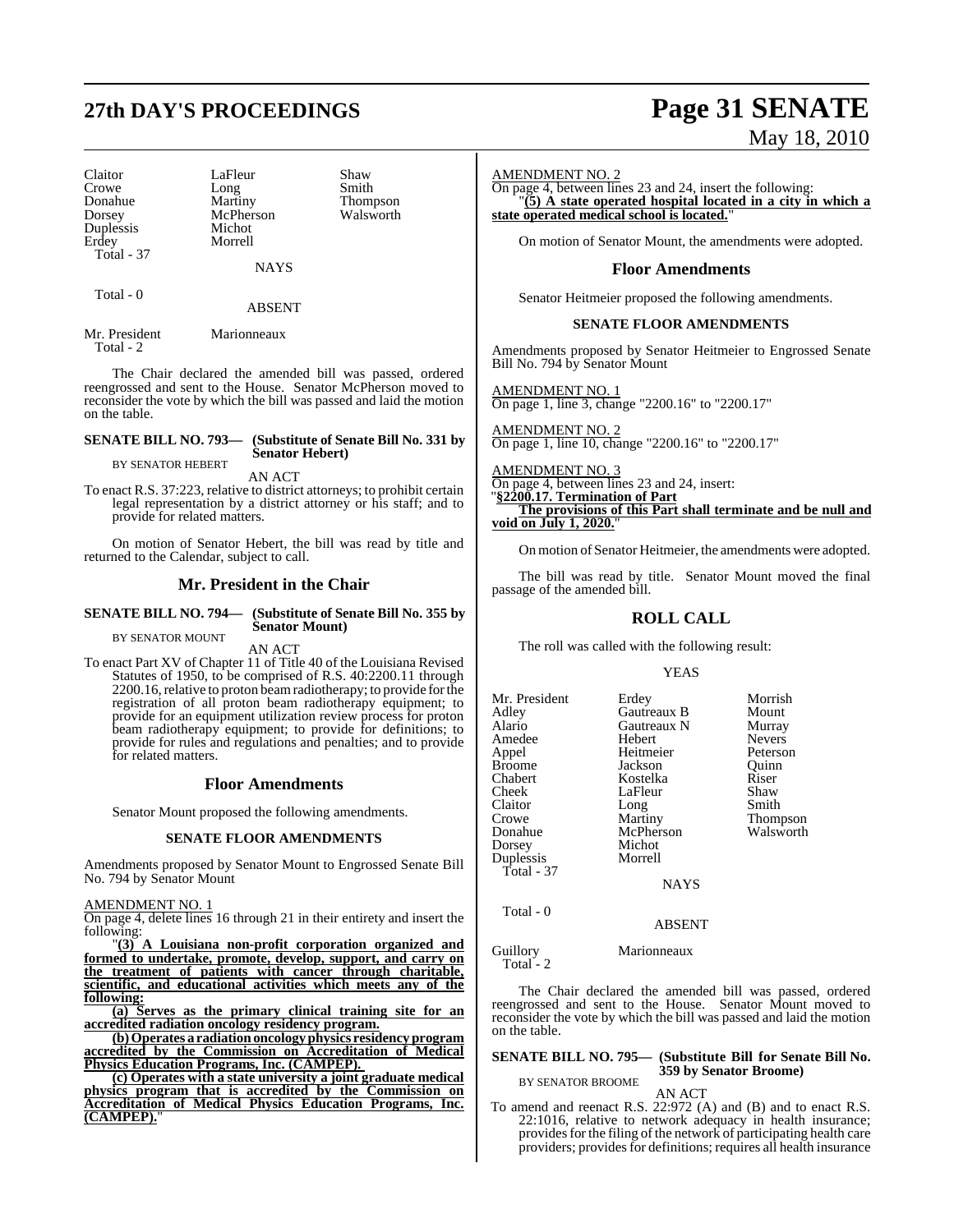# **Page 32 SENATE 27th DAY'S PROCEEDINGS**

May 18, 2010

issuers to have an adequate network of providers; provides for penalties for violation of network adequacy rules; and to provide for related matters.

On motion of Senator Broome, the bill was read by title and returned to the Calendar, subject to call.

## **SENATE BILL NO. 796— (Substitute of Senate Bill No. 690 by Senator Adley)** BY SENATORS ADLEY AND THOMPSON

AN ACT

To amend and reenact R.S. 18:44(A) and (B)(5)(b), 110(B), 193(F), 197, 401(B), 402(B), the introductory paragraph of  $(C)$ ,  $(E)$ , and (G),  $433(G)(1)$  and the introductory paragraph of  $(H)(1)$ ,  $434(A)(1)$ , the introductory paragraph of  $(C)$ , and  $(D)(1)$  and  $(2)$ , 435(A)(1) and (B), 436, 453(A) and (B), the introductory paragraph of 467 and (2), 468(A), 481, 491(A) and (C), 511(A) and  $(B)$ , 512(B), 535( $\hat{B}$ ), the introductory paragraph of 552( $\hat{A}$ ), 1272(A), 1278(B), 1279, 1285(B)(1)(a), 1300(C)(1), 1300.7(A),  $1306(A)(4)$  and  $(C)(2)$ ,  $1307(A)(8)$  and  $(E)$ ,  $1308(A)(2)(a)$ , 1314(B) and (C), 1355(6), 1401(B), 1402(B)(1)(c), 1405(A), 1406(B), 1407, 1409(B)(1) and (2), 1432(A), and 1461(A)(17), and to repeal R.S. 18:1275.1 through 1275.24, relative to elections; to provide for an open primary system of elections for congressional offices; to provide relative to objections to candidacy and contests of elections; to provide relative to changes to and challenge and cancellation of voter registration; to provide relative to procedures for voting; to provide for election dates; to provide relative to courses of instruction for commissioners; to provide relative to selection and replacement of commissioners; to provide relative to alternate commissioners; to provide relative to watchers; to provide relative to dual candidacy; to provide relative to qualification of candidates; to provide relative to the election of candidates in a primary and general election; to provide relative to notice of location of precincts and polling places; to provide relative to election materials; to provide relative to filling vacancies in federal offices; to provide relative to recall elections; to provide relative to absentee by mail and early voting; to provide relative to voting machines; to provide relative to election offenses; and to provide for related matters.

#### **Floor Amendments**

Senator Adley proposed the following amendments.

#### **SENATE FLOOR AMENDMENTS**

Amendments proposed by Senator Adley to Engrossed Senate Bill No. 796 by Senator Adley

AMENDMENT NO. 1 On page 7, line 10, after "**(e)**" delete "(i)"

AMENDMENT NO. 2 On page 7, delete lines 13 through 19

#### AMENDMENT NO. 3 On page 8, line 9, after "(e)" delete "(i)"

AMENDMENT NO. 4 On page 8, delete lines 14 through 16

On motion of Senator Adley, the amendments were adopted.

The bill was read by title. Senator Adley moved the final passage of the amended bill.

## **ROLL CALL**

The roll was called with the following result:

#### YEAS

| Adley         | Dorsey        | Long          |
|---------------|---------------|---------------|
| Alario        | Duplessis     | McPherson     |
| Amedee        | Erdey         | Michot        |
| Appel         | Gautreaux B   | Morrell       |
| Broome        | Gautreaux N   | Mount         |
| Chabert       | Hebert        | <b>Nevers</b> |
| Cheek         | Heitmeier     | Ouinn         |
| Claitor       | Jackson       | Smith         |
| Crowe         | Kostelka      | Thompson      |
| Donahue       | LaFleur       |               |
| Total - 29    |               |               |
|               | <b>NAYS</b>   |               |
| Guillory      | Riser         | Walsworth     |
| Murray        | Shaw          |               |
| Total - 5     |               |               |
|               | <b>ABSENT</b> |               |
| Mr. President | Martiny       | Peterson      |
| Marionneaux   | Morrish       |               |
| Total - 5     |               |               |

The Chair declared the amended bill was passed, ordered reengrossed and sent to the House. Senator Adley moved to reconsider the vote by which the bill was passed and laid the motion on the table.

#### **Explanation of Vote**

Senator Crowe stated he intended to vote nay on Senate Bill No. 796, and asked that the Official Journal so state.

#### **Senate Bills and Joint Resolutions on Third Reading and Final Passage, Subject to Call**

#### **Called from the Calendar**

Senator Murray asked that Senate Bill No. 751 be called from the Calendar.

**SENATE BILL NO. 751—**<br>BY SENATORS MURRAY, PETERSON, HEITMEIER, DUPLESSIS AND<br>MORRELL AND REPRESENTATIVES BROSSETT, HENDERSON,<br>ARNOLD, LORUSSO, ABRAMSON, LEGER, HINES AND STIAES AN ACT

To amend and reenact R.S. 43:202(A), relative to judicial and legal advertisements in Orleans Parish; to authorize judicial advertisements in specified weekly news publications; to provide for public bid; to provide for requirements for the weekly news publication; and to provide for related matters.

#### **Floor Amendments**

Senator Amedee sent up floor amendments.

#### **SENATE FLOOR AMENDMENTS**

Amendments proposed by Senator Marionneaux on behalf of the Legislative Bureau to Engrossed Senate Bill No. 751 by Senator Murray

#### AMENDMENT NO. 1

On page 2, line 10, following "**43:301(24)**" and before "**and**" insert "**,**"

On motion of Senator Amedee, the amendments were adopted.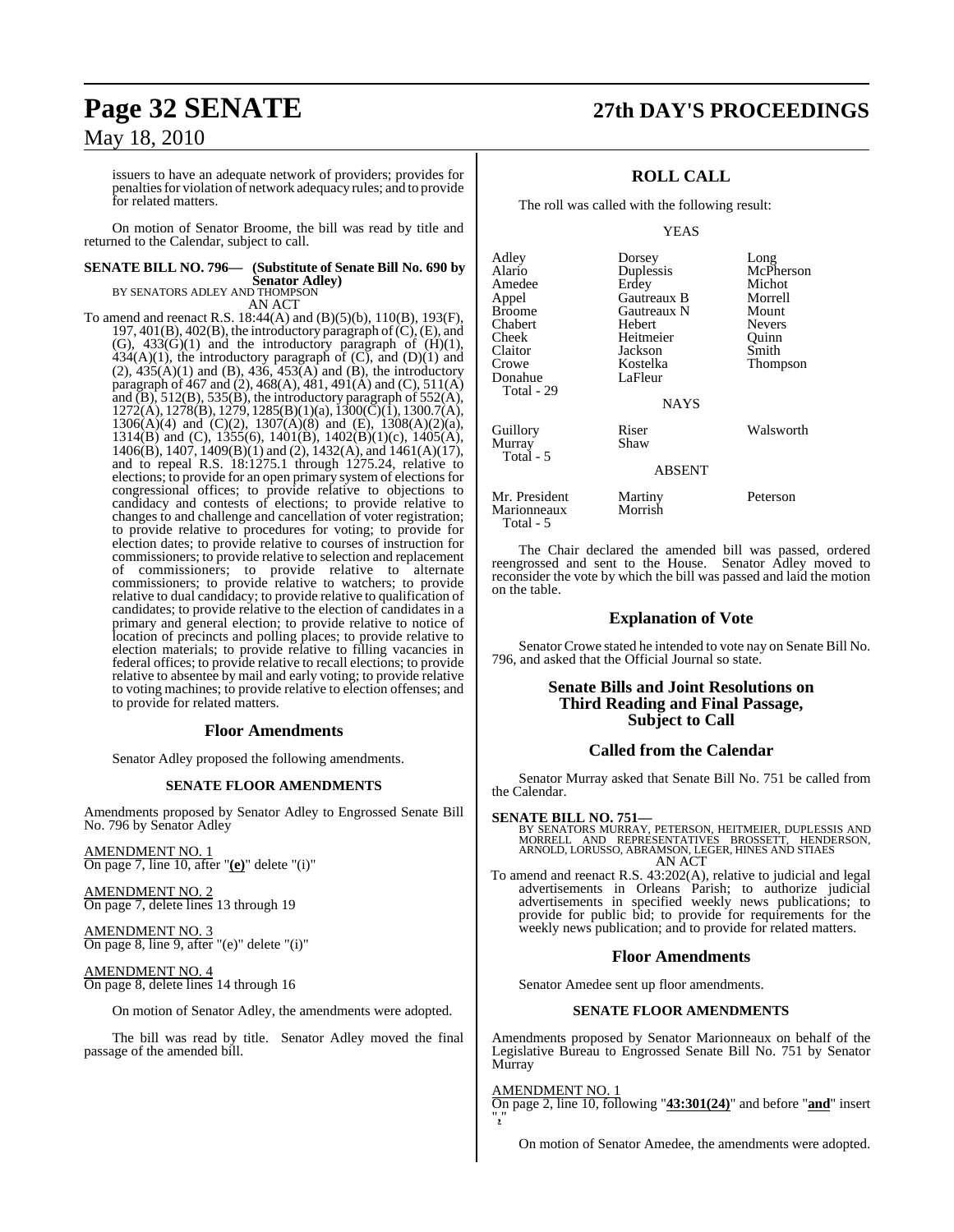# **27th DAY'S PROCEEDINGS Page 33 SENATE**

#### **Floor Amendments**

Senator Murray proposed the following amendments.

#### **SENATE FLOOR AMENDMENTS**

Amendments proposed by Senator Murray to Engrossed Senate Bill No. 751 by Senator Murray

AMENDMENT NO. 1 On page 2, line 10, change "**R.S. 43:301(24)**" to "**R.S. 47:301(24)**"

On motion of Senator Murray, the amendments were adopted.

#### **Floor Amendments**

Senator Martiny proposed the following amendments.

#### **SENATE FLOOR AMENDMENTS**

Amendments proposed by Senator Martiny to Engrossed Senate Bill No. 751 by Senator Murray

AMENDMENT NO. 1 On page 1, line 4, after "publications;" delete "to provide for public bid;"

AMENDMENT NO. 2 On page 1, line 10, after "A." delete "**(1)**"

AMENDMENT NO. 3 On page 2, delete lines 20 through 22

On motion of Senator Martiny, the amendments were adopted.

The bill was read by title. Senator Murray moved the final passage of the amended bill.

## **ROLL CALL**

The roll was called with the following result:

#### YEAS

| Mr. President<br>Alario<br>Appel<br>Chabert<br>Donahue<br>Total - 14                 | Dorsey<br>Duplessis<br>Gautreaux B<br>Hebert<br>Heitmeier<br><b>NAYS</b>       | LaFleur<br>Martiny<br>Murray<br>Peterson        |
|--------------------------------------------------------------------------------------|--------------------------------------------------------------------------------|-------------------------------------------------|
| Adley<br>Amedee<br><b>Broome</b><br>Cheek<br>Claitor<br>Crowe<br>Erdey<br>Total - 19 | Gautreaux N<br>Guillory<br>Long<br>Michot<br>Morrish<br>Mount<br><b>Nevers</b> | Riser<br>Shaw<br>Smith<br>Thompson<br>Walsworth |
|                                                                                      | <b>ABSENT</b>                                                                  |                                                 |
| Jackson<br>Kostelka<br>Total - 6                                                     | Marionneaux<br>McPherson                                                       | Morrell<br>Ouinn                                |
|                                                                                      | The Chair declared the bill failed to pass.                                    |                                                 |

#### **Notice of Reconsideration**

Senator Murray moved to reconsider on the next Legislative Day the vote by which the bill failed to pass.

# May 18, 2010

#### **SENATE** STATE OF LOUISIANA

May 18, 2010

Pursuant to La. Revised Statute 42:1120, I am recusing myself from voting on SB 751 out of an abundance of caution. Pursuant to La. R.S. 42:1112, a legislator shall recuse himself from voting on a matter "in which he has a personal substantial economic interest." Pursuant to La. R.S. 42:1102(21), a "substantial economic interest" is definted as " an economic interest which is of greater benefit to the public servant [...] than to a general class or group of persons." Further, "economic value" is not conficed to actual "money." (See La. R.S. 42:1102(22)(a))

Gambit Communication is a newspaper publication distributed in the metropolitan New Orleans area which chooses which political candidates to support or oppose through endorsements and the accompanying newspaper article. I have received the endorsement of Gambit in the past, indeed for my current state senate seat, and may seek to obtain the endorsement in the future. Additionally, coowner Clancy Dubs is a political commentator on WWL television who opines on elected officials' ability to retain or lose their position.

While my vote on SB 751 is certainly not tied to any future endorsement or not by Gambit or oral support or criticism by Mr. Dubos, out of an abundance of caution or appearance of impropriety, I am abstaining from voting on Gambit's request for an exception to current law.

> JULIE QUINN State Senator District 6

### **Called from the Calendar**

Senator Donahue asked that Senate Bill No. 286 be called from the Calendar.

# **SENATE BILL NO. 286—** BY SENATOR DONAHUE

AN ACT

To enact R.S. 39:32.1(G), relative to budget request forms for higher education formula funded agencies; to provide for reporting certain personnel information for institutions of higher education; to provide for an effective date; and to provide for related matters.

#### **Floor Amendments**

Senator Jackson proposed the following amendments.

#### **SENATE FLOOR AMENDMENTS**

Amendments proposed by Senator Jackson to Engrossed Senate Bill No. 286 by Senator Donahue

AMENDMENT NO. 1 On page 1, line 11 after "**G.**" insert "**(1)**"

AMENDMENT NO. 2 On page 2, line 1 at the beginning of the line delete "**(1)**" and insert "**(a)**"

AMENDMENT NO. 3

On page 2, line 3 at the beginning of the line delete "**(2)**" and insert "**(b)**"

#### AMENDMENT NO. 4

On page 2, line 6 at the beginning of the line delete "**(3)**" and insert "**(c)**"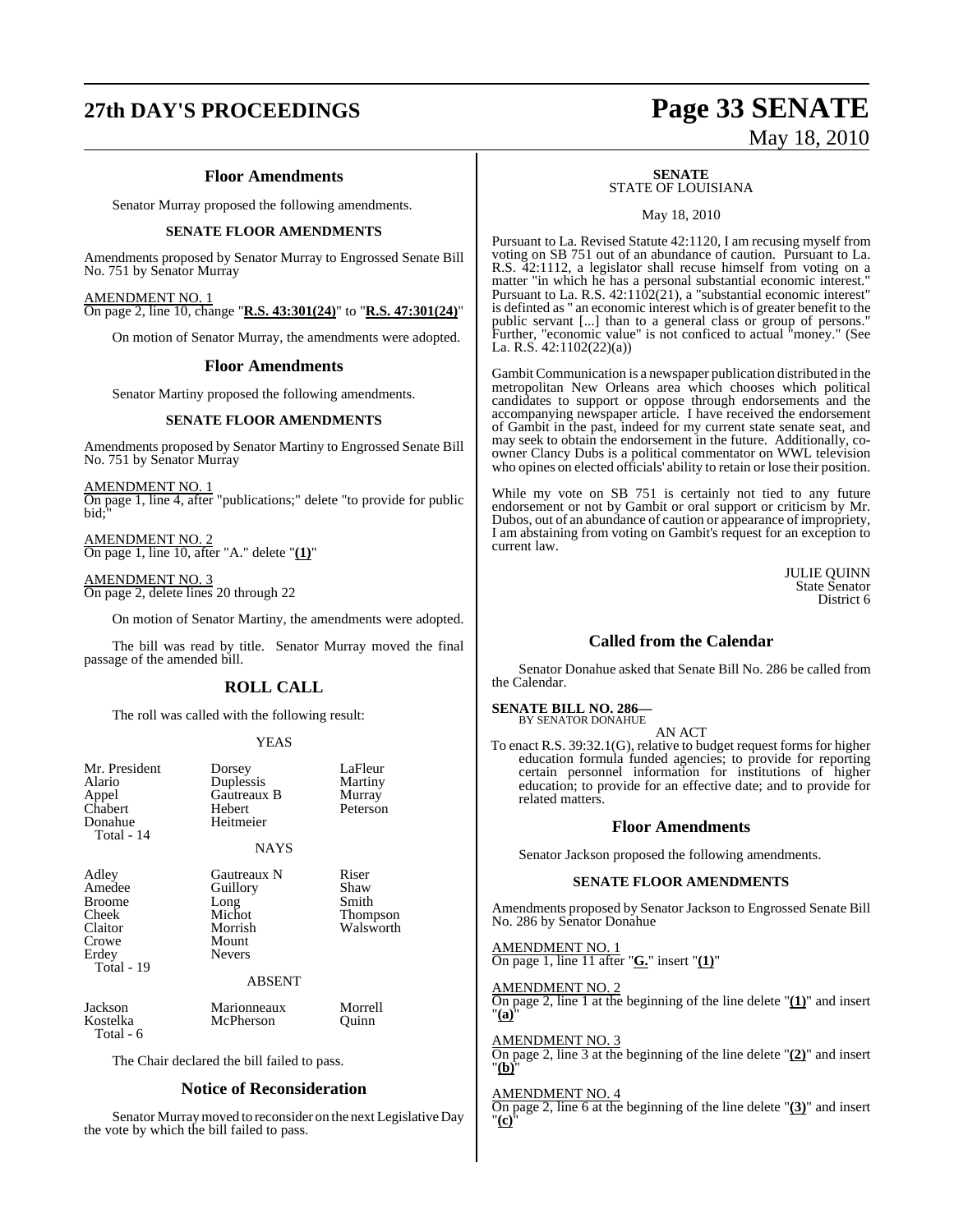## AMENDMENT NO. 5

On page 2, line 8 at the beginning of the line delete "**(4)**" and insert "**(d)**"

AMENDMENT NO. 6 On page 2, line 10 at the beginning of the line delete "**(5)**" and insert "**(e)**"

AMENDMENT NO. 7

On page 2, line 13 at the beginning of the line delete "**(6)**" and insert "**(f)**"

AMENDMENT NO. 8

On page 2, line 15 at the beginning of the line delete "**(7)**" and insert "**(g)**"

#### AMENDMENT NO. 9

On page 2, between lines 16 and 17 insert the following:

"**(2) Nothing in this Subsection shall limit the authority of the management boards of public post secondary education to manage the institutions under their authority, pursuant to the Louisiana Constitution or as otherwise provided in R.S. 17:3351 et seq.**"

On motion of Senator Jackson, the amendments were adopted.

The bill was read by title. Senator Donahue moved the final passage of the amended bill.

## **ROLL CALL**

The roll was called with the following result:

YEAS

| Alario<br>Appel<br>Crowe<br>Donahue<br>Gautreaux N<br>Total - 15              | Guillory<br>Kostelka<br>McPherson<br>Morrell<br>Morrish<br><b>NAYS</b>                     | <b>Nevers</b><br>Ouinn<br>Smith<br>Thompson<br>Walsworth |
|-------------------------------------------------------------------------------|--------------------------------------------------------------------------------------------|----------------------------------------------------------|
| Adley<br>Amedee<br><b>Broome</b><br>Chabert<br>Cheek<br>Claitor<br>Total - 18 | Dorsey<br>Duplessis<br>Erdey<br><b>Gautreaux B</b><br>Hebert<br>Heitmeier<br><b>ABSENT</b> | Jackson<br>Long<br>Mount<br>Murray<br>Peterson<br>Shaw   |
| Mr. President<br>LaFleur<br>Total - 6                                         | Marionneaux<br>Martiny                                                                     | Michot<br>Riser                                          |

The Chair declared the amended bill failed to pass.

#### **Notice of Reconsideration**

Senator Donahue moved to reconsider on the next Legislative Day the vote by which the bill failed to pass.

#### **Called from the Calendar**

Senator Broome asked that Senate Bill No. 528 be called from the Calendar.

#### **SENATE BILL NO. 528** BY SENATOR BROOME

AN ACT

To amend and reenact R.S. 40:1299.35.2 and the introductory paragraph of 1299.35.6(B), (B)(1)(h), and (C)(1)(a), and to enact  $R.S.$  40:1299.35.6(B)(1)(i), relative to abortions; to require an

obstetric ultrasound to be performed prior to an abortion; to provide for exceptions; to provide for penalties; and to provide for related matters.

#### **Floor Amendments**

Senator Amedee sent up floor amendments.

#### **SENATE FLOOR AMENDMENTS**

Amendments proposed by Senator Marionneaux on behalf of the Legislative Bureau to Engrossed Senate Bill No. 528 by Senator Broome

AMENDMENT NO. 1 On page 1, line 3, following "and" and before " $(C)(1)(a)$ " insert "the introductory paragraph of"

AMENDMENT NO. 2 On page 1, line 8, following "and" and before " $(C)(1)(a)$ " insert "the introductory paragraph of"

AMENDMENT NO. 3

On page 5, line 29, following "physician" and before "the" change "or" to "nor"

On motion of Senator Amedee, the amendments were adopted.

#### **Floor Amendments**

Senator Broome proposed the following amendments.

#### **SENATE FLOOR AMENDMENTS**

Amendments proposed by Senator Broome to Engrossed Senate Bill No. 528 by Senator Broome

AMENDMENT NO. 1

On page 3, between lines 18 and 19 insert the following:

"**(d) Orally read the following statement to the pregnant woman in the examination room prior to beginning the ultrasound examination: "Louisiana law requires that you be informed of three options that you may request at any time during this ultrasound examination:**

**(1) You have the option to view the ultrasound screen at any time during the examination.**

**(2) You have the option to receive an oral explanation of the ultrasound images.**

**(3) You have the option to receive an ultrasound photographic print.**

**Please inform me now or at any time during the ultrasound examination if you want to view the screen, receive an oral explanation or receive an ultrasound print."**"

AMENDMENT NO. 2 On page 3, line 19, change "**(d)**" to "**(e)**"

AMENDMENT NO. 3 On page 3, line 22, change "**(e)**" to "**(f)**"

AMENDMENT NO. 4 On page 3, line 23, change "**(d)**" to "**(e)**"

AMENDMENT NO. 5 On page 3, delete line 29 in its entirety

AMENDMENT NO. 6 On page 4, delete lines 1 through 6 in their entirety

AMENDMENT NO. 7 On page 4, line 7, change "**(4)**" to "**(3)**"

# **Page 34 SENATE 27th DAY'S PROCEEDINGS**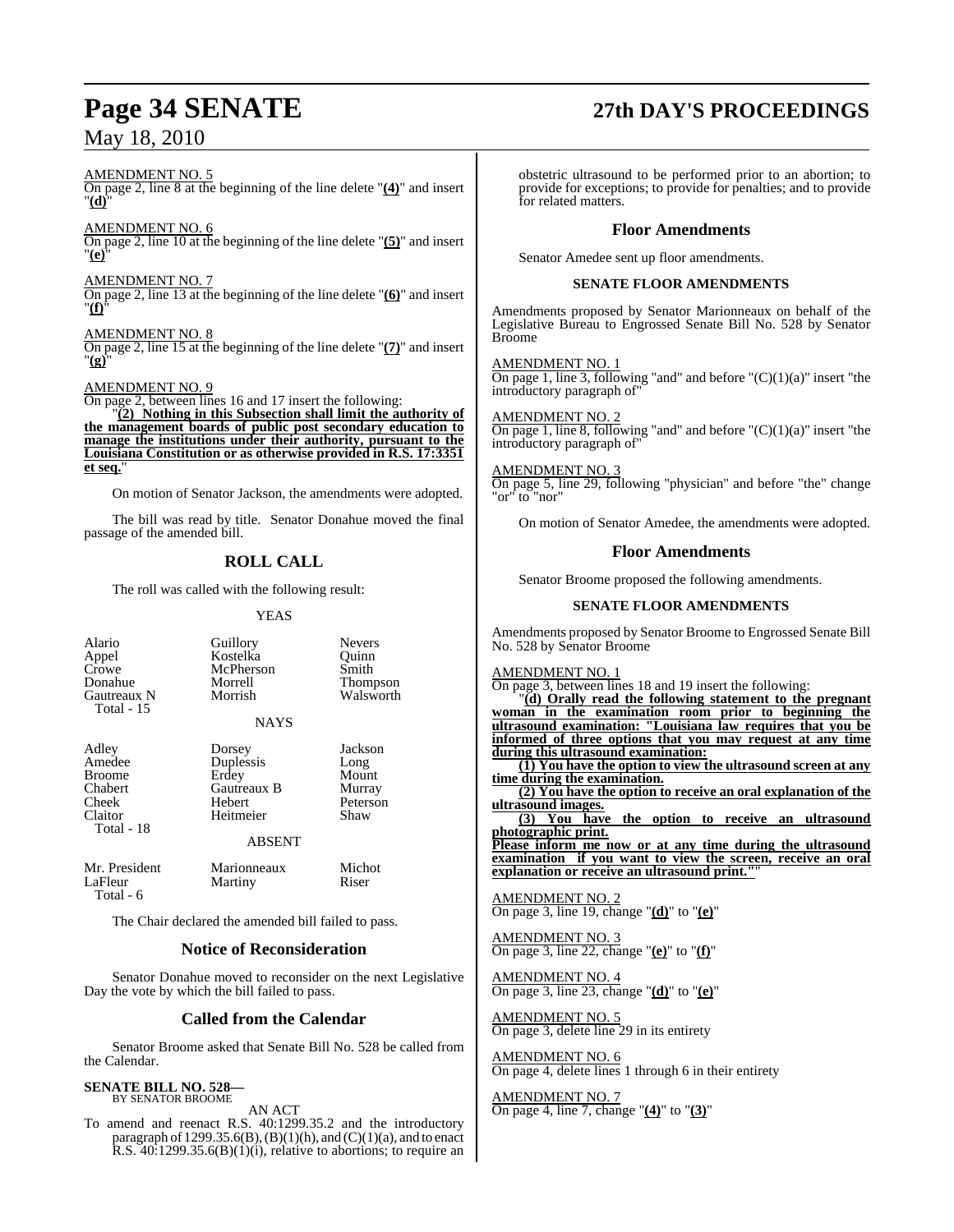# **27th DAY'S PROCEEDINGS Page 35 SENATE**

#### AMENDMENT NO. 8 On page 4, line 24, change "**(5)**" to "**(4)**"

AMENDMENT NO. 9 On page 4, line 28, change "**(6)**" to "**(5)**"

On motion of Senator Broome, the amendments were adopted.

#### **Floor Amendments**

Senator Heitmeier proposed the following amendments.

#### **SENATE FLOOR AMENDMENTS**

Amendments proposed by Senator Heitmeier to Engrossed Senate Bill No. 528 by Senator Broome

#### AMENDMENT NO. 1

On page 5, between lines 7 and 8, insert: "**E. Notwithstanding any other provision of this Section, nothing shall supercede the medical decision-making of the woman's physician.**"

Senator Heitmeier moved adoption of the amendments.

Senator Broome objected.

#### **ROLL CALL**

The roll was called with the following result:

Kostelka

#### YEAS

NAYS

Heitmeier Morrell<br>
Jackson Murray Jackson Murray<br>Kostelka Peterson

| Mr. President |
|---------------|
| Dorsey        |
| Gautreaux B   |
| Total - 9     |

Chabert Long<br>
Cheek Martiny Claitor McPherson<br>Crowe Michot Donahue Morrish Total - 28

Adley Duplessis Mount<br>Alario Erdev Nevers Alario Erdey Nevers Amedee Gautreaux N Quinn<br>
Appel Hebert Riser Hebert Riser<br>LaFleur Shaw Broome LaFleur Shaw<br>Chabert Long Smith Cheek Martiny Thompson Michot

#### ABSENT

Guillory Marionneaux Total - 2

The Chair declared the amendments were rejected.

The bill was read by title. Senator Broome moved the final passage of the amended bill.

## **ROLL CALL**

The roll was called with the following result:

#### YEAS

| Adley         | Erdey       | Michot        |
|---------------|-------------|---------------|
| Alario        | Gautreaux B | Morrell       |
| Amedee        | Gautreaux N | Morrish       |
| Appel         | Guillory    | Mount         |
| <b>Broome</b> | Hebert      | <b>Nevers</b> |
| Chabert       | Heitmeier   | Ouinn         |
| Cheek         | Kostelka    | Riser         |
| Claitor       | LaFleur     | Shaw          |
|               |             |               |

Crowe Long Smith<br>
Donahue Martiny Thom Donahue Martiny Thompson Total - 33

McPherson **NAVS** 

Dorsey Murray<br>Jackson Peterson

ABSENT

Mr. President Marionneaux Total - 2

Jackson Total - 4

The Chair declared the amended bill was passed, ordered reengrossed and sent to the House. Senator Broome moved to reconsider the vote by which the bill was passed and laid the motion on the table.

#### **Called from the Calendar**

Senator Hebert asked that Senate Bill No. 662 be called fromthe Calendar.

#### **SENATE BILL NO. 662—** BY SENATOR HEBERT

- AN ACT
- To amend and reenact R.S. 22:1661, 1662, 1664(C), 1665 (D), and  $1667(A)$  and to enact R.S. 22:1665(E), relative to claims adjusters; to provide with respect to definitions and general exemptions; to provide for application for claims adjuster license and resident license; to provide with respect to catastrophe or emergency claims adjuster registration; and to provide for related matters.

#### **Senator N. Gautreaux in the Chair**

#### **Floor Amendments**

Senator Amedee sent up floor amendments.

#### **SENATE FLOOR AMENDMENTS**

Amendments proposed by Senator Marionneaux on behalf of the Legislative Bureau to Engrossed Senate Bill No. 662 by Senator Hebert

#### AMENDMENT NO. 1

On page 3, line 24, following "May" and before "by" change "only be utilized" to "be utilized only"

On motion of Senator Amedee, the amendments were adopted.

#### **Floor Amendments**

Senator Hebert proposed the following amendments.

#### **SENATE FLOOR AMENDMENTS**

Amendments proposed by Senator Hebert to Engrossed Senate Bill No. 662 by Senator Hebert

AMENDMENT NO. 1  $\overline{On}$  page 1, line 2, after "1667(A)", insert a comma (,) and delete "and"

AMENDMENT NO. 2 On page 1, line 3, after "1665(E)," insert "and to repeal R.S.  $22:1669(C)$ ,

## AMENDMENT NO. 3

On page 1, line 13, delete "**a person**" and insert "an individual"

# May 18, 2010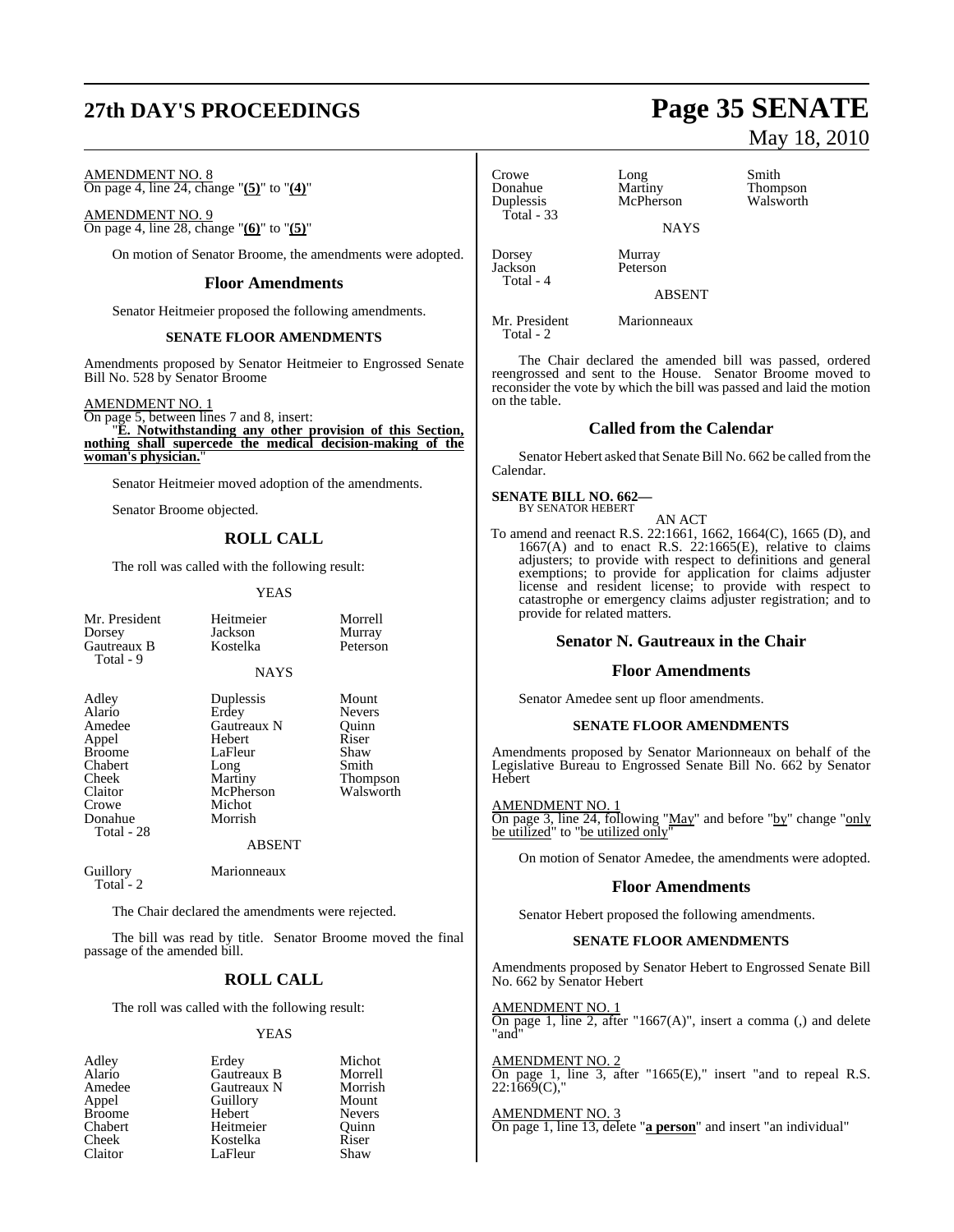#### AMENDMENT NO. 4

On page 3, delete lines 6 through 10 in their entirety and in lieu thereof insert the following: "(4) A producer of an authorized insurer or a licensed employee of a producer who processes an undisputed or uncontested loss for the insurer under a policy issued by the producer."

#### AMENDMENT NO. 5

On page 3, delete lines 13 through 29 in their entirety and in lieu there of insert the following:

"**(6)(a) An individual who collects claim information from, or furnishes claim information to, insured or claimants, who conducts data entry including entering data into an automated claims adjudication system provided such individual is an employee of a business entity licensed pursuant to this Chapter, or an employee of an affiliate of a business entity licensed pursuant to the Chapter, if there are no more than twenty-five individuals under the supervision of one licensed individual adjuster or licensed individual insurance producer. As used in this Part, "automated claims adjudication system" means a preprogrammed computer system designed for the collection, data entry, calculation and system generated final resolution of consumer electronic products insurance claims which:**

**(i) May only be utilized by a licensed adjuster or licensed producer, or supervised individuals operating pursuant to this Paragraph;** 

**(ii) Must comply with all claims payment requirements ofthe Louisiana Insurance Code; and**

**(iii) Must be certified as compliant with this Section by a licensed adjuster that is an officer of a licensed business entity under this Chapter.**

**(b) Individuals who are licensed as producers pursuant to R.S. 22:1543 are not required to be licensed as an adjuster for purposes of this Section.**"

#### AMENDMENT NO. 6

On page 4, delete lines 26 and 27 in their entirety.

#### AMENDMENT NO. 7

On page 4, line 28, delete "**(16)**" and insert "**(15)**"

#### AMENDMENT NO. 8

On page 5, delete lines 13 through 24 in their entirety and in lieu thereof insert the following

"**(2) All business entities applying to do business as independent adjusting companies must provide a listing of all executive officers and directors of the applicant and of all executive officers and directors of entities owning and any individuals owning, directly or indirectly, ten percent or more of the outstanding voting securities of the applicant. In order to make a determination of eligibility, the commissioner may require any person listed above to submit addresses, social security numbers, criminal and administrative history, fingerprints, background checks, and biographical statements.**"

#### AMENDMENT NO. 9

On page 6, line 27, delete "**a person**" and insert "an individual"

#### AMENDMENT NO. 10

On page 7, line 1, delete "**persons**" and insert "individuals"

#### AMENDMENT NO. 11

On page 7, after line 2, insert the following: Section 2. The provisions of R.S. 22:1669(C) are hereby repealed."

On motion of Senator Hebert, the amendments were adopted.

The bill was read by title. Senator Hebert moved the final passage of the amended bill.

# **Page 36 SENATE 27th DAY'S PROCEEDINGS**

## **ROLL CALL**

The roll was called with the following result:

#### YEAS

| Mr. President | Erdey         | Morrell         |
|---------------|---------------|-----------------|
| Adley         | Gautreaux B   | Morrish         |
| Alario        | Gautreaux N   | Mount           |
| Amedee        | Guillory      | Murray          |
| Appel         | Hebert        | <b>Nevers</b>   |
| <b>Broome</b> | Heitmeier     | Peterson        |
| Chabert       | Jackson       | Ouinn           |
| Cheek         | Kostelka      | Riser           |
| Claitor       | LaFleur       | Shaw            |
| Crowe         | Long          | Smith           |
| Donahue       | Martiny       | <b>Thompson</b> |
| Dorsey        | McPherson     | Walsworth       |
| Duplessis     | Michot        |                 |
| Total - 38    |               |                 |
|               | <b>NTANZO</b> |                 |

NAYS

Total - 0

ABSENT

Marionneaux Total - 1

The Chair declared the amended bill was passed, ordered reengrossed and sent to the House. Senator Hebert moved to reconsider the vote by which the bill was passed and laid the motion on the table.

#### **Mr. President in the Chair**

#### **Called from the Calendar**

Senator B. Gautreaux asked that Senate Bill No. 599 be called from the Calendar.

# **SENATE BILL NO. 599—** BY SENATOR B. GAUTREAUX

AN ACT

To enact R.S. 49:214.5.4(E)(4), relative to the Coastal Protection and Restoration Fund; to provide relative to funding and resource allocation; to provide that no more than seven percent of certain federal revenues generated from Outer Continental Shelf energy activity may be used for administrative costs or fees; to provide certain exceptions; to provide for the uses of the remaining percent of the federal revenues; and to provide for related matters.

#### **Floor Amendments**

Senator B. Gautreaux proposed the following amendments.

#### **SENATE FLOOR AMENDMENTS**

Amendments proposed by Senator B. Gautreaux to Engrossed Senate Bill No. 599 by Senator B. Gautreaux

AMENDMENT NO. 1 On page 1, delete line 6, and insert "exceptions;"

AMENDMENT NO. 2 On page 1, line 13, delete "**No**" and insert "**In each fiscal year, at least two hundred thousand dollars but no**"

AMENDMENT NO. 3 On page 1, line 14, delete "**energy**" and insert "**oil and gas**"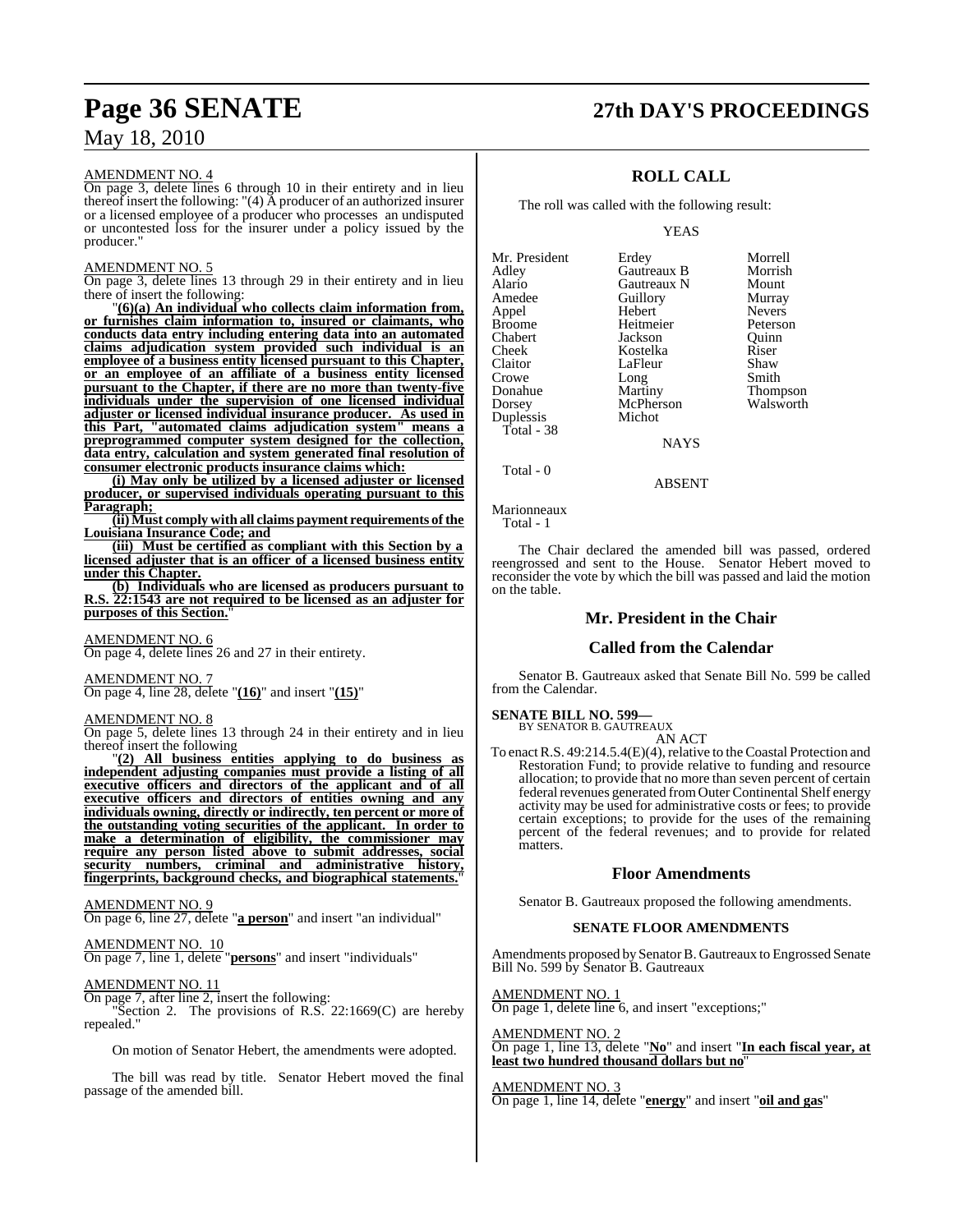# **27th DAY'S PROCEEDINGS Page 37 SENATE**

AMENDMENT NO. 4

On page 1, line 15, after "**fees.**" delete the remainder of the line and delete lines 16 and 17

AMENDMENT NO. 5

On page 2, delete lines 1 through 4 and insert: "**The provisions of this Paragraph shall not apply to the following:**

**(a) Any revenues received by the state pursuant to Section 1337(g) of Title 43 of the United States Code, also known as "8(g)" funds.**

**(b) Any securitization or other monetizing of all or any portion of the federal revenues received by the state generated from Outer Continental Shelf oil and gas activity.**

**(c) Any monies received by the state for reimbursement of costs in response to the Deepwater Horizon oil spill.**"

On motion of Senator B. Gautreaux, the amendments were adopted.

The bill was read by title. Senator B. Gautreaux moved the final passage of the amended bill.

### **ROLL CALL**

The roll was called with the following result:

YEAS

| Mr. President | Duplessis     | Morrell       |
|---------------|---------------|---------------|
| Adley         | Erdey         | Morrish       |
| Alario        | Gautreaux B   | Mount         |
| Amedee        | Guillory      | Murray        |
| Appel         | Hebert        | <b>Nevers</b> |
| <b>Broome</b> | Heitmeier     | Peterson      |
| Chabert       | Kostelka      | Quinn         |
| Cheek         | LaFleur       | Riser         |
| Claitor       | Long          | Shaw          |
| Crowe         | Martiny       | Smith         |
| Donahue       | McPherson     | Thompson      |
| Dorsey        | Michot        | Walsworth     |
| Total - 36    |               |               |
|               | <b>NAYS</b>   |               |
| Total - 0     |               |               |
|               | <b>ABSENT</b> |               |
| Gautreaux N   | Jackson       | Marionneaux   |

Total - 3

The Chair declared the amended bill was passed, ordered reengrossed and sent to the House. Senator B. Gautreaux moved to reconsider the vote by which the bill was passed and laid the motion on the table.

### **Explanation of Vote**

Senator N. Gautreaux stated he appeared as absent on the vote on Senate Bill No. 599. He intended to vote yea and asked that the Official Journal so state.

### **Called from the Calendar**

Senator Long asked that Senate Bill No. 49 be called from the Calendar.

#### **SENATE BILL NO. 49—** BY SENATOR LONG

AN ACT

To amend and reenact R.S. 38:2324(B) and 2330.2(B) and R.S. 44:23.1(A), relative to the Sabine River Authority; to establish the Sabine River Authority as a nonbudget unit of the state; to provide with regard to certain records of the Sabine River Authority; and to provide for related matters.

# May 18, 2010

The bill was read by title. Senator Long moved the final passage of the bill.

## **ROLL CALL**

The roll was called with the following result:

#### YEAS

| Amedee                    | Gautreaux N | Mount         |
|---------------------------|-------------|---------------|
| Appel                     | Guillory    | <b>Nevers</b> |
| <b>Broome</b>             | Hebert      | Ouinn         |
| Chabert                   | Kostelka    | Riser         |
| Cheek                     | LaFleur     | Shaw          |
| Crowe                     | Long        | Smith         |
| Donahue                   | Martiny     | Thompson      |
| Duplessis                 | McPherson   | Walsworth     |
| Erdey                     | Michot      |               |
| Gautreaux B<br>Total - 28 | Morrish     |               |
|                           | <b>NAYS</b> |               |
| Adley                     | Dorsey      | Morrell       |
| Alario                    | Heitmeier   | Murray        |
| Claitor                   | Jackson     | Peterson      |
| Total - 9                 |             |               |

ABSENT

Mr. President Marionneaux Total - 2

The Chair declared the bill was passed and ordered it sent to the House. Senator Long moved to reconsider the vote by which the bill was passed and laid the motion on the table.

### **Rules Suspended**

Senator Kostelka asked for and obtained a suspension of the rules to advance to the order of:

### **House Bills and Joint Resolutions on Third Reading and Final Passage**

#### **HOUSE BILL NO. 292—** BY REPRESENTATIVE GREENE

AN ACT

To amend and reenact R.S. 18:44(A) and (B)(5)(b), 110(B), 193(F), 197, 401(B), 402(B), (C)(introductory paragraph), (E), and (G),  $433(G)(1)$  and  $(H)(1)(introductory$  paragraph),  $434(A)(1)$ , (C)(introductory paragraph), and  $(D)(1)$  and  $(2)$ , 435(A)(1) and  $(B)$ , 436, 453(A) and  $(B)$ , 467(introductory paragraph) and (2),  $468(A)$ ,  $481$ ,  $491(A)$  and (C),  $511(A)$  and (B),  $512(B)$ ,  $535(B)$ , 552(A)(introductory paragraph), 1272(A), 1278(B), 1279,  $1285(B)(1)(a)$ ,  $1300(\overrightarrow{C})(1)$ ,  $1300.7(A)$ ,  $1306(A)(4)$  and  $(\overrightarrow{C})(2)$ , 1307(A)(8) and (E), 1308(A)(2)(a), 1314(B) and (C), 1355(6), 1401(B), 1402(B)(1)(c), 1405(A), 1406(B), 1407, 1409(B)(1) and (2), 1432(A), and 1461(A)(17) and to repeal R.S. 18:1275.1 through 1275.24, relative to elections; to provide for an open primary system of elections for congressional offices; to provide relative to objections to candidacy and contests of elections; to provide relative to changes to and challenge and cancellation of voter registration; to provide relative to procedures for voting; to provide for election dates; to provide relative to courses of instruction for commissioners; to provide relative to selection and replacement of commissioners; to provide relative to alternate commissioners; to provide relative to watchers; to provide relative to dual candidacy; to provide relative to qualification of candidates; to provide relative to the election of candidates in a primary and general election; to provide relative to notice of location of precincts and polling places; to provide relative to election materials; to provide relative to filling vacancies in federal offices; to provide relative to recall elections; to provide relative to absentee by mail and early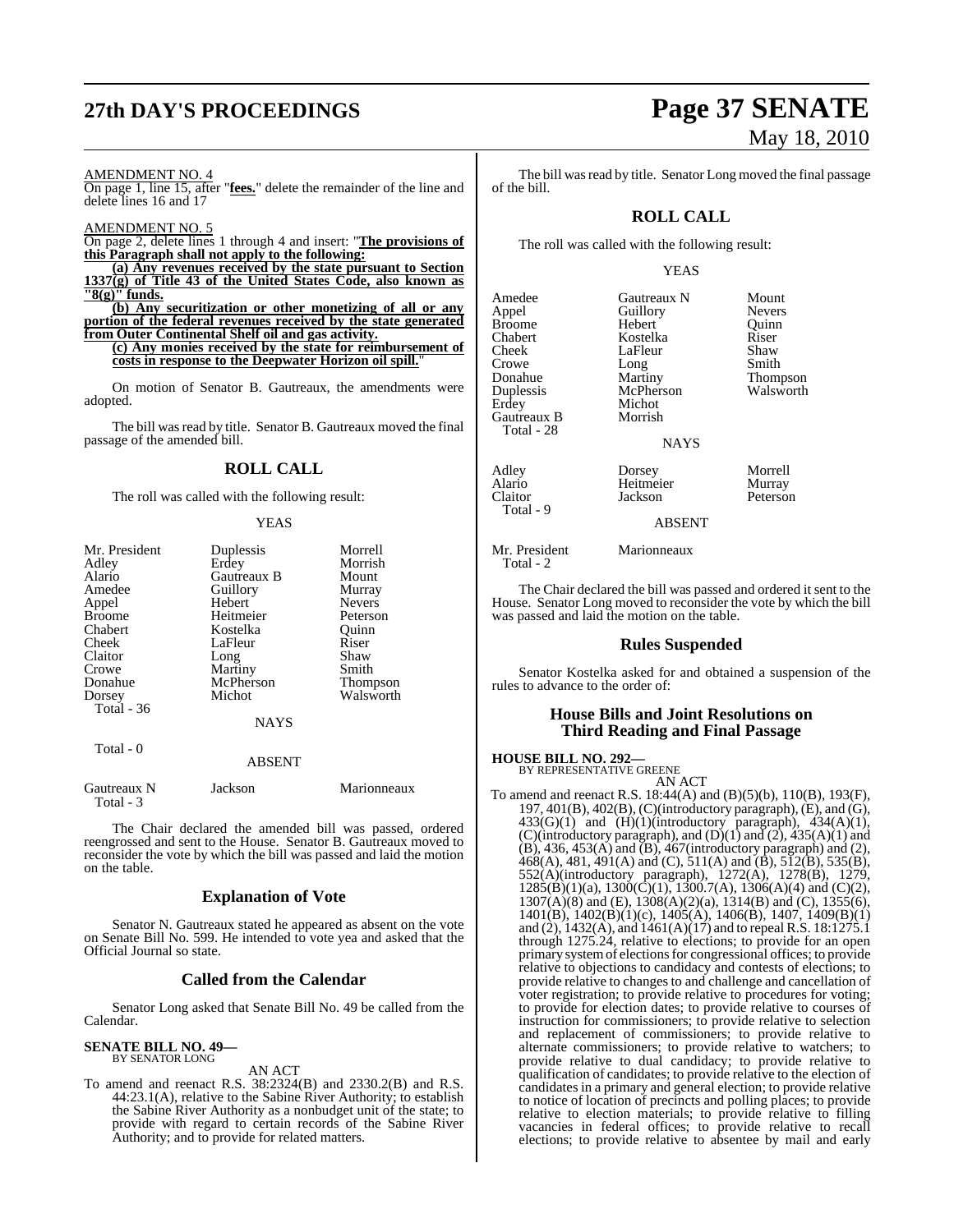voting; to provide relative to voting machines; to provide relative to election offenses; and to provide for related matters.

#### **Floor Amendments**

Senator Amedee proposed the following amendments.

#### **SENATE FLOOR AMENDMENTS**

Amendments proposed by Senator Amedee to Engrossed House Bill No. 292 by Representative Greene

#### AMENDMENT NO. 1

On page 29, delete line 20 and insert the following: "Section 3. This Act shall become effective on July 1, 2010."

Senator Amedee moved adoption of the amendments.

Senator Walsworth objected.

#### **ROLL CALL**

The roll was called with the following result:

#### YEAS

| Mr. President | Duplessis   | McPherson     |
|---------------|-------------|---------------|
| Adley         | Erdey       | Michot        |
| Alario        | Gautreaux B | Morrell       |
| Amedee        | Gautreaux N | Murray        |
| <b>Broome</b> | Hebert      | <b>Nevers</b> |
| Chabert       | Heitmeier   | Peterson      |
| Cheek         | Jackson     | Smith         |
| Dorsey        | LaFleur     |               |
| Total $-23$   |             |               |
|               |             |               |

NAYS

Crowe Morrish Thompson Donahue Mount Walsworth<br>
Cuillory Ouinn Guillory Total - 14

Appel Kostelka Riser<br>Claitor Long Shaw Claitor Long Shaw

#### ABSENT

Marionneaux Martiny Total - 2

The Chair declared the amendments were adopted.

#### **Floor Amendments**

Senator Adley proposed the following amendments.

#### **SENATE FLOOR AMENDMENTS**

Amendments proposed by Senator Adley to Engrossed House Bill No. 292 by Representative Greene

AMENDMENT NO. 1 On page 7, line 11, after "(e)" delete "(i)"

AMENDMENT NO. 2 On page 7, delete lines 14 through 20

AMENDMENT NO. 3 On page 8, line 11, after "(e)" delete "(i)"

AMENDMENT NO. 4 On page 8, delete lines 16 through 18

On motion of Senator Adley, the amendments were adopted.

# **Page 38 SENATE 27th DAY'S PROCEEDINGS**

#### **Floor Amendments**

Senator N. Gautreaux proposed the following amendments.

#### **SENATE FLOOR AMENDMENTS**

Amendments proposed by Senator N. Gautreaux to Engrossed House Bill No. 292 by Representative Greene

#### AMENDMENT NO. 1

On page 29, delete line 20, and insert:

"Section 3. This Act shall become effective upon signature by the governor or, if notsigned by the governor, upon expiration of the time for bills to become law without signature by the governor, as provided by Article III, Section 18 of the Constitution of Louisiana. If vetoed by the governor and subsequently approved by the legislature, this Act shall become effective on the day following such approval."

On motion of Senator N. Gautreaux, the amendments were adopted.

Senator Amedee moved to reconsider the vote by which his amendment to House Bill No. 292 was adopted.

Without objection, so ordered.

On motion of Senator Amedee his amendment to House Bill No. 292 was withdrawn.

The bill was read by title. Senator Kostelka moved the final passage of the amended bill.

### **ROLL CALL**

The roll was called with the following result:

#### YEAS

| Mr. President<br>Adlev<br>Alario<br>Amedee<br>Appel<br>Chabert<br>Cheek<br>Claitor<br>Donahue<br>Dorsey<br>Duplessis<br>Total - 31 | Erdey<br>Gautreaux B<br>Gautreaux N<br>Hebert<br>Heitmeier<br>Jackson<br>Kostelka<br>LaFleur<br>Long<br>McPherson<br>Michot<br><b>NAYS</b> | Morrell<br>Morrish<br>Mount<br>Murray<br><b>Nevers</b><br>Ouinn<br>Shaw<br>Smith<br>Thompson |
|------------------------------------------------------------------------------------------------------------------------------------|--------------------------------------------------------------------------------------------------------------------------------------------|----------------------------------------------------------------------------------------------|
| Broome<br>Guillory<br>Total - 5                                                                                                    | Peterson<br>Riser                                                                                                                          | Walsworth                                                                                    |
|                                                                                                                                    | <b>ABSENT</b>                                                                                                                              |                                                                                              |
| Crowe<br>Total - 3                                                                                                                 | Marionneaux                                                                                                                                | Martiny                                                                                      |

The Chair declared the amended bill was passed, ordered reengrossed and sent to the House. Senator Kostelka moved to reconsider the vote by which the bill was passed and laid the motion on the table.

#### **Explanation of Vote**

Senator Crowe stated he appeared as absent on the vote on House Bill No. 292. He intended to vote nay and asked that the Official Journal so state.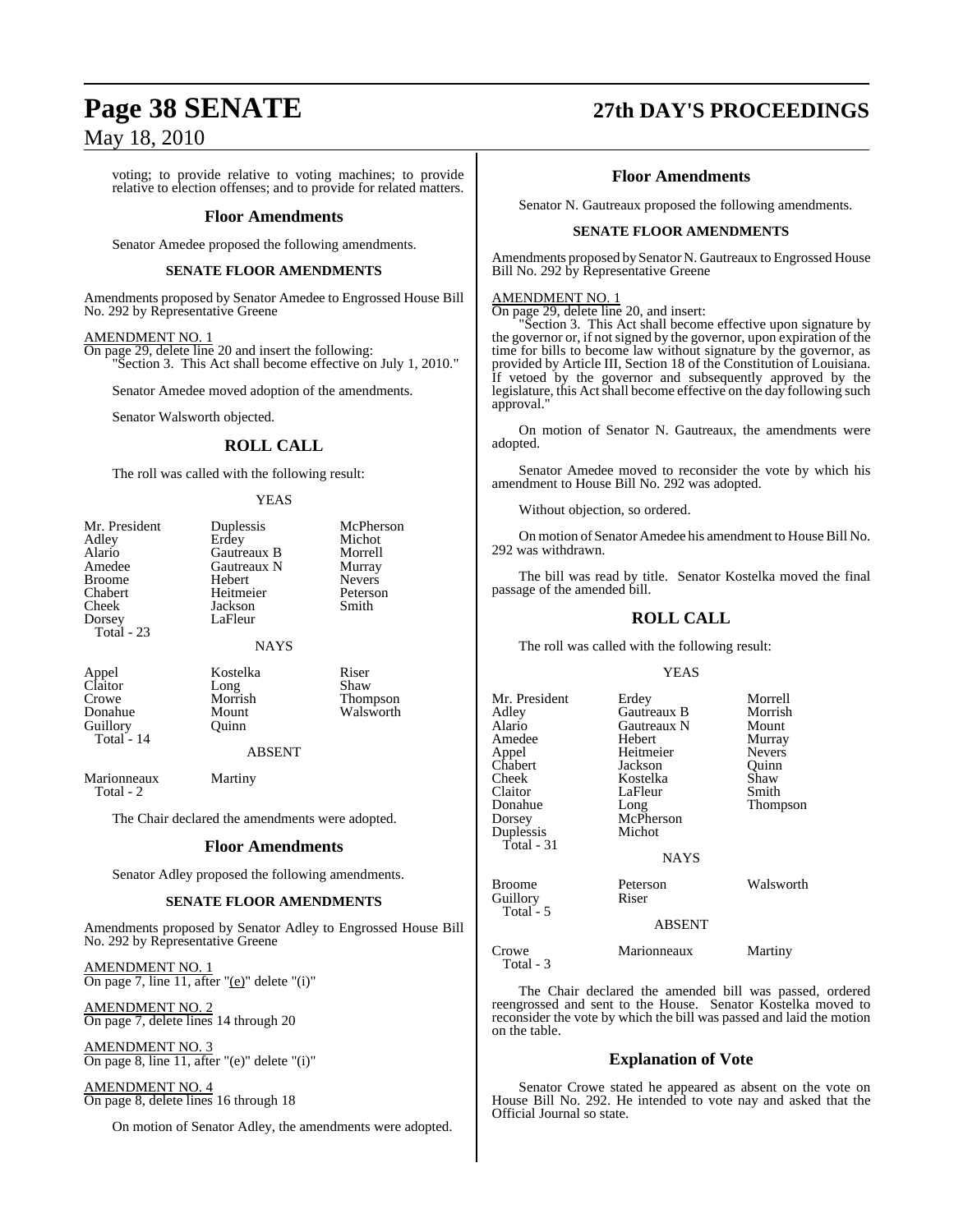# **27th DAY'S PROCEEDINGS Page 39 SENATE**

## **Rules Suspended**

Senator Mount asked for and obtained a suspension of the rules to revert to the Morning Hour.

#### **Messages from the House**

The following Messages from the House were received and read as follows:

#### **Message from the House**

#### **CONCURRING IN SENATE CONCURRENT RESOLUTIONS**

May 18, 2010

To the Honorable President and Members of the Senate:

I am directed to inform your honorable body that the House of Representatives has finally concurred in the following Senate Concurrent Resolutions:

# **SENATE CONCURRENT RESOLUTION NO. 82—** BY SENATORS DONAHUE AND NEVERS

A CONCURRENT RESOLUTION

To commend the Boy Scouts of America on the occasion of its 100<sup>th</sup> anniversary.

Reported without amendments.

# **SENATE CONCURRENT RESOLUTION NO. 84—** BY SENATOR RISER

A CONCURRENT RESOLUTION To commend Ali Armstrong upon her many accomplishments while attending Louisiana State University and serving at the capitol.

Reported without amendments.

Respectfully submitted, ALFRED W. SPEER Clerk of the House of Representatives

#### **Message from the House**

#### **ASKING CONCURRENCE IN HOUSE BILLS AND JOINT RESOLUTIONS**

May 18, 2010

To the Honorable President and Members of the Senate:

I am directed to inform your honorable body that the House of Representatives has finally passed and asks your concurrence in the following House Bills and Joint Resolutions:

HB No. 440 HB No. 555 HB No. 564

Respectfully submitted, ALFRED W. SPEER Clerk of the House of Representatives

#### **House Bills and Joint Resolutions on First Reading**

**HOUSE BILL NO. 440—** BY REPRESENTATIVE MILLS

AN ACT

To enact R.S. 37:796(E) and (F), relative to the Louisiana State Board of Dentistry; to establish a deadline for the adoption of

# May 18, 2010

rules by the Louisiana State Board of Dentistry; to provide for the removal of board members for the failure to timely adopt rules relating to the provision of dental services at mobile dental clinics and locations other than the dental office; and to provide for related matters.

The bill was read by title and placed on the Calendar for a second reading.

**HOUSE BILL NO. 555—** BY REPRESENTATIVE ROSALIND JONES AN ACT

To amend and reenact R.S. 14:67(B), 67.2(B)(1), (2), and (3), 67.5(B), 67.10(B)(1), (2), and (3), 67.13(B), 67.18(B), 67.21(C)(1), (2), and (3), 67.23(C), 67.26(C), 68.2(C), 68.7(B)(1), 69(B)(1), (2), and (3), 70.2(C)(2), (3), and (4), 70.4 $(E)(1)$ , (2), and (3), and 71 $(C)$ , (D), and  $(E)$ , relative to offenses involving misappropriation without violence; to provide for a uniformsystemof gradations based upon the value of the goods taken for certain offenses involving theft or misappropriation without violence; to provide with respect to criminal penalties for certain offenses; and to provide for related matters.

The bill was read by title and placed on the Calendar for a second reading.

#### **HOUSE BILL NO. 564—**

BY REPRESENTATIVE PATRICIA SMITH AN ACT

To enact R.S. 44:9(L), relative to expungement of arrest records in misdemeanor and felony cases; to require the Louisiana State Law Institute to develop a uniform expungement form and a uniform order of expungement; and to provide for related matters.

The bill was read by title and placed on the Calendar for a second reading.

#### **Messages from the House**

The following Messages from the House were received and read as follows:

#### **Message from the House**

#### **ASKING CONCURRENCE IN HOUSE CONCURRENT RESOLUTIONS**

May 18, 2010

To the Honorable President and Members of the Senate:

I am directed to inform your honorable body that the House of Representatives has finally passed and asks your concurrence in the following House Concurrent Resolutions:

HCR No. 20 HCR No. 171

Respectfully submitted, ALFRED W. SPEER Clerk of the House of Representatives

### **House Concurrent Resolutions**

Senator Mount asked for and obtained a suspension of the rules to read House Concurrent Resolutions a first and second time.

#### **HOUSE CONCURRENT RESOLUTION NO. 20—**

BY REPRESENTATIVES CARTER, BOBBY BADON, HENRY BURNS,<br>TIMBURNS, CARMODY, CHAMPAGNE, CONNICK, GISCLAIR, HARDY,<br>HOFFMANN, KATZ, LABRUZZO, LIGI, NOWLIN, ROBIDEAUX, SIMON,<br>SMILEY, WILLIAMS, AND WOOTON AND SENATORS APPEL,<br>DONAHU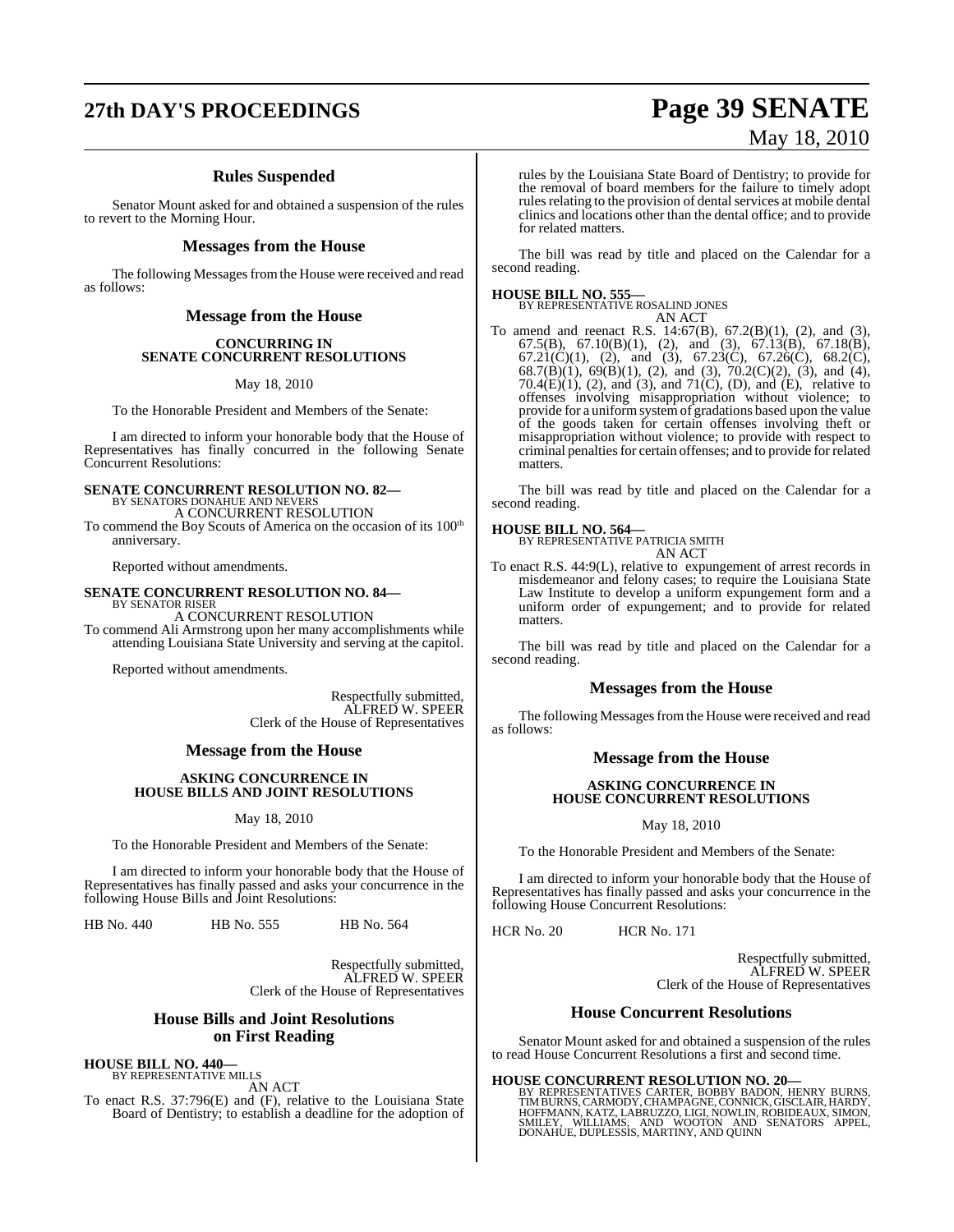# **Page 40 SENATE 27th DAY'S PROCEEDINGS**

## May 18, 2010

#### A CONCURRENT RESOLUTION

To urge and request the State Board of Elementary and Secondary Education to make certain changes to the minimum foundation program formula beginning with the minimum foundation program formula adopted for the 2010-2011 school year.

The resolution was read by title and referred by the President to the Committee on Education.

**HOUSE CONCURRENT RESOLUTION NO. 171—**<br>BY REPRESENTATIVES JANE SMITH, HENRY BURNS, AND ROY A CONCURRENT RESOLUTION

To urge and request the Department of Transportation and Development to study the impact of expanding the territorial jurisdiction of the Coastal Protection and Restoration Authority to include any levee district that is not in the coastal area and under its current jurisdiction or authority.

The resolution was read by title and referred by the President to the Committee on Transportation, Highways and Public Works.

#### **Reports of Committees**

The following reports of committees were received and read:

#### **REPORT OF COMMITTEE ON**

### **ENVIRONMENTAL QUALITY**

Senator Lee "Jody" Amedee, Chairman on behalf of the Committee on Environmental Quality, submitted the following report:

#### May 18, 2010

To the President and Members of the Senate:

I am directed by your Committee on Environmental Quality to submit the following report:

# **HOUSE CONCURRENT RESOLUTION NO. 33—** BY REPRESENTATIVE KATZ

A CONCURRENT RESOLUTION

To memorialize the United States Congress to take such actions as are necessary to adopt Senate Joint Resolution 26 disapproving a rule submitted by the Environmental Protection Agency relating to the endangerment finding and the cause or contribute findings for greenhouse gases under Section  $202(a)$  of the Clean Air Act.

Reported favorably.

**HOUSE CONCURRENT RESOLUTION NO. 34—**<br>BY REPRESENTATIVES KATZ, BILLIOT, HENRY BURNS,<br>CHAMPAGNE, DOVE, GISCLAIR, LITTLE, AND ST. GERMAIN A CONCURRENT RESOLUTION

To memorialize the United States Congress to take such actions as are necessary to postpone the United States Environmental Protection Agency's effort to regulate greenhouse gas emissions from stationary sources using existing federal Clean Air Act authority until congress adopts a balanced approach to address climate and energy supply issues without crippling the economy.

Reported favorably.

#### **HOUSE BILL NO. 892—**

BY REPRESENTATIVE ST. GERMAIN AN ACT

To amend and reenact R.S. 30:2153(5), relative to solid waste management; to provide for the definition of a solid waste disposal facility; and to provide for related matters.

Reported favorably.

#### **HOUSE BILL NO. 898—**

BY REPRESENTATIVE ST. GERMAIN AN ACT

To enact R.S. 49:191(5)(b) and to repeal R.S. 49:191(3)(h), relative to the Department of Environmental Quality, including provisions to provide for the re-creation of the Department of Environmental Quality and the statutory entities made a part of the department by law; to provide for the effective termination date for all statutory authority for the existence of such statutory entities; and to provide for related matters.

Reported favorably.

#### **HOUSE BILL NO. 904—** BY REPRESENTATIVE AUSTIN BADON AN ACT

To enact R.S. 30:2154(B)(2)(h), relative to solid waste; to provide for the registration and permits of certain solid waste facilities; to provide for buffer zones; to provide for exceptions; and to provide for related matters.

Reported with amendments.

**HOUSE BILL NO. 913—**<br>BY REPRESENTATIVES CHAMPAGNE, BALDONE, BARRAS, BILLIOT,<br>HENRY BURNS, CARMODY, CARTER, CHANDLER, CORTEZ, DOWNS,<br>FANNIN, FOIL, GISCLAIR, GUINN, HARRISON, HAZEL, HOFFMANN,<br>SAM JONES, KATZ, LANDRY, LIGI,

AN ACT

To amend and reenact R.S. 30:2011(A)(3) and (D)(4) and (23), 2074(A)(4), 2397,R.S. 33:4548.13, and R.S. 40:2821(B)(2) and  $2824(B)$ , to enact Chapter 14 of Subtitle II of Title 30 of the Louisiana Revised Statutes of 1950, to be comprised of R.S. 30:2301 through 2306, and R.S. 39:1022(C), and to repeal R.S. 30:2078 through 2088, relative to certain loans for water infrastructure from the revolving loan funds; to provide for the Department of Environmental Quality; to provide for the powers and duties of the secretary of the Department of Environmental Quality; to redesignate the Municipal Facilities Revolving Loan Fund as the Clean Water State Revolving Fund; to provide for notices of intention to issue certain bonds; and to provide for related matters.

Reported favorably.

**HOUSE BILL NO. 1163—** BY REPRESENTATIVE ST. GERMAIN AN ACT

To enact R.S. 30:2022(D), relative to issuance of permits by the Department of Environmental Quality; to require written summaries of certain permit renewals, extensions, and modifications; to provide for preliminary review of certain draft permits, modifications, and revisions by permit applicants; and to provide for related matters.

Reported favorably.

Respectfully submitted, LEE "JODY" AMEDEE Chairman

#### **REPORT OF COMMITTEE ON**

#### **JUDICIARY A**

Senator Julie Quinn, Chairman on behalf of the Committee on Judiciary A, submitted the following report:

#### May 18, 2010

To the President and Members of the Senate:

I am directed by your Committee on Judiciary A to submit the following report: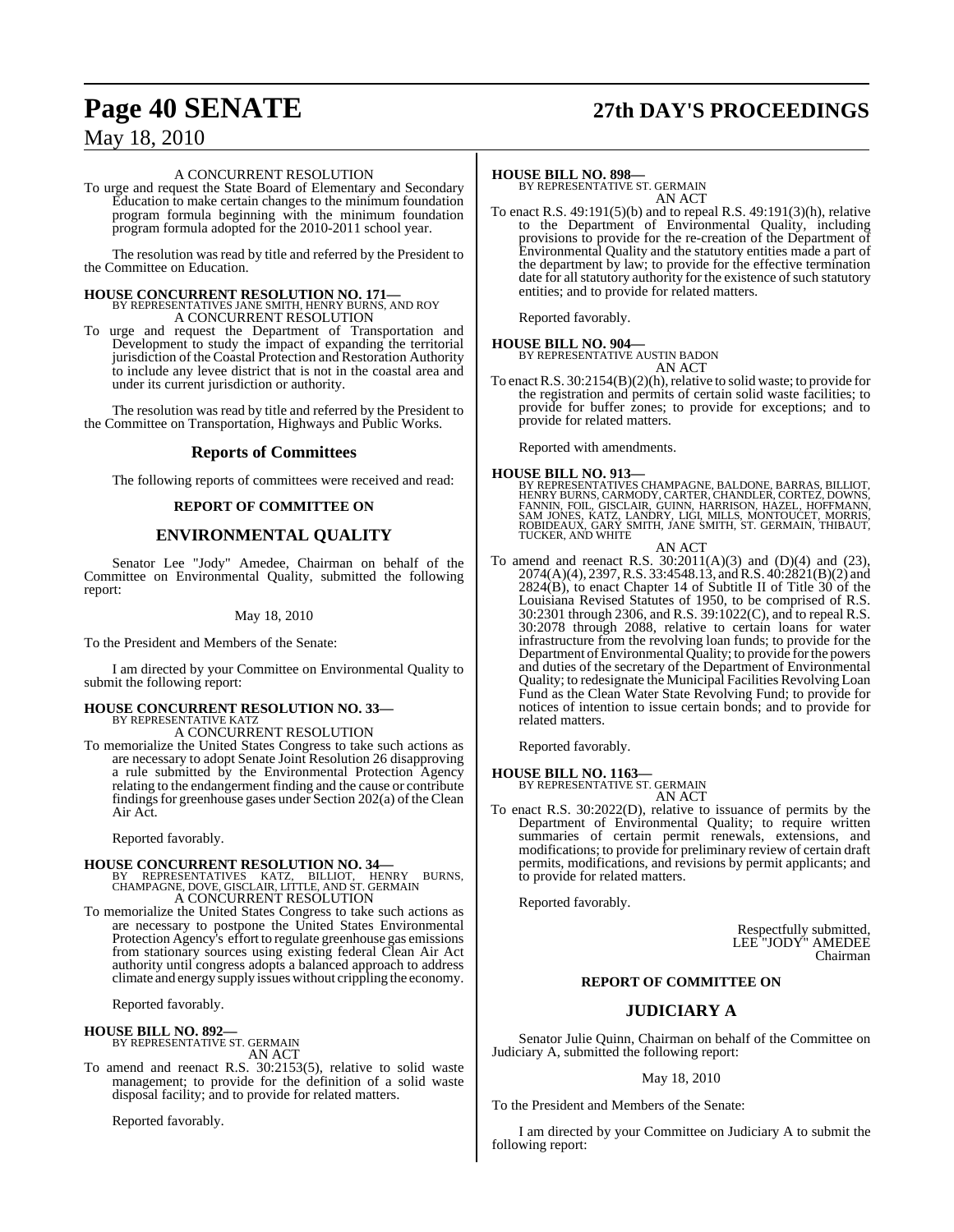# **27th DAY'S PROCEEDINGS Page 41 SENATE**

#### **SENATE BILL NO. 132—** BY SENATOR MORRELL

AN ACT

To enact R.S. 9:344(E), relative to visitation rights; to prohibit visitation rights of a family member in certain circumstances; to provide for an effective date; and to provide for related matters.

Reported favorably.

**SENATE BILL NO. 219—** BY SENATOR APPEL

#### AN ACT

To amend and reenact Code of Civil Procedure Articles 863(B) and (D) and to enact Code of Civil Procedure Article  $\frac{863}{(G)}$ , relative to pleadings in civil actions; to provide with respect to the requirements of signing pleadings; to provide with respect to sanctions; and to provide for related matters.

Reported with amendments.

#### **SENATE BILL NO. 366—** BY SENATOR MICHOT

AN ACT

To amend and reenact Code of Civil Procedure Art. 45, relative to venue and conflicts between articles; to provide for an effective date; and to provide for related matters.

Reported favorably.

# **SENATE BILL NO. 606—** BY SENATOR MARTINY

AN ACT

To enact Part XIX of Chapter 32 of Title 13 of the Louisiana Revised Statutes of 1950, to be comprised ofR.S. 13:5230 through 5244, relative to religious freedoms; to create a cause of action for the preservation of religious freedom; to provide for definitions; to provide for applicability; to provide for remedies; to require notice; to provide forremediation; to provide for limitations and procedures; to waive government immunity; to provide for fraudulent or frivolous claims; and to provide for related matters.

Reported with amendments.

# **SENATE BILL NO. 618—** BY SENATOR MCPHERSON

AN ACT

To enact R.S. 9:2716, relative to contracts; to provide for automatic renewal of contracts; to provide for the termination of such contracts; to provide for cancelling contracts electronically using the Internet; to provide for exceptions; and to provide for related matters.

Reported by substitute.

# **SENATE BILL NO. 681—** BY SENATOR MARTINY

AN ACT

To amend and reenact R.S. 40:1484.2(8), relative to air-supported structures; to amend the definition of operator; and to provide for related matters.

Reported favorably.

#### **SENATE BILL NO. 720—** BY SENATOR MORRELL

AN ACT

To enact R.S. 9:2716, relative to contracts; to provide that certain contracts obtained through fraud, bribery, corruption or other criminal acts are against public policy and are absolutely null and void and unenforceable; and to provide for related matters.

Reported with amendments.

### **SENATE BILL NO. 731—**

BY SENATOR CHAISSON

AN ACT To amend and reenact R.S. 49:258(1), relative to private contractual legal services to represent the state or a state agency; to provide relative to time limits for publication of certain documents; to require that the documents be published in certain publications; and to provide for related matters.

Reported with amendments.

# **HOUSE CONCURRENT RESOLUTION NO. 2—** BY REPRESENTATIVE LANDRY

A CONCURRENT RESOLUTION

To urge and request the Louisiana State Bar Association and the Louisiana Supreme Court to develop a centralized system for monitoring the certification and registration of mediators and to make the list of currently certified mediators readily available to the general public.

Reported favorably.

#### **HOUSE CONCURRENT RESOLUTION NO. 3—** BY REPRESENTATIVE FOIL

A CONCURRENT RESOLUTION

To direct the Louisiana State Law Institute to study and make recommendations for the revision of the laws pertaining to the expropriation of immovable property by private entities.

Reported favorably.

# **HOUSE BILL NO. 14—** BY REPRESENTATIVE MONTOUCET

AN ACT

To amend and reenact Code of Civil Procedure Article 4843(C), (D), (E), (F), and (G), relative to the civil jurisdiction of city courts; to increase the civil jurisdictional amount in dispute in the City Court of Baker, in the City Court of Baton Rouge, in the City Court of Crowley, in the City Court of Rayne, and in the City Court of Zachary; and to provide for related matters.

Reported favorably.

### **HOUSE BILL NO. 31—**

BY REPRESENTATIVE KLECKLEY AN ACT

To amend and reenact the heading of Part III-E of Title 19 of the Louisiana Revised Statutes of 1950, R.S. 19:134, 134.1(A), and 134.2(3)(b) and (c), relative to expropriation by a declaration of taking; to authorize the city of Lake Charles to expropriate property by a declaration of taking for certain purposes; to provide procedures for the expropriation by a declaration of taking; and to provide for related matters.

Reported favorably.

#### **HOUSE BILL NO. 113—** BY REPRESENTATIVE CHANDLER

AN ACT

To enact R.S. 13:783(F)(7), relative to the expenses of the clerk's office; to provide with respect to expenses of the offices of clerks of court inCaldwell Parish, Franklin Parish, Grant Parish, LaSalle Parish, and Winn Parish; to require the payment of medical insurance premium costs for certain retired personnel; to provide for eligibility; and to provide for related matters.

Reported favorably.

# **HOUSE BILL NO. 135—** BY REPRESENTATIVE ABRAMSON

#### AN ACT

To amend and reenact Code of Civil Procedure Article 2164, relative to appeals; to provide relative to sanctions for frivolous appeals

# May 18, 2010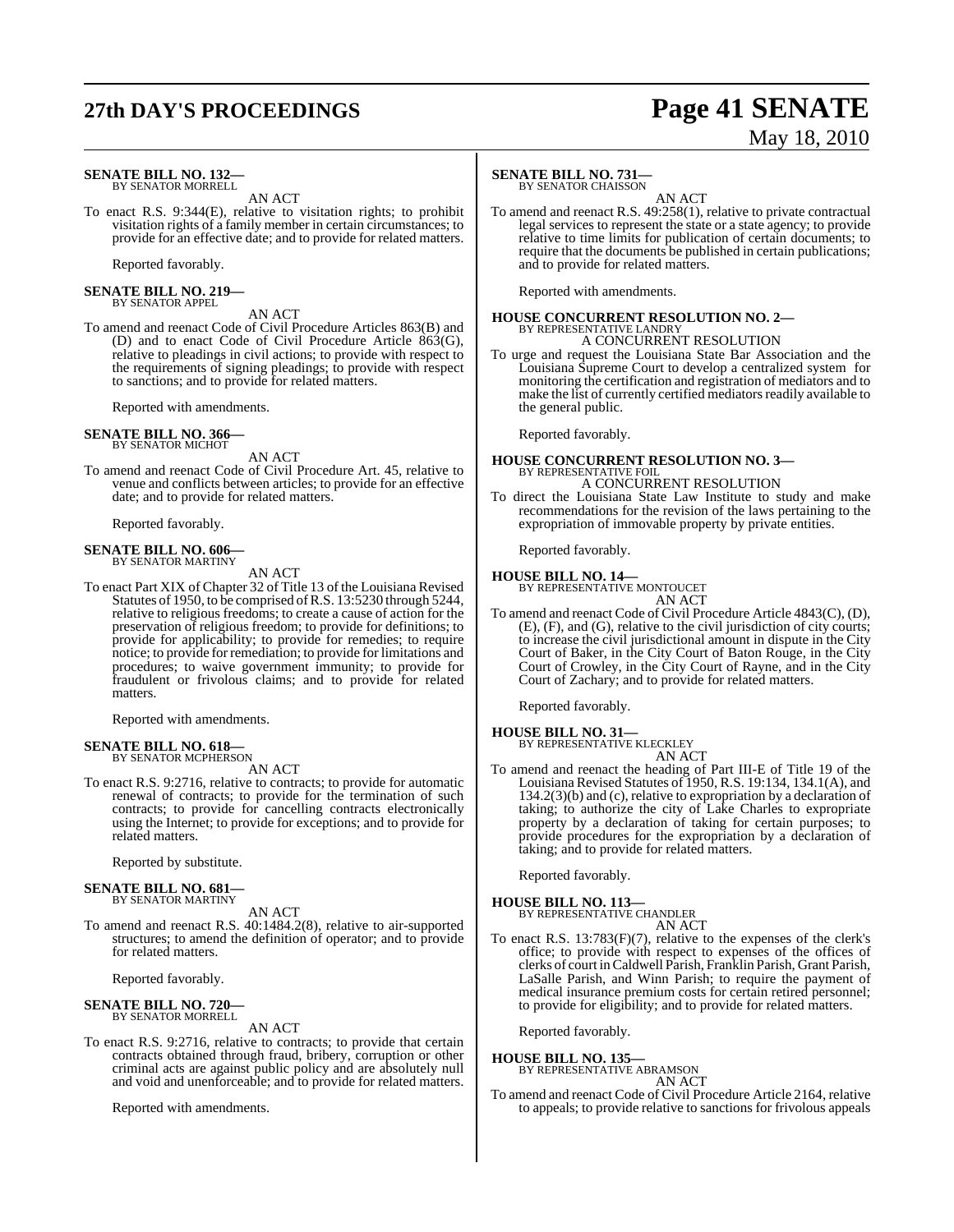and writ applications; to provide for attorney fees; and to provide for related matters.

Reported favorably.

**HOUSE BILL NO. 137—** BY REPRESENTATIVE ABRAMSON

- AN ACT
- To amend and reenact Code of Civil Procedure Articles 44(B), 596, 1293(B), 1313(A)(4) and (B), 1462(B) and (C), 3652, 3656,  $3662, 5152,$  and  $R.S.13:3471(8)$ , relative to the continuous revision of the Code of Civil Procedure; to provide for service by private persons; to provide for class action prescription; to provide for service by electronic means; to provide for the right of a surety to plead discussion; to provide for discovery of electronic information; and to provide for related matters.

Reported favorably.

#### **HOUSE BILL NO. 142—**

BY REPRESENTATIVE ABRAMSON AN ACT

To amend and reenact Title VIII of Book III of the Louisiana Civil Code, to be comprised of Civil Code Articles 2660 through 2667, relative to the contract of exchange; to provide for the definition of exchange; to provide for rights and obligations of the parties to a contract of exchange; to provide for rights of the party evicted in exchange; to provide for rescission for lesion in exchange; to provide for application of the rules of sale in exchange; and to provide for related matters

Reported favorably.

#### **HOUSE BILL NO. 150—** BY REPRESENTATIVE LIGI

AN ACT

To enact R.S. 15:255(N), relative to the mayor's court of the city of Kenner; to provide for the allocation of monies collected in the witness fee fund; to provide for the use of such monies; to prohibit the reduction of monies in the fund below fifty thousand dollars; and to provide for related matters.

Reported favorably.

# **HOUSE BILL NO. 319—** BY REPRESENTATIVE LANDRY

AN ACT

To amend and reenact Children's Code Article 1243(A), relative to intrafamily adoptions; to expand the class of petitioners; and to provide for related matters.

Reported favorably.

#### **HOUSE BILL NO. 397—** BY REPRESENTATIVE LANDRY

AN ACT

To amend and reenact Children's Code Articles 1131(E)(1) and (G) and  $1243.2(A)(1)$  and  $(C)$ , relative to records checks in adoption proceedings; to provide for uniformity in records checks proceduresin agency, private, and intrafamily adoptions; and to provide for related matters.

Reported favorably.

## **HOUSE BILL NO. 645—**

BY REPRESENTATIVES ABRAMSON AND TIM BURNS AN ACT

To amend and reenact R.S. 9:5647, relative to powers of attorney; to clarify the application of the five-year prescriptive period for actions to set aside certain recorded documents; to provide for retroactive application; and to provide for related matters.

Reported favorably.

# **Page 42 SENATE 27th DAY'S PROCEEDINGS**

#### **HOUSE BILL NO. 782—**

BY REPRESENTATIVE CROMER AN ACT

To amend and reenact R.S. 19:351 and 352(A), relative to expropriation by a declaration of taking; to provide for definitions; to authorize the parish of St. Tammany to expropriate property by a declaration of taking for certain purposes; to repeal the termination date regarding the authority of expropriation by a declaration of taking; and to provide for related matters.

Reported favorably.

#### **HOUSE BILL NO. 828—** BY REPRESENTATIVE CORTEZ

AN ACT

To enact R.S. 9:203(E)(8), relative to marriage officiants, judges, and justices of the peace; to provide for the extension of authority for certain federal magistrate judges to preside over a marriage ceremony for a specified period of time; and to provide for related matters.

Reported favorably.

Respectfully submitted, JULIE QUINN Chairman

#### **REPORT OF COMMITTEE ON**

## **JUDICIARY B**

Senator Daniel R. Martiny, Chairman on behalf of the Committee on Judiciary B, submitted the following report:

May 18, 2010

To the President and Members of the Senate:

I am directed by your Committee on Judiciary B to submit the following report:

### **SENATE BILL NO. 312—**

BY SENATOR MORRISH AN ACT

To amend and reenact R.S. 15:571.3(B)(1), relative to diminution of sentence for good behavior; to provide for application; and to provide for related matters.

Reported with amendments.

## **SENATE BILL NO. 316—**

BY SENATOR HEBERT

AN ACT To amend and reenact R.S. 16:1(A), relative to district attorneys; to provide with respect to each judicial district and parish of Orleans; and to provide for related matters.

Reported with amendments.

#### **SENATE BILL NO. 399—** BY SENATOR RISER

AN ACT

To enact Chapter 19-E of Title 51 of the Louisiana Revised Statutes of 1950, to be comprised of R.S. 51:1749.1 through 1749.4, relative to the use of tracking devices; to prohibit the tracking of the location or movement of another person without the consent of that person; to provide definitions; to provide exceptions; to provide remedies for violations; and to provide for related matters.

Reported by substitute.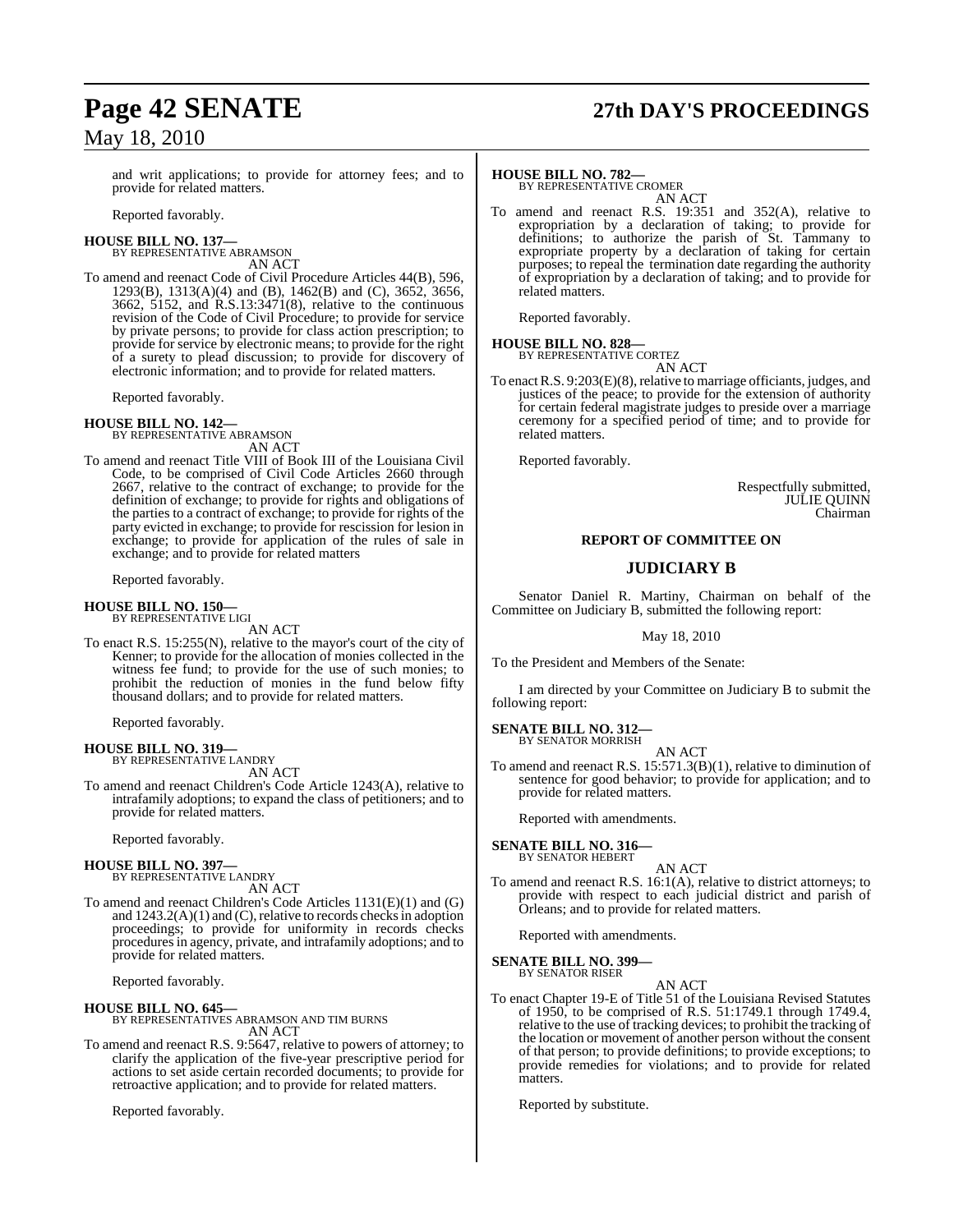# **27th DAY'S PROCEEDINGS Page 43 SENATE**

#### **SENATE BILL NO. 719—** BY SENATOR MICHOT

AN ACT

To enact R.S. 27:319(B)(2)(e), relative to penalties for allowing underage persons to play video draw poker devices, to provide for revocation of certain permits, designations and identification cards; and to provide for related matters.

Reported with amendments.

# **HOUSE BILL NO. 10—** BY REPRESENTATIVE WOOTON

AN ACT

To enact R.S. 49:191(5)(b) and to repeal R.S. 49:191(3)(b), relative to the Department of Public Safety and Corrections, including provisions to provide for the re-creation of the Department of Public Safety and Corrections and the statutory entities made a part of the department by law; to provide for the effective termination date for all statutory authority for the existence of such statutory entities; and to provide for related matters.

Reported favorably.

**HOUSE BILL NO. 28—** BY REPRESENTATIVE WOOTON AND SENATOR MARTINY AN ACT

To enact Code of Criminal Procedure Article 957, relative to emergency sessions of court; to authorize the release of certain defendants on bail through an unsecured personal surety without proof of security interest under certain conditions; to provide for the conditions and criteria for the release of defendants without proof of security; to provide for applicability; and to provide for related matters.

Reported favorably.

#### **HOUSE BILL NO. 255—**

- BY REPRESENTATIVES WOOTON, ARMES, BALDONE, GUINN,<br>HARDY, LEGER, MCVEA, MILLS, POPE, RICHARD, JANE SMITH, ST.<br>GERMAIN, AND WILLIAMS AND SENATOR MARTINY AN ACT
- To amend and reenact R.S. 15:574.4 and to enact R.S. 15:574.4.1 through 574.4.3, relative to parole; to provide for technical changes to the parole statutes; to direct the Louisiana State Law Institute to redesignate the provisions of R.S. 15:574.4.1 and 574.4.2 as R.S. 15:574.4 and 574.4.5; and to provide for related matters.

Reported favorably.

#### **HOUSE BILL NO. 907—**

BY REPRESENTATIVE ARNOLD AN ACT

To amend and reenact R.S. 26:273(A)(2), relative to wholesaler dealer's permits; to provide for limitations of issuance of wholesaler dealer's permits; to provide with respect to exceptions; and to provide for related matters.

Reported favorably.

# **HOUSE BILL NO. 1060—** BY REPRESENTATIVE RICHMOND

AN ACT

To amend and reenact R.S.  $13:847(A)(1)$  through (8) and to repeal R.S.  $13:846(A)(1)(b)$  and  $847(A)(9)$  through (38), (B), and (C), relative to fees charged and received in criminal cases; to consolidate the fees charged by the clerks of the district courts, except Orleans Parish, in criminal matters; to increase certain

# May 18, 2010

fees the clerks of court charge in criminal matters; to repeal certain fees the clerks of court charge in criminal matters; and to provide for related matters.

Reported favorably.

Respectfully submitted, DANIEL R. MARTINY Chairman

### **House Bills and Joint Resolutions on Second Reading Reported by Committees**

Senator N. Gautreaux asked for and obtained a suspension of the rules to take up out of its Regular Order House Bill No. 907 just reported by Committee.

### **HOUSE BILL NO. 907—**

BY REPRESENTATIVE ARNOLD AN ACT

To amend and reenact R.S. 26:273(A)(2), relative to wholesaler dealer's permits; to provide for limitations of issuance of wholesaler dealer's permits; to provide with respect to exceptions; and to provide for related matters.

Reported favorably by the Committee on Judiciary B. The bill was read by title and recommitted to the Committee on Judiciary A.

#### **Senate Bills and Joint Resolutions on Second Reading Reported by Committees**

Senator Claitor asked for and obtained a suspension of the rules to take up out of its Regular Order Senate Bill No. 606 just reported by Committee.

#### **SENATE BILL NO. 606—** BY SENATOR MARTINY

AN ACT To enact Part XIX of Chapter 32 of Title 13 of the Louisiana Revised Statutes of 1950, to be comprised ofR.S. 13:5230 through 5244, relative to religious freedoms; to create a cause of action for the preservation of religious freedom; to provide for definitions; to provide for applicability; to provide for remedies; to require notice; to provide for remediation; to provide for limitations and procedures; to waive government immunity; to provide for fraudulent or frivolous claims; and to provide for related matters.

Reported with amendments by the Committee on Judiciary A.

#### **SENATE COMMITTEE AMENDMENTS**

Amendments proposed by Senate Committee on Judiciary A to Original Senate Bill No. 606 by Senator Martiny

AMENDMENT NO. 1 On page 1, line 3, change "5244" to "5242"

#### AMENDMENT NO. 2

On page 1, delete line 6 and 7 and insert "remediation; to provide certain limitations and procedures; to provide relative to fraudulent or frivolous claims; and to provide for related"

AMENDMENT NO. 3

On page 1, line 11, change "13:5243" to "5242"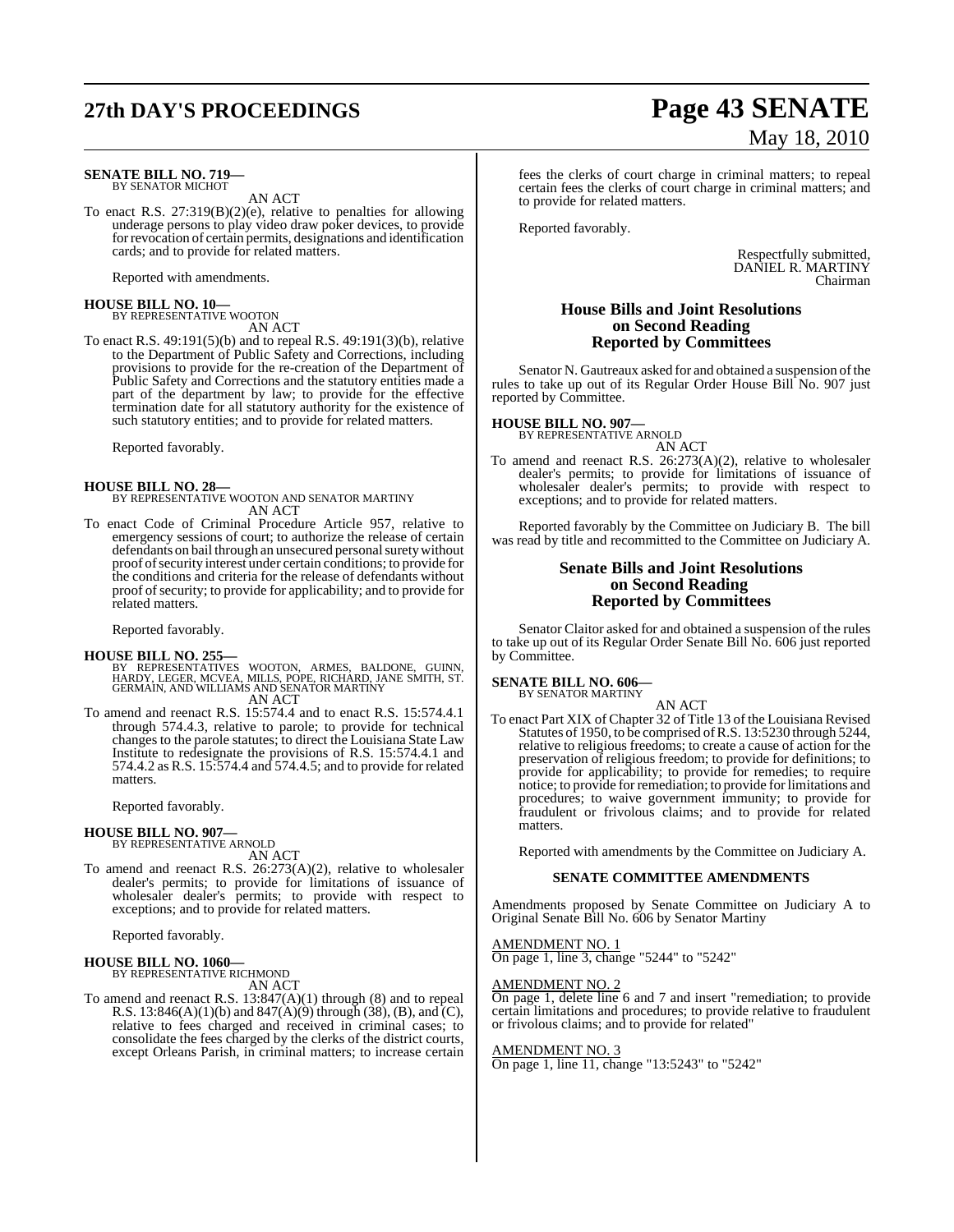# **Page 44 SENATE 27th DAY'S PROCEEDINGS**

May 18, 2010

AMENDMENT NO. 4 On page 2, delete lines 7 through 10, and insert<br>"C. At the time of adontion of Article At the time of adoption of Article 1, Section 8, the **United States Supreme Court interpreted the First Amendment to provide the same level of protection for an action of the government that explicitly burdened religious exercise as for an action that indirectly burdened religious exercise through its effect. In both**" AMENDMENT NO. 5 On page 2, line 13, after "**restrictive**" change "**to**" to "**of a**" AMENDMENT NO. 6 On page 2, line 16, after "**Louisiana**" insert "**in 1974**" AMENDMENT NO. 7 On page 2, line 22, after "**achieve**" change "**their**" to "**its**" AMENDMENT NO. 8 On page 3, line 7, change "**Substantially burden**" to "**Burden**" AMENDMENT NO. 9 On page 3, line 9, change "**Significantly constrains**" to "**Constrains**" AMENDMENT NO. 10 On page 3, line 10, change "**religious belief**" to "**religious tenet or** belief AMENDMENT NO. 11 On page 3, line 14, change "**persons**" to "**person's**" AMENDMENT NO. 12 On page 3, line 15, delete "**specific**" and after "**tenet**" insert "**or belief**" AMENDMENT NO. 13 On page 3, line 17, after "**means**" insert "**the practice or observance of religion under Article 1, Section 8, of the Louisiana Constitution and the First Amendment of the United States Constitution and includes**" AMENDMENT NO. 14 On page 3, delete lines 21 through 23 AMENDMENT NO. 15 On page 3, delete line 24, and insert "**C. "A person" includes an individual and also includes a church, association of churches**" AMENDMENT NO. 16 On page 3, line 26, change "**501(3)**" to "**501(c)(3)**" AMENDMENT NO. 17 On page 3, line 28, change "**E.**" to "**D.**" AMENDMENT NO. 18 On page 4, line 1, after "**commission**," insert "**court,**" AMENDMENT NO. 21 On page 4, line 11, delete "**under the standard of clear and** AMENDMENT NO. 22 On page 4, delete lines 21 and 22 and insert **relationship, marital or otherwise, that would violate Article XII, Section 15, of the Louisiana Constitution. enforcement of any law, rule, or legal code or system established and used or applied in a jurisdiction outside of the states or**

On motion of Senator Quinn, the committee amendment was adopted. The amended bill was read by title. Senator Claitor moved that the amended bill be ordered engrossed and recommitted to the Committee on Finance.

**territories of the United States.**" AMENDMENT NO. 23 On page 4, line 24, at the beginning of the line add "**A.**"

AMENDMENT NO. 24 On page 4, delete line 27 and insert "**Part. B. Nothing in this Part shall create or preclude a right of any religious**"

"**C. Nothing in this Part shall be construed to authorize any**

**D. Nothing in this Part shall be construed to authorize the**

AMENDMENT NO. 25 On page 5, line 6, after "**including**" insert "**but not limited to**"

AMENDMENT NO. 26 On page 5, delete lines 7 and 8, and insert the following: "**(1) Injunctive relief, protective order, writ of mandamus or prohibition, or declaratory relief to prevent any violation of these**"

AMENDMENT NO. 27 On page 6, delete line 5, and insert "**(4) The claim is asserted as a counterclaim, objection, or defense in a pending**"

AMENDMENT NO. 28 On page 6, line 9, at the beginning of the line change "**5238**" to "**5237**" and at the end of the line change "**5238**" to "**5237**"

AMENDMENT NO. 29 On page 6, line 15, after "**Section,**" insert "**and except as to objections, protective orders or writs of mandamus or prohibition,**"

AMENDMENT NO. 30 On page 6, line 16, delete "**13:5108**" and insert "**5108, the Corrections Administrative Remedy Procedure, R.S. 15:1171 through 1179, and the Prison Litigation Reform Act, R.S. 15:1181 through 1191, as applicable,**"

AMENDMENT NO. 31 On page 6, line 21, change "**5238**" to "**5237**"

AMENDMENT NO. 32 On page 6, line 22, change "**seventy fifth**" to "**seventy-fifth**"

AMENDMENT NO. 33 On page 6, delete lines 23 through 25

AMENDMENT NO. 34 On page 6, line 26, change "**5241**" to "**5240**"

AMENDMENT NO. 35 On page 7, line 8, change "**5242**" to "**5241**"

AMENDMENT NO. 36 On page 7, line 17, change "**5243**" to "**5242**"

AMENDMENT NO. 19 On page 4, line 5, after "**agency,**" insert "**court,**"

AMENDMENT NO. 20 On page 4, line 10, change "**F.**" to "**E.**"

**convincing evidence**"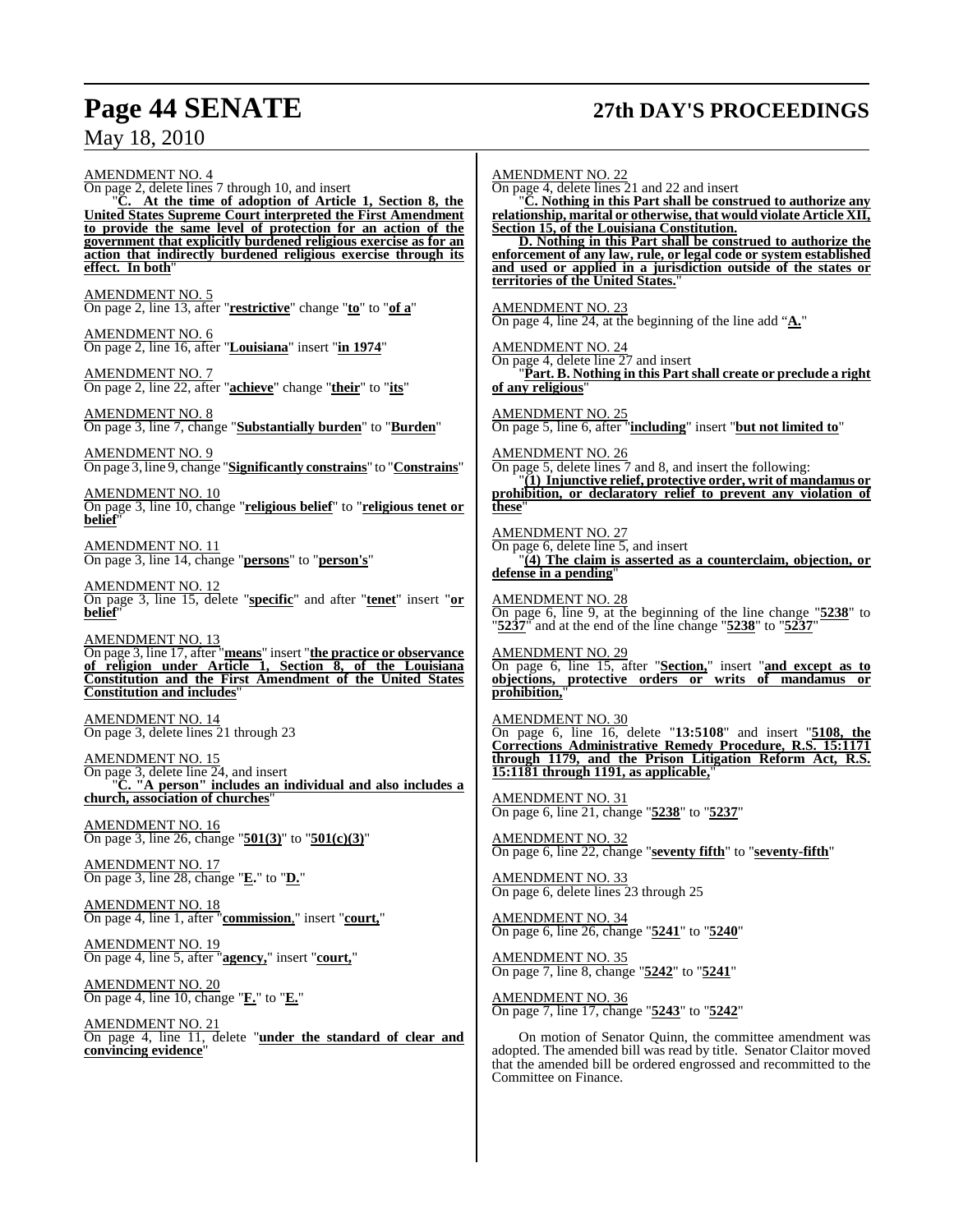# **27th DAY'S PROCEEDINGS Page 45 SENATE**

May 18, 2010

### **Privilege Report of the Committee on Senate and Governmental Affairs**

### **ENROLLMENTS**

Senator Kostelka, Chairman on behalf of the Committee on Senate and Governmental Affairs, submitted the following report:

May 18, 2010

To the President and Members of the Senate:

I am directed by your Committee on Senate and Governmental Affairs to submit the following report:

The following Senate Bills have been properly enrolled:

**SENATE BILL NO. 143—** BY SENATOR LONG AND REPRESENTATIVES AUBERT, DIXON, DOERGE, GISCLAIR, GUINN, HILL, MONTOUCET AND ST. GERMAIN AN ACT

To designate Louisiana Highway 118 fromFlorien to Kisatchie asthe "Louisiana Maneuvers Highway"; and to provide for related matters.

SENATE BILL NO. 223—<br>BY SENATORS MOUNT, ALARIO, APPEL, BROOME, CHAISSON,<br>CHEEK, DONAHUE, DORSEY, ERDEY, B. GAUTREAUX, GUILLORY,<br>JACKSON, KOSTELKA, LAFLEUR, LONG, MARTINY, MCPHERSON,<br>MICHOT, MORRISH, MURRAY, NEVERS, PETERSO

AN ACT

To designate that section of Louisiana Highway US 171 between its intersection with Sam Houston Jones Parkway and its intersection with You Winn Road asthe "Senior Trooper Duane Dalton Memorial Highway"; and to provide for related matters.

SENATE BILL NO. 251—<br>BY SENATORS DORSEY, ALARIO, AMEDEE, APPEL, BROOME, ERDEY, B. GAUTREAUX, HEITMEIER, JACKSON, LAFLEUR, LONG, MARIONNEAUX, MCPHERSON, MICHOT, MORRISH, MOUNT,<br>MURRAY, NEVERS, QUINN, RISER, SHAW, SMITH, THO

AN ACT

To enact R.S. 47:463.141, relative to motor vehicle special prestige license plates; to provide for the creation and issuance of such plates; to provide for the design of such plates; to provide relative to the annual fee and disposition of such fee for such plates; to provide for the promulgation of rules and regulations; and to provide for related matters.

**SENATE BILL NO. 270—** BY SENATOR WALSWORTH AND REPRESENTATIVE HOFFMANN AN ACT

To amend and reenact R.S. 47:463.73(C)(2), and (E), relative to special prestige license plates for Louisiana public and private high schools; to provide relative to collection of royalty fees; and to provide for related matters.

**SENATE BILL NO. 273—**<br>BY SENATOR WALSWORTH AND REPRESENTATIVES HOFFMANN AND KATZ

AN ACT

To designate a portion of Interstate 20 as the "Powell, Barnes, and Deal Memorial Highway"; and to provide for related matters.

> Respectfully submitted, ROBERT W. "BOB" KOSTELKA Chairman

The foregoing Senate Bills were signed by the President of the Senate.

#### **Privilege Report of the Committee on Senate and Governmental Affairs**

## **ENROLLMENTS**

Senator Kostelka, Chairman on behalf of the Committee on Senate and Governmental Affairs, submitted the following report:

May 18, 2010

To the President and Members of the Senate:

I am directed by your Committee on Senate and Governmental Affairs to submit the following report:

The following Senate Concurrent Resolutions have been properly enrolled:

**SENATE CONCURRENT RESOLUTION NO. 78—** BY SENATOR JACKSON AND REPRESENTATIVE WILLIAMS

A CONCURRENT RESOLUTION To designate May 17, 2010, as "YMCA Day in Louisiana".

**SENATE CONCURRENT RESOLUTION NO. 79**<br>BY SENATORS MCPHERSON, ADLEY, ALARIO, AMEDEE, APPEL,<br>BROOME, CHABERT, CHAISSON, CHEEK, CLAITOR, CROWE,<br>DONAHUE, DORSEY, DUPLESSIS, ERDEY, B. GAUTREAUX, N.<br>GAUTREAUX, GUILLORY, HEBERT, A CONCURRENT RESOLUTION

To express the sincere condolences of the Legislature of Louisiana upon the death of former state Senator, Charles C. Barham.

# **SENATE CONCURRENT RESOLUTION NO. 42—** BY SENATOR CHAISSON

A CONCURRENT RESOLUTION To make available for appropriation from the Budget Stabilization

Fund the sum of \$198,396,069.63, not to exceed one-third (1/3) of the balance of the Budget Stabilization Fund due to the reduction of the revenue forecast for the current fiscal year in the amount of \$319,000,000 as adopted by the Revenue Estimating Conference and recognized by the Joint Legislative Committee on the Budget at their meetings of April 14, 2010.

#### **SENATE CONCURRENT RESOLUTION NO. 80—**

BY SENATOR CHABERT AND REPRESENTATIVE BALDONE A CONCURRENT RESOLUTION

To urge and request the Department of Transportation and Development to study the feasibility and costs of constructing additional exit ramps or of reconstructing the US 90 Overpass [Future I-49] with LA 1 and LA 308 in Lafourche Parish.

## **SENATE CONCURRENT RESOLUTION NO. 81—** BY SENATOR MORRELL AND REPRESENTATIVE BROSSETT A CONCURRENT RESOLUTION

To urge and request the Louisiana State Law Institute to study and make recommendations on the implementation of laws in Louisiana relative to surrogacy agreements and to report its findings to the legislature.

> Respectfully submitted, ROBERT W. "BOB" KOSTELKA Chairman

The foregoing Senate Concurrent Resolutions were signed by the President of the Senate.